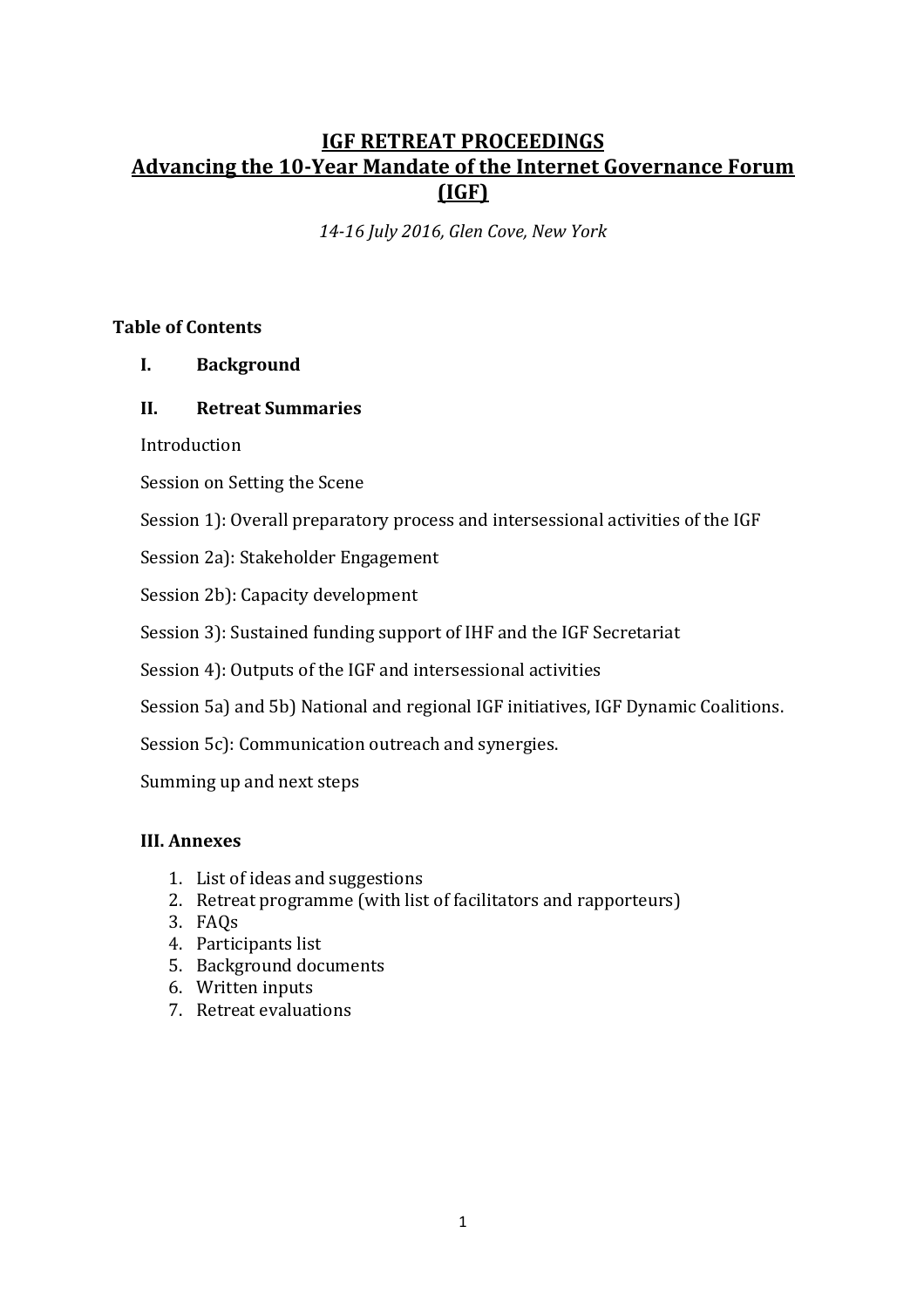# I. Background

In the outcome document of the United Nations (UN) General Assembly on the overall review of the outcomes of the World Summit on the Information Society  $(WSIS)(A/RES/70/125$  of 16 December 2015), the existing mandate of the Internet Governance Forum (IGF) was extended for another 10 years. At the same time, the General Assembly WSIS+10 review called for "progress on working modalities and the participation of relevant stakeholders from developing countries" and "accelerated implementation of recommendations in the report of the UN Commission on Science and Technology for Development (CSTD) Working Group on Improvements to the IGF." Against that backdrop, a two-day working retreat was convened with the support of the UN Secretariat from 14-16 July in Glen Cove, New York as part of the process of continual improvement of the IGF.

The renewal of the existing mandate of the IGF demonstrates that the IGF is perceived to have delivered on its role as a multilateral, multistakeholder, democratic and transparent forum for policy dialogue. It was expected that the retreat would help to respond to the calls of the General Assembly's WSIS+10 review.

In light of the many different viewpoints on the IGF work among countries and stakeholder groups, it was felt that such a retreat could help build a common ground for advancing the IGF so that it could continue to fulfil its mandate in the next 10 years. The timing of the retreat was also be good, as we are six months into the implementation of the Sustainable Development Goals (SDGs), and the United Nations High Level Political Forum (HLPF) was meeting at the same time as the retreat. The retreat was to reflect on how the IGF can relate to the implementation of the SDGs in the next ten years. The retreat and the process around it were seen as a way to continue to mobilize the ideas, experience and support of the community of different stakeholders, on which the Secretary-General, in his role to convene the IGF, and DESA will continue to count.

As documented on the IGF website www.intgovforum.org, in advance of the retreat, all relevant stakeholders, stakeholder groups and institutions were invited to submit nominations for participants in the retreat. Participants from the stakeholder groups directly selected over half of their participants, while the remaining seats were selected based on diversity considerations such as the need to assure geographical and other balance and benefit from institutional memory as well as new ideas. Detailed information on the call for participants is available here. A set of answers to Frequently Asked Questions (FAQs) about the retreat preparations and modalities was produced and updated on a rolling basis when the Secretariat received additional questions from the community. The Secretariat also convened an open virtual meeting for the IGF Multistakeholder Advisory Group (MAG) and the broader community leading up to the retreat, to answer questions and to seek inputs on how the retreat could be best organized. 

The Secretariat also issued a public call for written contributions to the community inviting all stakeholders to share their ideas and suggestions on the issues to be discussed at the retreat. The Secretariat posted on the IGF website the contributions received, which all retreat participants were asked to review and then take into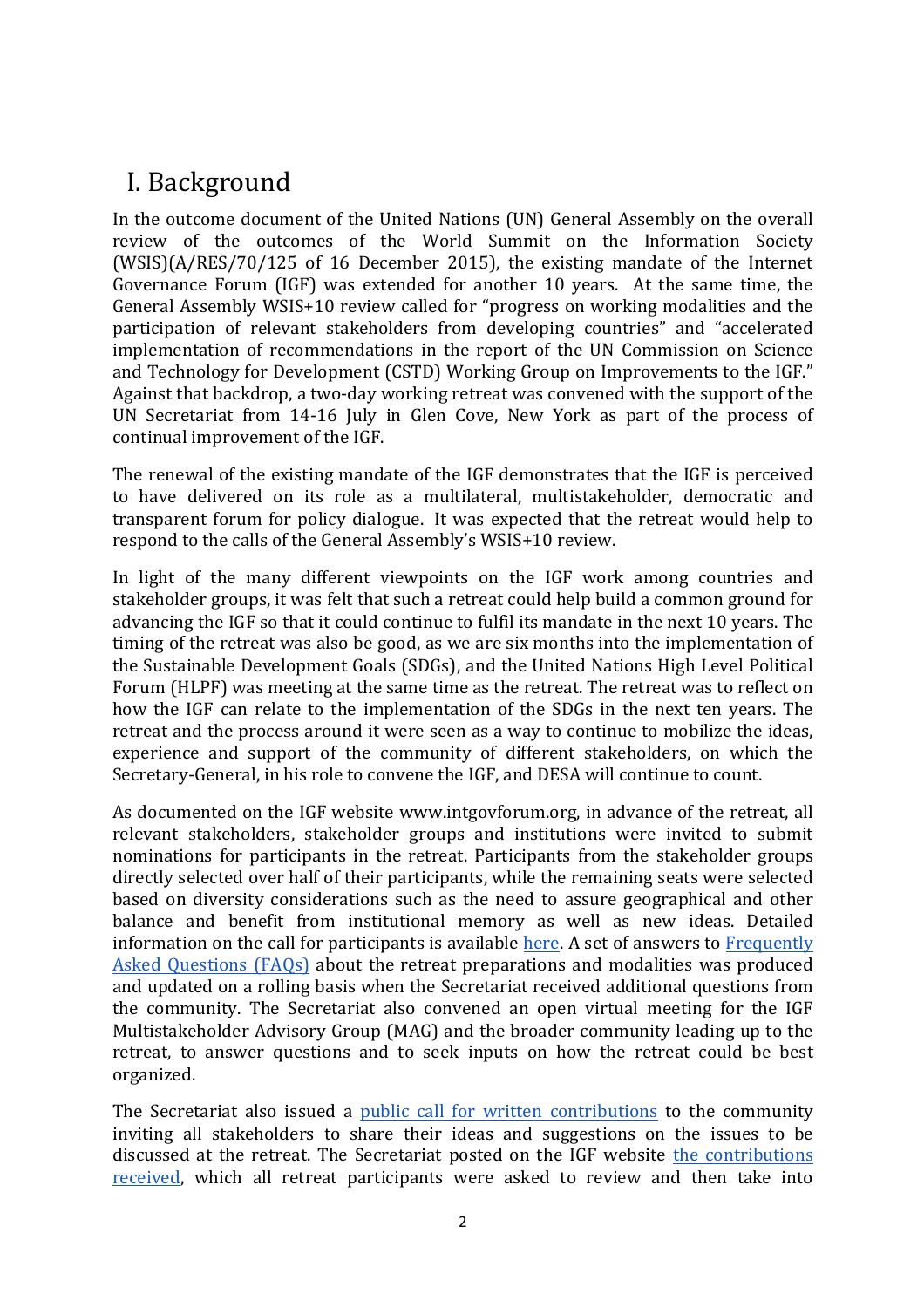consideration during the relevant retreat discussions. Some of these suggestions were referenced directly during the retreat discussions. A set of background documentation for the retreat was also made available for both retreat participants and the broader community on the IGF website. Finally, time was also set aside for dedicated discussions on the retreat during the IGF Open Consultations on 12 July which immediately preceded the retreat.

The retreat's agenda reflected inputs from all retreat participants and from the wider community-wide through public consultations. It guided the retreat discussions which focused on how to deliver on the clear mandate of the IGF, as stated in the Tunis Agenda, built upon by the CSTD Working Group, and reiterated in December 2015, at the General Assembly on the 10 year review of the implementation of the WSIS.

Retreat participants were asked to volunteer to act as co-facilitators and/or rapporteurs for the various sessions of the working retreat.

Preliminary drafts of the report related to each session were shared with participants during and immediately after the retreat. A comprehensive draft of the report was then prepared taking the participants' comments into account. It was then shared again with participants for any further comments. The present document is the outcome of this process. It aims to serve as a basis for a continuation of the discussion and comments by the communities. The annex to the present report outlines key ideas and suggestions on which consultations with community would follow. Follow-up steps are identified in the last section of the present report.

At the outset of the retreat, all participants were reminded that the modalities for considering and taking forward any idea or suggestion coming out of the retreat would be subsequently considered by the global IGF community itself, as well as through individual stakeholder community reviews, following the various work streams of the IGF community.

Some points on the framework for the retreat were noted at its outset:

- The retreat was framed by the mandates of the Tunis Agenda and WSIS+10 review. It also aimed to build on the report of CSTD Working Group on improvements to the IGF and the many years of reflection of the MAG and the IGF community on improving the working methods of the IGF.
- The retreat was about "how" the IGF could best work to deliver its role and how it could be best supported. So, as it aimed to focus on the "how"- and it should not try to carry out the substantive discussions that are to happen in the IGF itself.
- The retreat would work according to the Chatham House rule. Retreat participants agreed to respect a voluntary code of conduct on "principled tweeting".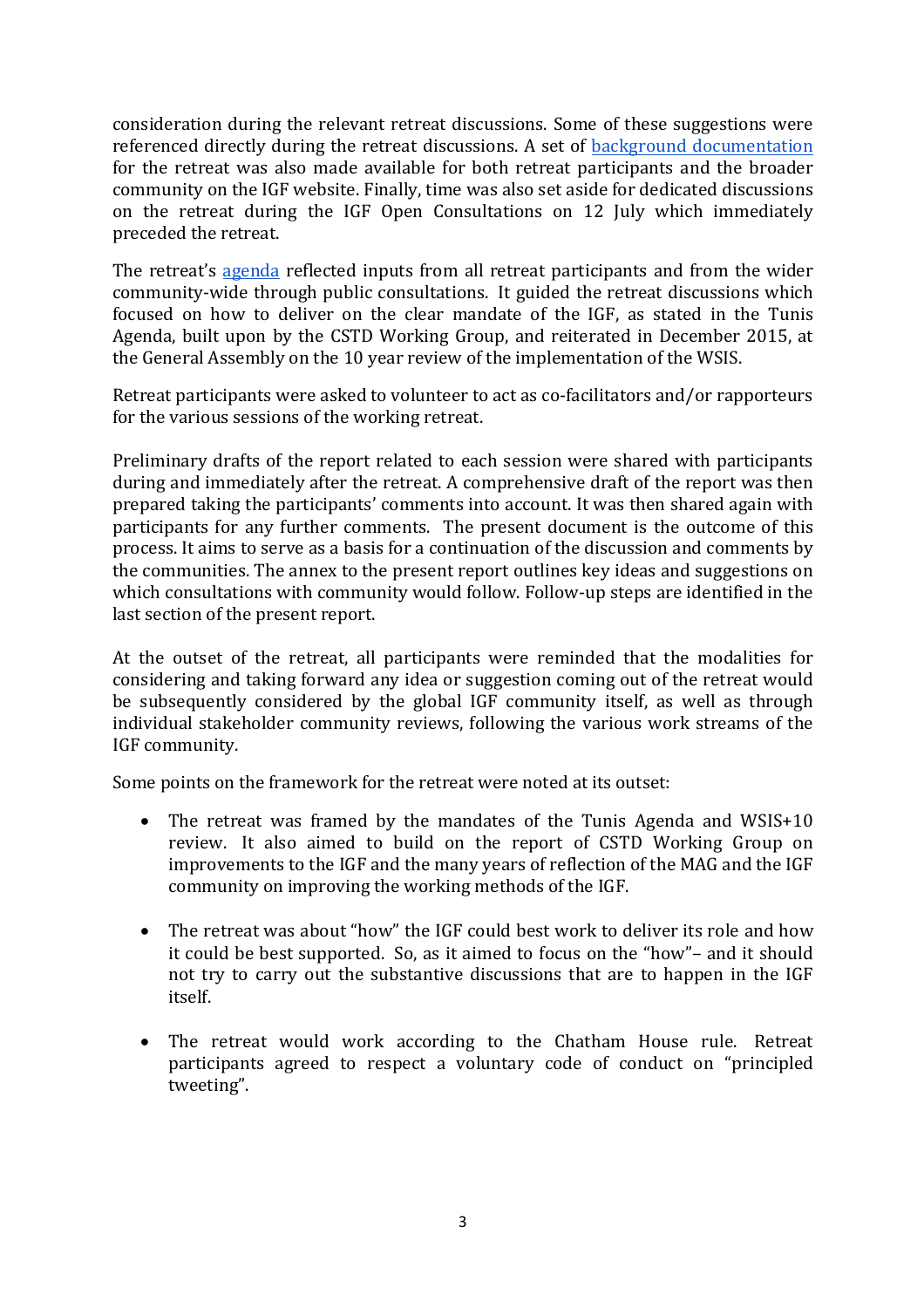# II. Retreat Summaries

# **Introductory Session on Setting the Scene**

This session provided an opportunity for retreat participants to discuss the purpose of the IGF and its relationship with other IG bodies and with wider public policy. In doing so, participants were asked to address two main questions:

- How has the IGF evolved since its creation in 2006?
- What roles should the IGF play in 2025 and beyond?

There were also asked to consider three subsidiary questions:

- Have the first 10 years of IGF shaped the evolution and use of the Internet?
- If so, how do you evaluate the impact of IGF in the evolution and use of the Internet?
- Looking forward: what role should the IGF play in the future evolution and use of the Internet?

In approaching these questions, participants were invited to reflect on the working definition of Internet governance agreed at WSIS, as 'the development and application by governments, the private sector and civil society in their respective roles of shared principles, norms, rules, decision-making procedures, and programmes that shape the evolution and use of the Internet,' a definition which includes both technical and public policy dimensions. 

A question-and-answer session with Nitin Desai, former Special Adviser to the UN Secretary General for WSIS and Internet Governance, was held during the session.

### **The evolution of the IGF since its creation in 2006**

Participants discussed the creation and development of the IGF since it was established by the UN Secretary-General, as requested in the *Tunis Agenda*, in 2006. It was said by many that the Internet has evolved rapidly in the ten years since WSIS, becoming much more pervasive and offering a much wider range of services and applications, to more people, at higher speeds. Internet governance has also evolved, in line with changing technology and with new opportunities, problems and challenges arising from the Internet's increasing scale and scope. The IGF has responded to this evolution of the Internet and Internet governance, growing in confidence and capability from uncertain beginnings in 2006 to the point at which the extension of its mandate for a further tenyear term was unanimously agreed by the UN General Assembly in 2015.

Different views were expressed concerning the IGF's impact on the evolution and use of the Internet. It was not generally felt that the IGF had contributed significantly to the technical evolution of the Internet (and some expressed the view that it was not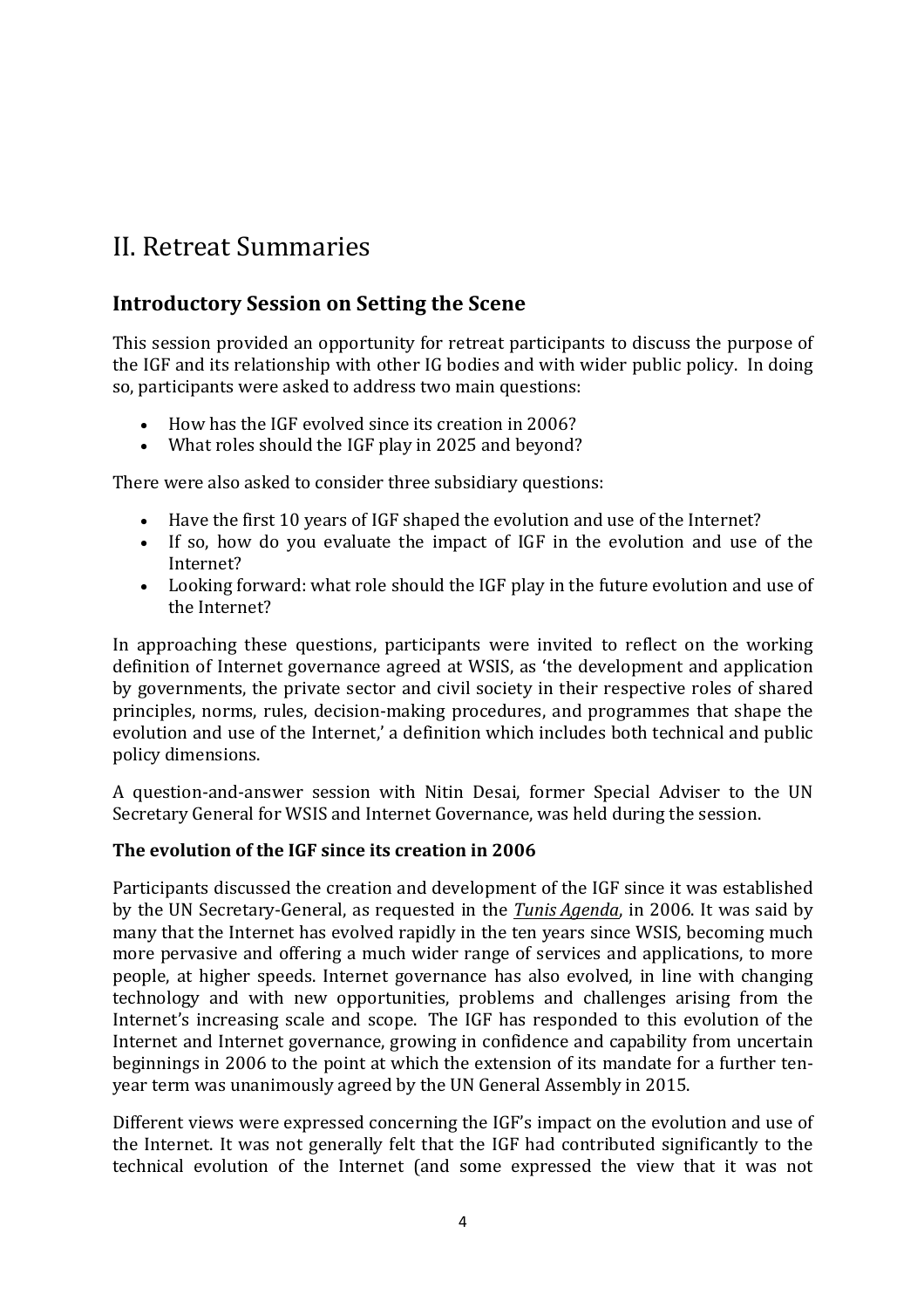appropriate for it to do so), but it was felt by some that the IGF has impacted issues concerning access and usage and on the ways in which discussions take place in the ICT sector. At the same time many felt that the evolution and use of the Internet has impacted equally on the development of the IGF.

A number of participants identified the influence of the IGF's multistakeholder composition and culture on wider ICT decision-making processes as one of its major legacies. Many expressed the view that the IGF provided a space in which multistakeholder discussion could take place before decisions need to be taken in other fora resulting in better quality decisions being made there. Participants suggested that it has contributed thereby, for example, to greater clarity of understanding and improved decision-making on cybercrime and human rights, in international commitment to 'connect the next billion', in the emergence of shared principles in various discussions and fora. Many felt that it has also had an impact on the attention paid to surveillance and to privacy.

The IGF was felt by participants to have built a community of expertise across stakeholder communities, enabling more effective discourse between those responsible for technical and public policy aspects of the Internet. In doing so, it was said to have developed a culture of inclusion and participation, with a 'common language', engaging sections of the community that would not otherwise have been involved in Internet governance discussions. Participation in the IGF, and particularly the emergence of national and regional IGFs (NRIs) was said to have provided a stronger framework for developing country participation in Internet governance at both national and international levels, building the capacity and confidence of developing country stakeholders. Also important is the role of the IGF in launching coalition and spurring international cooperation on specific areas.

However, a number of ongoing challenges were also identified. Aspects of the mandate for the IGF which is set out in the *Tunis Agenda*, it was suggested, remain unfulfilled or only partially fulfilled. Some participants expressed the view that some stakeholders are under-represented in the IGF, including demand-side businesses such as those in financial services and manufacturing. While it was noted that the IGF has extended its range of thematic content to include once-controversial issues such as critical Internet resources and human rights, some said that it is not always quick enough to pick up on emerging issues (though there was a comment that it is able to address timely issues in the annual forum), address the anxieties which many people have about the Internet, or engage effectively with those concerned with other public policy issues with which the Internet now intersects. There is a risk, some suggested, of it becoming a forum for Internet Governance insiders rather than reaching out, as it should, to stakeholders that currently do not participate in it.

### **IGF** in 2025 and beyond?

It was generally recognized that the Internet has changed very substantially since 2006, and that it will change even more substantially between the renewal of the IGF's mandate in 2015 and the end of that mandate in 2025. Change during this coming period will be unpredictable, with many developments in Internet governance that are not vet anticipated. Participants considered how to ensure that the IGF could remain fit for purpose in this time of rapid change.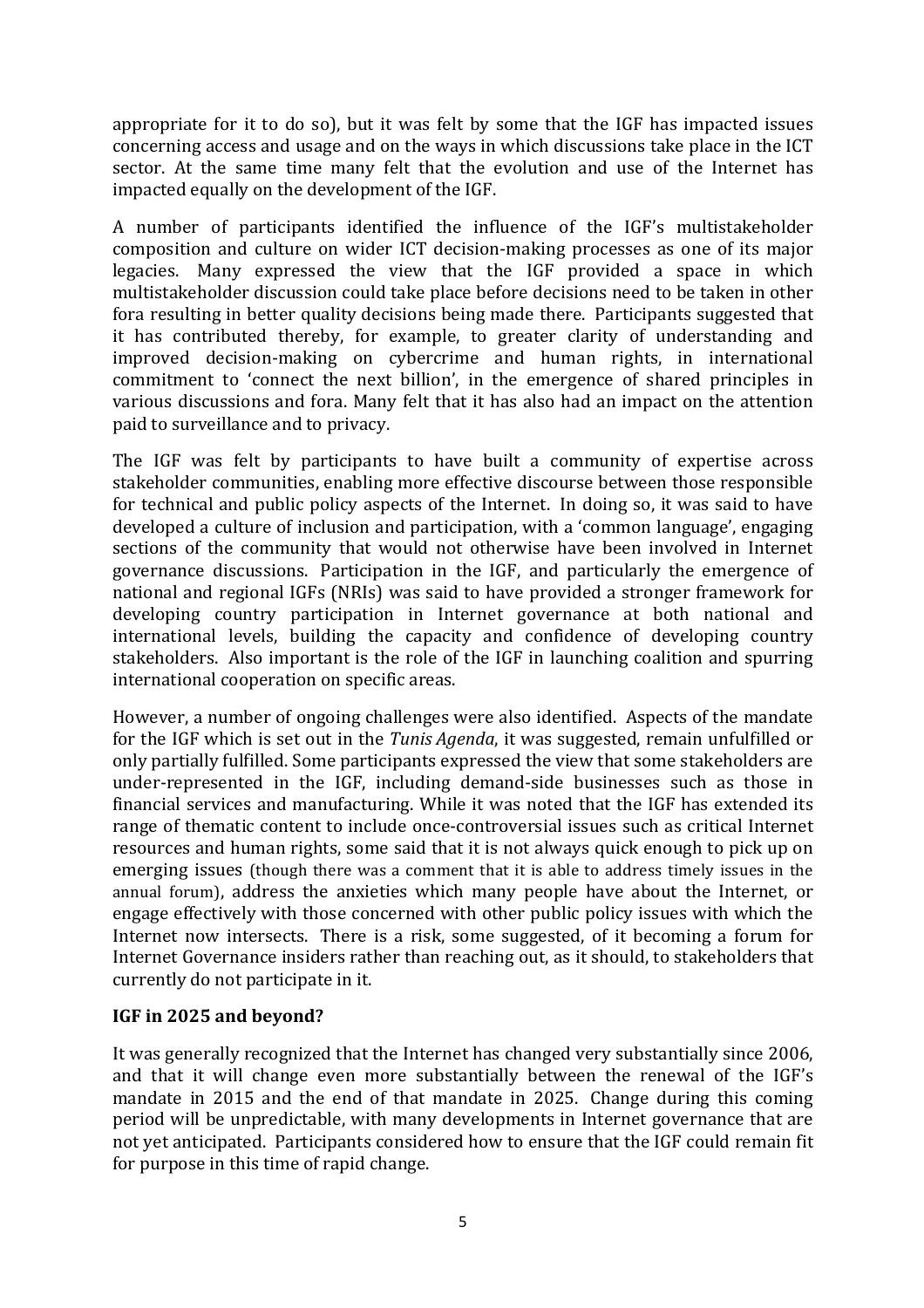Some suggestions in this context built on existing work to fulfil the mandate set out in the *Tunis Agenda*. Suggested examples of this included continued work on 'connecting the next billion', awareness-raising and capacity-building, and the defence of human rights online. Issues such as sustainable development and human rights, it was noted, are not specific to the Internet, but are established public policy areas which are substantially impacted by it. It was felt that this raises issues of intersectionality: more should be done by the IGF to engage with institutions and fora concerned with public policy fields, such as these, with which the Internet now intersects. The IGF has not, it was said by some, been sufficiently effective in reaching out to them to date.

It was considered particularly important that the IGF engage users of the Internet, who have actually generated many of the huge changes that have taken place in the Internet. Ultimately, it was suggested, the IGF has to impact on people's lives. While it was acknowledged that this would not be easy, there might be ways to make it happen.

There was agreement that the pace of change that is now taking place in Internet technology and markets requires a growing attention by the IGF on what have been called emerging issues and on issues that will emerge in the next few years. One possible focus for the retreat, as suggested by a participant in this context, should be on identifying approaches to its future work that would help it to address new challenges arising from rapid change in technology and markets over the next decade.

It was further suggested by some that the IGF keep a strong and narrow emphasis on issues that are directly related, or unique, to the Internet. Issues such as access to the Internet for the next billion in the lower layers of the Internet model, and such as cybercrime or cyberwar in the upper ones, may find increasingly resolution as "other governance", centred in conduct and not in technology or medium. Derived from this, it was suggested that looking into the future the IGF must actively prepare to shed issues that are properly picked up by pertinent, Tunis-compliant mechanisms and thus limit the potential uncontrolled expansion of demands for its attention. In turn this would allow the IGF to concentrate more effectively on the issues where it can have more, and more exclusive, impact.

A number of issues arose in a question-and-answer session between participants and Nitin Desai, former special advisor to the UN Secretary-General on WSIS, which was intended to prepare the ground for discussions amongst participants later in the agenda. These issues included:

- the distinction between the management and use of the Internet,
- $\cdot$  the emergence of social media and similar applications which are dependent on it,

 $\cdot$  the value of maintaining multistakeholder processes and providing a platform with ownership of and value added for each stakeholder community,

 $\cdot$  the need to continue to welcome views of Governments in particular so as to avoid fragmentation of the governance ecosystem,

the representation of the IGF and the IGF Secretariat within the UN system policy making bodies,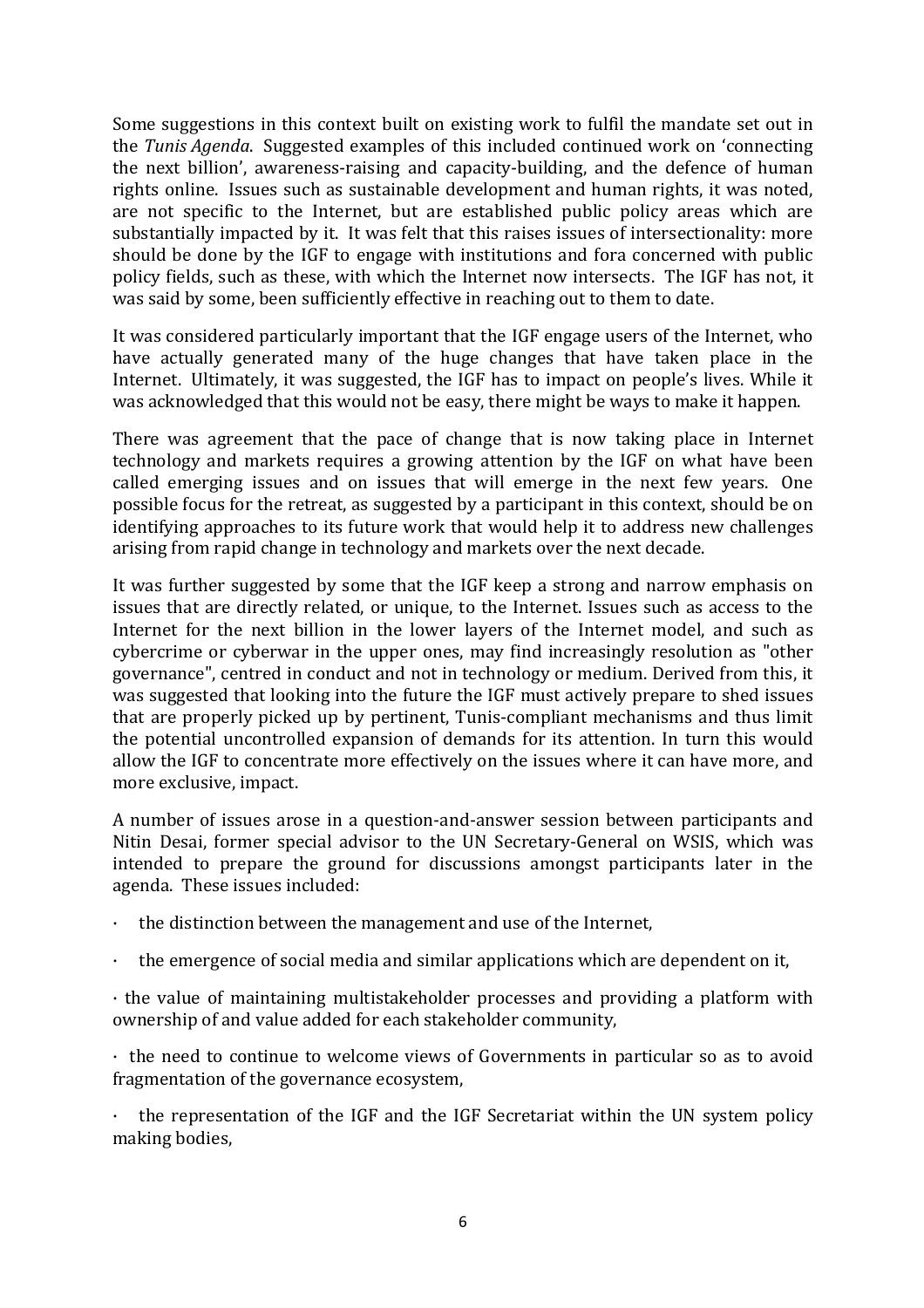$\cdot$  the selection processes, the need for continued leadership of the Secretary-General and role of the MAG (including its role in making policy recommendations), and

 $\cdot$  the resourcing of the IGF.

It was noted in this context that the IGF draws strength from and has accountability requirements towards both the UN system and the Internet community, and that its continued success will depend in part on its ability to bridge the different needs of these two groups during a period of rapid and unpredictable change for both Internet and Internet governance.

# **Session 1: Ways to improve the overall preparatory process and** intersessional activities of the IGF, the nomination process and makeup of the Multistakeholder Advisory Group (MAG), and ways to strengthen the IGF support structures.

The three guiding questions for this session were: what are some ways to:

- 1. Improve the overall preparatory process of the IGF?
- 2. Improve the nomination process and make-up of the MAG and the appointment process for the IGF MAG Chair?
- 3. Strengthen the IGF structure?

It was noted by the retreat participants that the inputs received to the Retreat were valuable discussion resources. They are all recognized and appreciated and participants were encouraged to draw on them and refer to recommendations they suggested to be worth being considered. However, due to the time limits not all were analyzed in detail fashion on this session.

## **Overall preparatory process of the IGF**

It was brought up that there is lack of clarity on the purpose of the MAG: whether it is a programme committee or an executive/steering committee for the IGF. This will require more discussion going forward.

It was suggested by some that the MAG have a more holistic mandate for supporting the preparations of the IGF and should be able to focus more on broader policy questions rather than getting bogged down with the minutiae of workshops and IGF session selection each year. For example, a strategic plan with different pillars may be established for the next 9 years, guiding each year's work, themes, and policy discussions. Another suggestion was for 3 or 5-year plans.

Some participants expressed the view that MAG members spend too much time in workshop evaluation. It was suggested that the workshop selection process be improved, streamlined, and more transparent. There can be more work done prior to the selection discussion, and the selection processes started much earlier. It was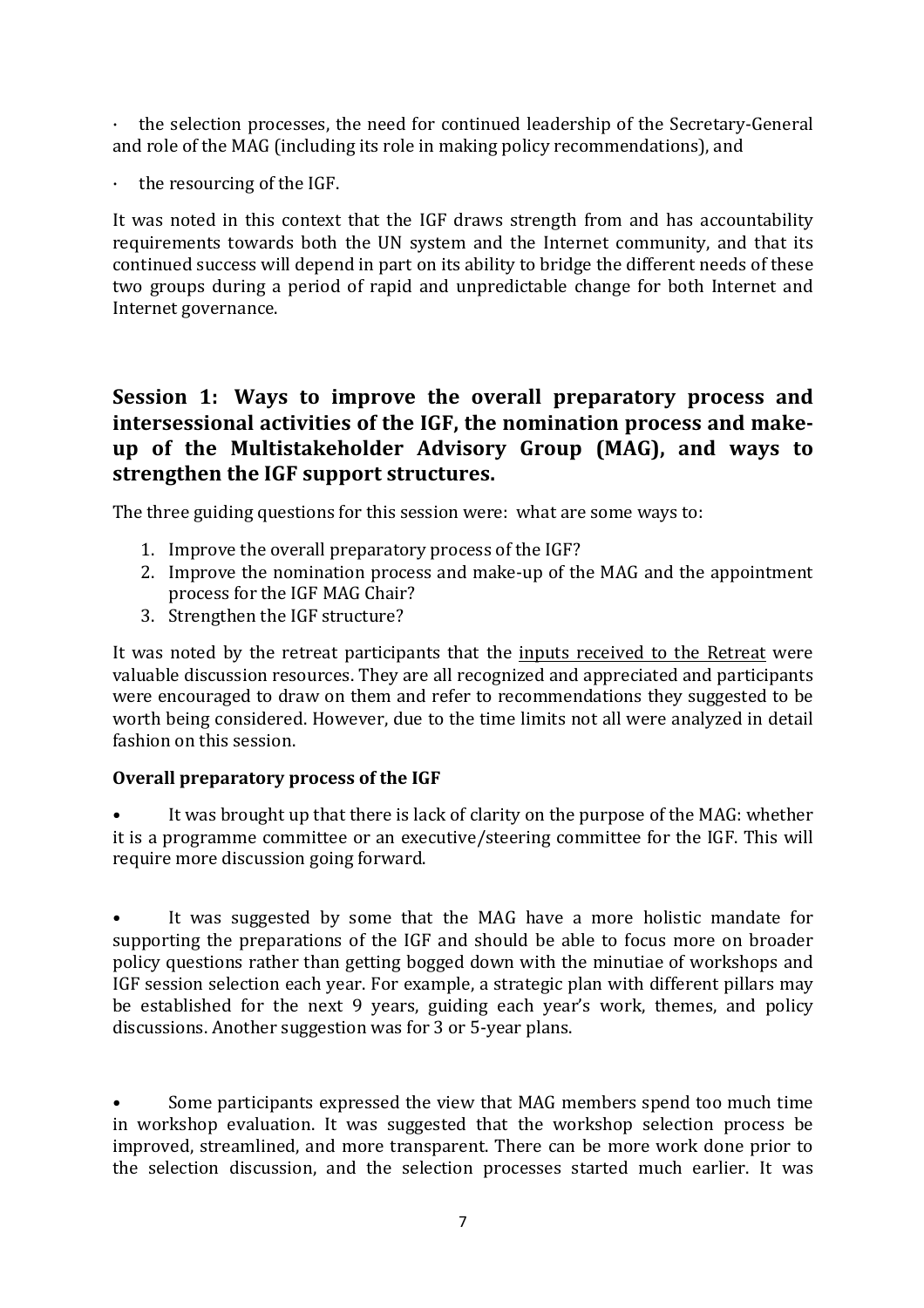discussed that if the MAG can establish more concrete and concise criteria up front, these can be reflected more clearly in all subsequent steps, e.g., call for workshops, proposal templates, clustering, etc. This will enable an improved Secretariat prescreening process, including better evaluation of the proposals at the time of submission, suggested actions such as possible mergers, and more effective clustering.

Regarding themes, it was suggested that there could be outreach to other organizations, institutions, venues where governments gather, NRIs, etc., to gather input from different communities on issues of interest, not just at the time of workshop proposals, but continuously, and use this to strengthen the IGF as a common platform for these discussions.

It was suggested that lessons can be learned from other large organizations and conferences that do similar programme selection.

• There is not a very good understanding across the MAG and the community on the workshop selection process. It was suggested that this opacity be resolved and clearer guidelines, including a timetable of expectations for proposers, be provided. It was mentioned that greater efforts to identify similar or overlapping session proposals from different groups and to strongly encourage their consolidation would be helpful. An E-tool for connecting proposed events with similar themes, functioning along the same lines as dating apps, could be used.

A proposal was also made to adopt the so-called "EuroDIG model" in which themes are not predefined and sessions are selected based on ideas expressed at planning meetings by those willing to contribute

• The knowledge of the process for selecting workshops seems to be lost each year. The selection processes need to be consistent year by year. It was recommended to ensure continuity between IGF annual meetings, and to avoid the current practice of reinventing the process every year.

It was suggested that the IGF Secretariat set the timeline for community contributions, and not according to the MAG schedule, in order to structure the process with advance notice and allow sufficient time for each step. It was felt that the MAG needs to trust the Secretariat as a steward.

There was general agreement that there needs to be more prioritization of human resources and technology to support the preparations for the MAG and processing of requests for workshops. Greater efforts are also needed on the communications fronts - for better outreach to the community and better dissemination of IGF documentation and information.

• With improvements in place, it is suggested that the IGF can be a true convener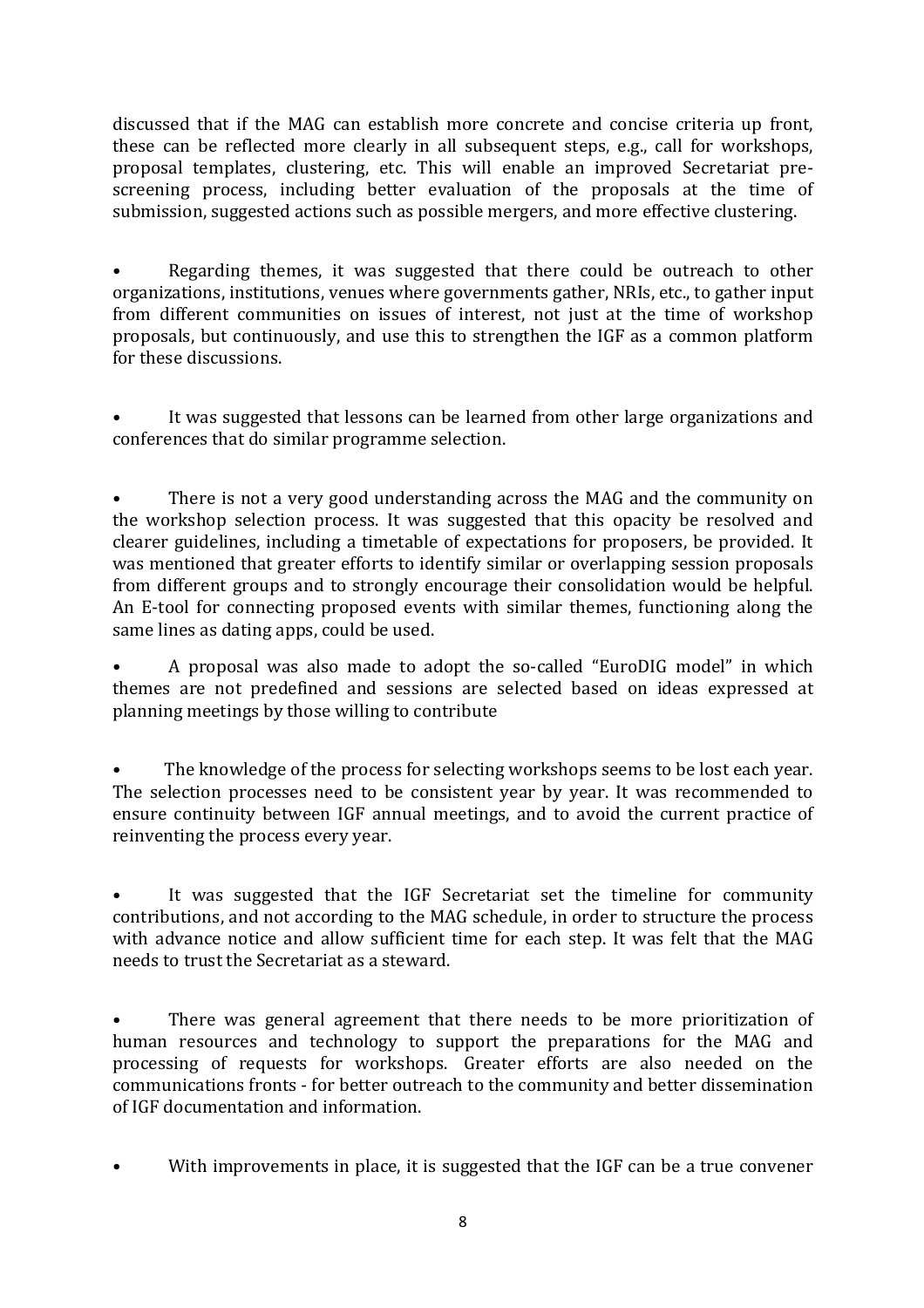for other organizations and processes to utilize, and even a tool to reduce duplication across the Internet governance sphere. Among ideas put forward, one was that national and regional IGFs be strengthened, and another that perhaps the IGF should only be held every other year to enable more robust relationships and communications with the national and regional IGFs.

### **Nomination process and make-up of the MAG and the MAG Chair**

There was general agreement that there is a need for a more transparent selection process across the different stakeholders groups and clearer criteria and priorities to enable more consistent candidate selection processes across the different stakeholder communities. A need was also expressed to have greater awareness and transparency in the selection processes used by the different stakeholder groups. Some felt there should be a set of specific criteria and priorities for nominations. Others felt that it is difficult for the communities to identify, target and come up with adequate candidates with insufficient information on what the UN Secretary-General is looking for. It was suggested that information on MAG Members' tenures be published so it is known who are rotating out each year ahead of time. There was also a discussion on whether expertise or experience was a more appropriate criterion, and whether candidates with experience in more than one stakeholder community - or the ability to work across stakeholder communities - would be preferred so as to prevent silos among constituencies, while bearing in mind the need for ensuring regional and other balance and the Secretary-General's role in this regard.

Accountability of MAG members to their communities was brought up. While some participants held the view that MAG members should represent the viewpoint of their respective communities, it was pointed out that they are appointed to serve in their personal capacities. Even if serving in their personal capacities, members can report back to their respective communities and keep them engaged in IGF processes.

A question was raised regarding the breadth of the call for new MAG members, who are currently included, and whether more information should be shared with the NRIs.

It was requested that there be full feedback on how the UN assesses the candidates, and why some are selected and some are not. This information is indeed crucial to allow stakeholder groups to select and put forward the best candidates possible. The possibility of having an apprenticeship programme to develop future MAG candidates was raised.

Setting up an induction and mentoring process to better integrate new MAG members was also discussed. It was suggested that it would be useful to have an induction or on boarding process for the new MAG members. The suggestion to reconsider the timing was made, in terms of the MAG members possibly being appointed before the new cycle, so they can sit in and understand their roles before taking them on.

A number of suggestions were brought up regarding the MAG Chair. One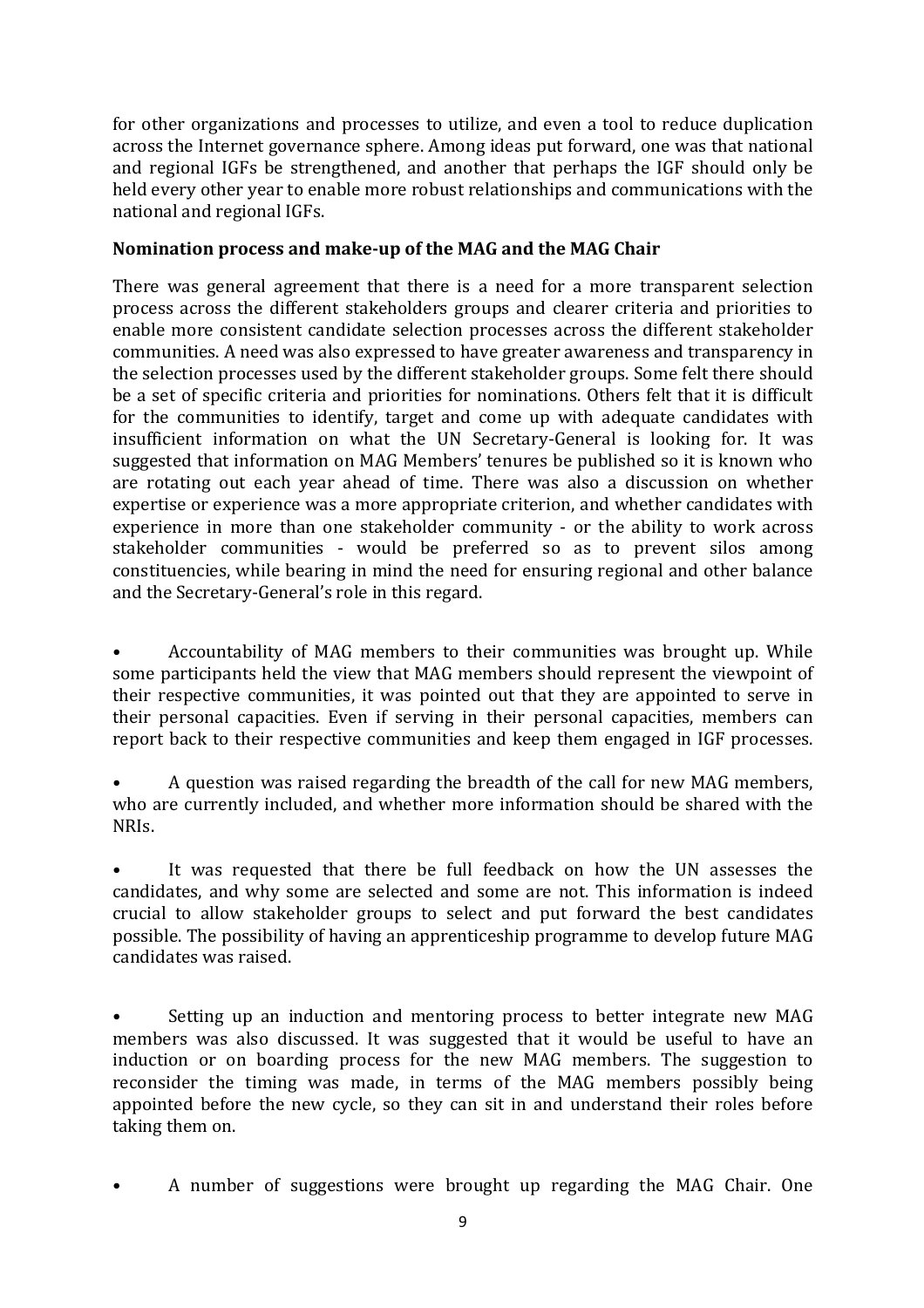suggestion was for the MAG Chair to have a mandate for more than one year. Another suggestion was to consider aspirational and not prescriptive rotation of the MAG chairmanship among the stakeholder groups, and that the IGF should move away from the default that Chairs are government representatives. Yet another suggestion was to have one Chair with three Vice Chairs representing the other stakeholder groups following the bureau model as used in traditional UN meetings. There was also a suggestion on having two co-chairs - one chosen from non-governmental stakeholders and the other selected from governments. Finally, there were suggestions about the selection of the MAG chair, including calls for increased transparency about criteria for the MAG chair and consultation with the stakeholder communities about possible candidates. 

The question on whether there are too many MAG members was brought up. It was explained that the original reason for having this current number was to dilute subjectivity and that there was also an issue of trust amongst the stakeholder communities. It was said that after ten years, mutual trust has improved and it was suggested by some to consider lowering the total number. It was said that we need to avoid monopolization by one stakeholder group.

It was explained that part of the reason why the MAG is so large is that in the original composition there had to be four representatives per region in the Government stakeholder group, further noting that this stakeholder group holds half the seats of the MAG, with the other half to be divided among all other stakeholders.

## **Support Structures for the IGF**

While there may be some concerns about the secretariat becoming "entrenched" and a need to preserve the secretariat's independence, there is general agreement on the need for staff resourcing, in line with leveraging the quality and contract support for specific project needs. Technology and technological resources were raised as potential means to also help support the work that the Secretariat does. If these resource gaps could be better communicated to donors more funds could be raised.

There was general agreement that increased outreach was an overall need, including additional community engagement and solicitation of community inputs. Better-quality outreach and documentation of the IGF could also lead to more highlevel/political interest in its processes and the annual meeting.

Secondments could be explored as an alternative to enhance the Secretariat, as is done elsewhere in the UN. Some entities could provide financial support. The seconded staff could help to make progress on strategic issues; open communications; and documentation related to the IGF.

It was discussed that the IGF could benefit from the expertise of the community, other organizations in the UN, the NRIs, and others, through MAG working groups and intersessional work to address specific needs.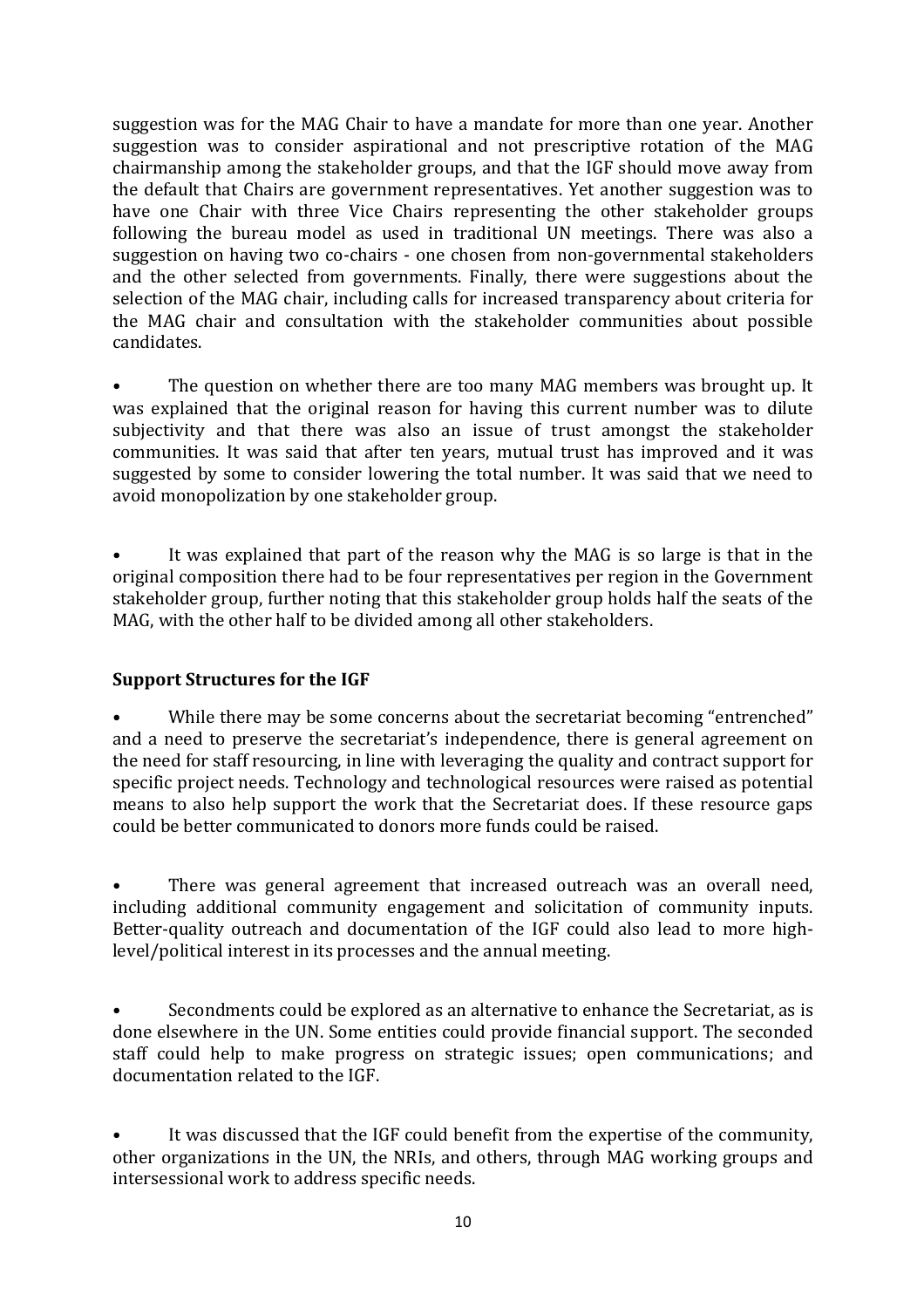There was a suggestion to appoint a Special Advisor to the UN Secretary-General for Internet Governance to act as the "political face" of the IGF and protect the IGF Secretariat from outside pressures, so that it can be left to perform operational tasks. Governments react to seniority levels, and some felt that having this type of appointee to represent the IGF would attract more high-level engagement. It was noted that having such a person attached to the Secretary-General had worked well for the first five years of the IGF  $(2006-2010)$ , where the function allowed raising the profile of the IGF within and beyond the UN.

A general comment was made that the IGF community, MAG and Secretariat, may not be taking sufficient advantage of its link to and support from the larger UN system and various institutions to provide more information to the UN constituencies.

# **Session 2a): Measures to engage those stakeholders who are currently unengaged, with a view to expand and diversify physical and virtual participation/engagement and increase the engagement of** individuals in IGF activities from underrepresented segments?

Various areas of discussion (including those coming from the inputs received through the call for inputs) were introduced. Possible practical elements to enhance engagement include:

- Need to use social media in a strategic way
- Need to engage the NRI's
- Better identify possible target groups
- Need to enhance tools and resources for remote participation and adopt remote participation principles
- Enhance the online presence and the website capabilities (to include for instance people with disabilities, or to devote specific sections to the youth)
- Multilingualism of IGF (both inputs and outputs)
- Low cost dissemination of the outcomes
- How to better engage the governments (robust participation) particularly in the early stages
- Consider the role of a special advisor to the SG on Internet Governance to engage different international organizations and different stakeholder groups

The discussion focussed on generating new concrete ideas that can be implemented, around the following issues:

1. What types of engagements are we looking for: financial, physical, content, virtual, others? On what level should the engagement exist: global, regional, national?

- 2. Who are the missing stakeholders? At what level?
- 3. Who are the emerging stakeholders? Who else should the IGF be engaging with?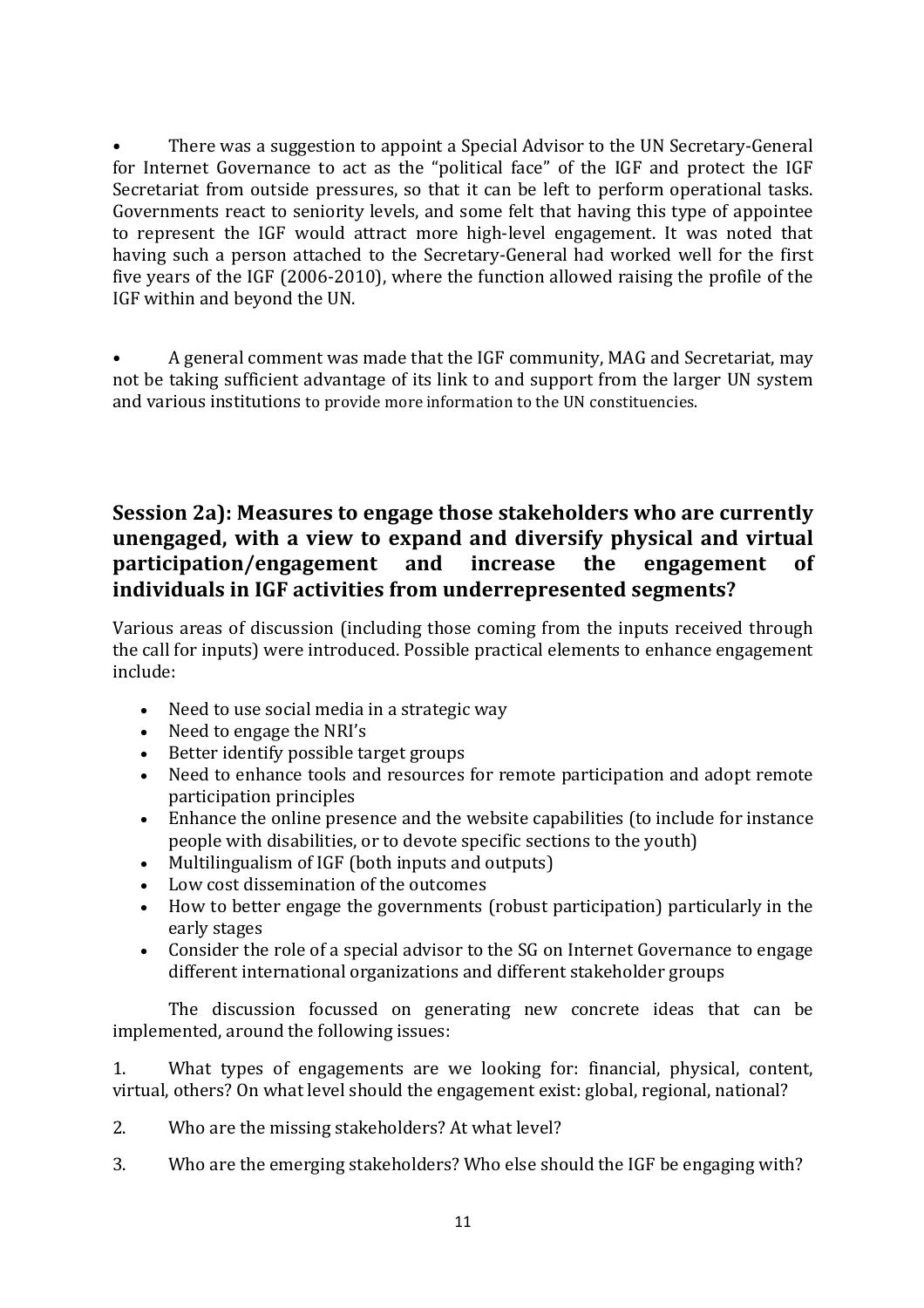4. What is the ideal model of the multistakeholder engagement going forward?

5. What has worked and what has not worked?

6. What are the IGF values to the different stakeholder groups? (Governments, private sector, technical community, civil society)

7. What three new principles that can apply to all levels of the IGF would you propose for the engagement of stakeholder groups?

The following considerations and suggestions were made:

1) Both physical and virtual participation are important and are to be regarded as complementary types of "engagement".

2) Several categories of stakeholders to be reached were mentioned, including  $d$  different sectors - both from industry, government  $(e.g.$  law enforcement agencies, different Ministries, etc.) and civil society groups. Developing countries were also mentioned as a specific category to take into consideration. High-level participants are needed to give visibility while expert participants enhance the quality of discussions. Proper consideration has to be given in finding the right mix of knowledge, commitment, influence, representation and communication. Cross-sector interactions should be encouraged.

3) Stakeholders are not missing equally among the different stakeholder groups. An analysis of who is engaging with IGF at the moment might reveal interesting elements and help prioritise on some key stakeholders that are not there.

4) NRIs could play an important role in this context, since they present a lower entry barrier for newcomers, although it was noted by some that not all NRIs have the same degree of maturity. Internet governance schools were also mentioned in this context, as a valuable capacity building mechanism aiming at engaging new stakeholders.

5) Some participants also reflected on whether the lack of engagement in IGF by some groups might be related to the perception that Internet governance in general is not relevant for them.

6) There was general convergence that the following principles could be applied:

# *1. Relevance:*

Relevance helps to focus attention and create demand from stakeholders. Some practical suggestions include to make more explicit the "value proposition" or "return on investment" for the different stakeholders. Positive incentives should be highlighted. IGF does not need to cover "all" issues every time and discussions should happen when needed. A multiyear year work plan identifying a roadmap with more concrete outputs at the end might help in bringing in new stakeholders (e.g. the financial sector, content producers, local SME, etc.). This should still allow for enough flexibility to adapt it to new and emerging situations. Such a process would need to be communicated clearly and widely. A communication strategy needs to be combined with a stakeholder outreach strategy. The predictability in the process is required, and not necessarily in the results, which should remain open, and not foreclosed by the design of the process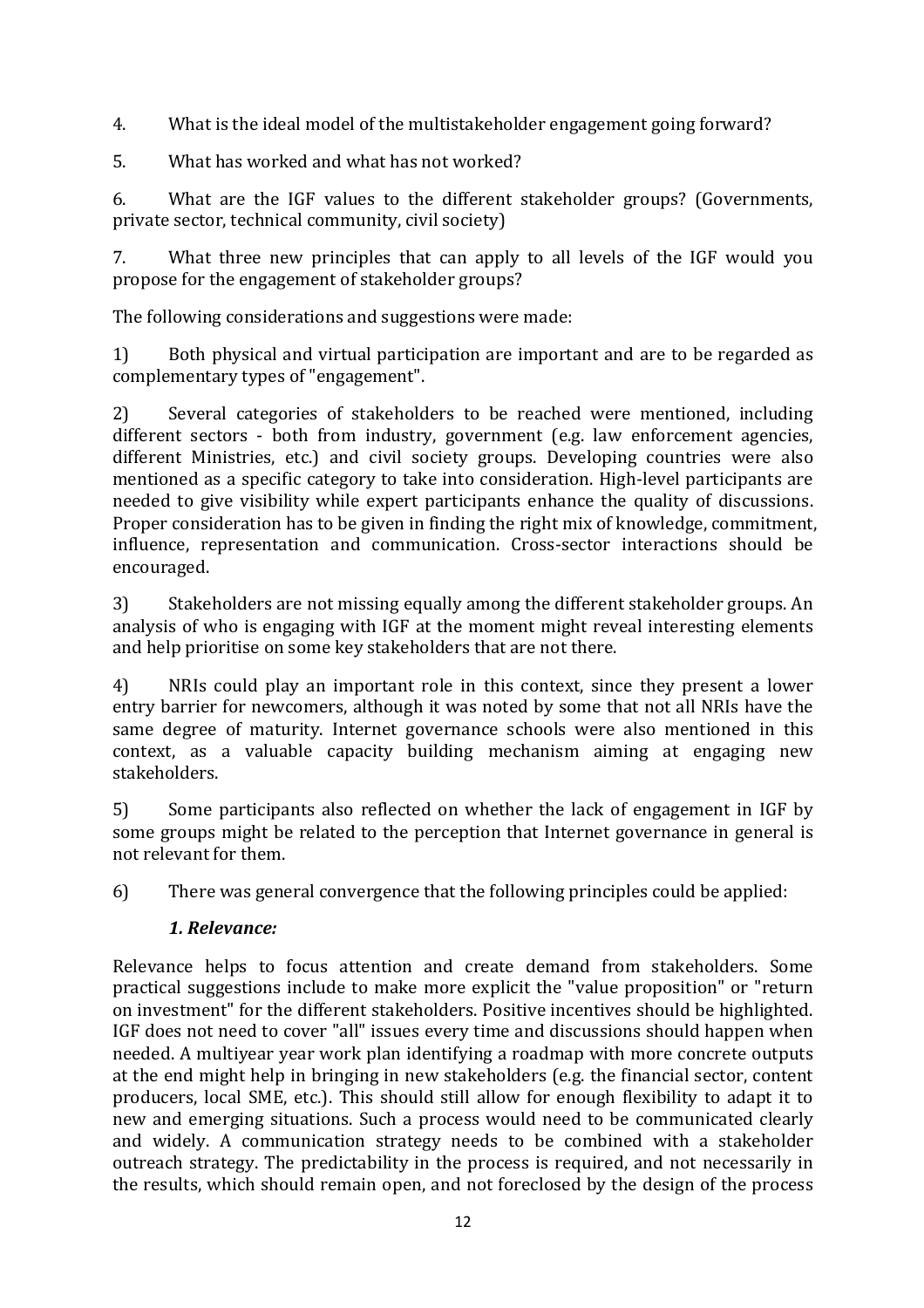and the selection of participants. Some participants mentioned that a possible lightweight structure could be defined along the SDGs.

### *2. Accessibility:*

It was said that information about the IGF, its processes and its discussions could be made more accessible and understandable. Some feel that there are currently highentry barriers for newcomers. Possible improvements include: capacity-building at NRI level; specific workshops/webinars; involvement of Internet governance schools and programmes; enhance the IGF Secretariat's general communications and outreach capacities; improve the website and make full use of different online tools.

### *3. Sustainability:*

Many felt that efforts to engage new stakeholders (and keep the ones that are already there) need to be sustained and nurtured. Adequate resources need to be allocated to outreach and engagement efforts. The work done in one year should not disappear in the next one; a plurennial programme of activities could help in this regard.

After 10 years, the IGF is growing and maturing. Many positive engagement efforts were recognized, in particular as far as the youth and NRIs are concerned. There is now a broader range of constituencies proposing workshops and this interest needs to be welcome and adequately catered for. While welcoming the "spontaneity" of the engagement processes, time might have arrived for the IGF to address the issue of engagement in a more results-oriented, structured and focused way.

# **Session 2b): What roles could the IGF play in Internet governance capacity development?**

"Capacity development refers to the process through which individuals, organizations, and societies obtain, strengthen and maintain the capabilities to set and achieve their own development objectives over time"

Guiding Question:

### **1.** In what way is the IGF already developing Internet governance capacity **-WHO-HOW-WHAT**

- It was recalled that the IGF has a mandate for capacity building and development.
- The IGF contributes to capacity development both directly (through workshops at the IGF or linked events) as well as indirectly (through providing multiple opportunities for learning and experience in debating, public speaking, and networking, to mention a few examples. It was noted, the programme of the annual IGF itself provides many learning opportunities through expert workshops as well as orientation and newcomer sessions. Several organizations convene linked capacity building events as IGF pre-events.
- In line with the "train the trainer" approach, those who have benefitted from these events and learning-oriented sessions during the IGF have gone on to take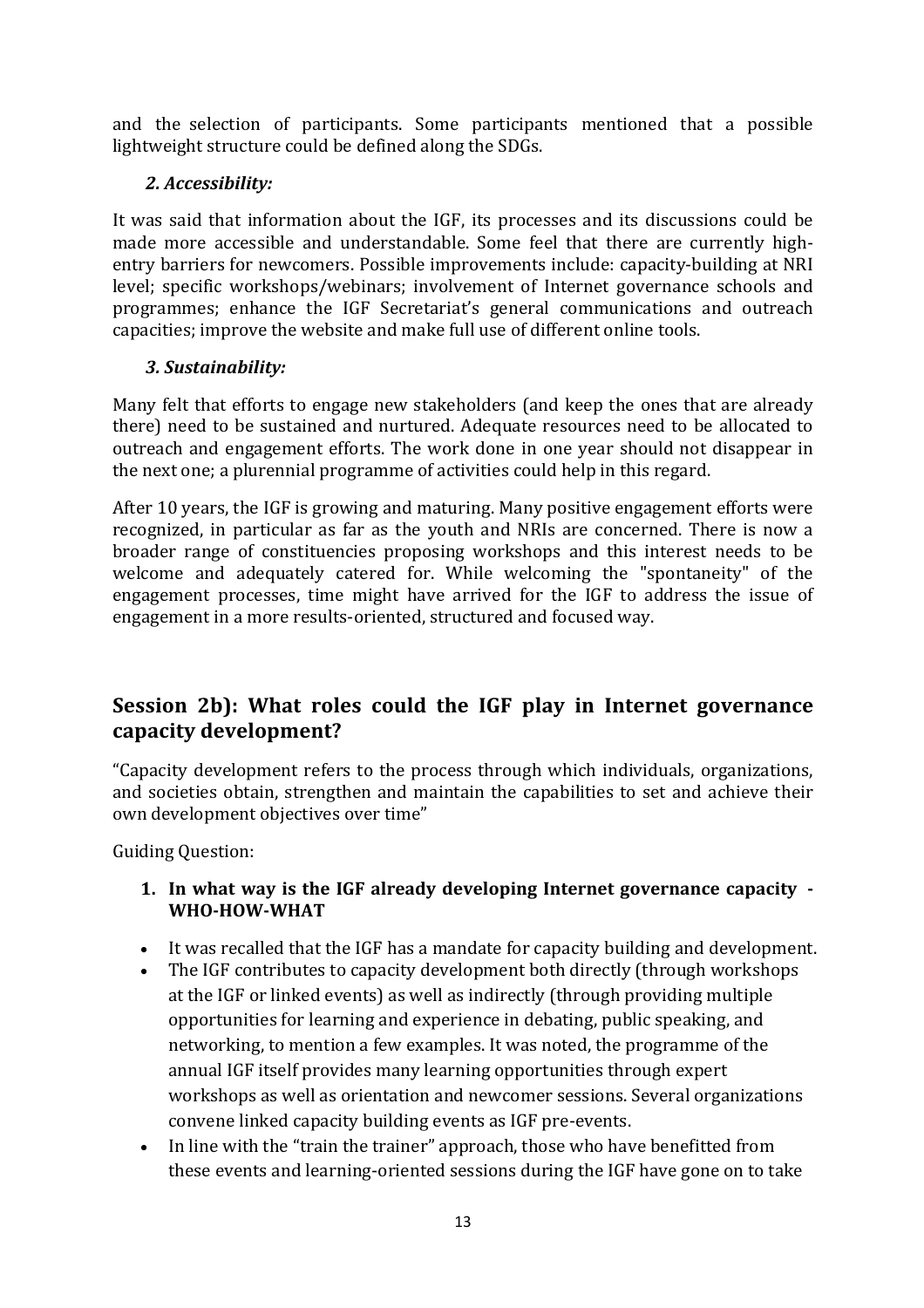this knowledge back to their countries at the local level (for instance by providing workshops at home, e.g. on IPv6). Travel funding support to attend the annual meeting and MAG meetings is given to some eligible participants from developing countries, funding permitted.

- In doing so, it was suggested, IGF plays a "knowledge transfer" role. It also disseminates "best practices" to:
	- o students, government staff, activists, and business people attending national and regional IGFs, where they are exposed to experts
	- o constituencies who attend IGFs spreading and sharing knowledge and experience among their members (e.g. ICC BASIS for the business sector)
- It can also act as a catalyst for new initiatives through experience sharing, e.g. the African Declaration of Internet Rights was made possible by exchanges at the global and African IGFs.
- Participation at the IGF global was said to build added knowledge on IG matters. This happens particularly through the efforts of networks/organizations such as the Association for Progressive Communications (APC), The Diplo Foundation, The Internet Society and the European, African and LAC Internet governance schools.
- Observatories, schools on Internet governance and network review centres that have emerged as a result of being inspired, guided or directly influenced by the IGF, – were cited as all building capacity.
- Also it was noted the NRIs provide concrete capacity building opportunities at the regional, country and local level. They were said to organize capacity building efforts for themselves and as IGF-associated entities, attract funding independently.

## **2. Should it do more? If so, what? GAPS - WHAT - WHO - APPROACH - M&E**

- Some suggested the more capacity development efforts are addressed towards governments; the better it would be for IGF Such efforts would need to be adapted to the local environment, to have continuity over the time and to be locally conceived.
- It was suggested there would be a need to include capacity development in IGF intersessional activities that already exist, including the NRIs. Also it was noted there would be need for a mentoring-like approach that could spread knowledge in time and in other related events.
- Funding and delivery were noted as challenges. Lack of funding was cited as one of the major factors preventing many from participating in the IGF, as well as for making the programme more complete and inclusive. The need to find funding alternatives was mentioned.
- There are content, or "academic" gaps in the capacity building that takes place at the IGF. They noted that current efforts needed to be supplemented with inputs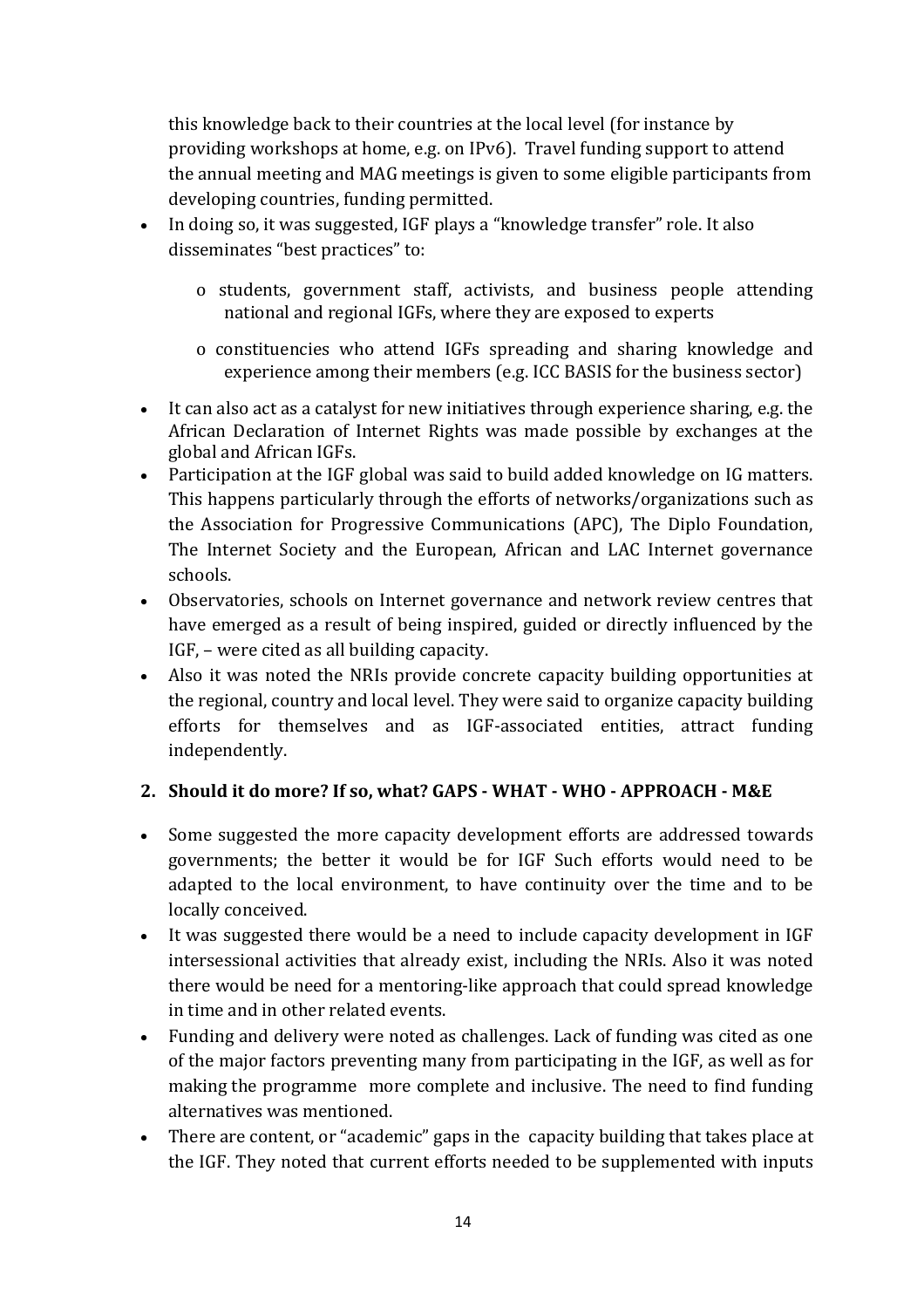that assist participants with understanding some of the basic conceptualization of Internet governance, citing it as a new field of study and research. Others mentioned the need for the IGF to provide, or partner with, an information clearing house on Internet governance curricula, training and study opportunities. It was suggested the IGF could officially support or partner with the work done by specialized initiatives, such as Diplo, the IG schools and university programmes in order to better develop these skills and competencies.

It was also stated that the IGF should recognize, connect and make visible numerous international, regional and national capacity-building efforts which include courses, open educational resources, seminars, webinars and sessions within other events, such as those developed and operated by ISOC, ICANN, NGOs, schools, universities, associations, and many others.

- One of the gaps identified is in line with the issue of relevance. For example, many Internet users in the health and education spaces are not coming to the IGF because their fields re not covered, or issues dealt with at the IGF such as cybersecurity, are too specific to be of interest to them. On this note, it was said that these are areas where there is not enough capacity building activity and where specific action could be highly beneficial and make the IGF more useful to the community.
- Emphasis was placed on relationships and partnerships: who can you work with at the IGF to make funding and delivery happen ? A success story was referenced in which participation in an IGF provided knowledge to the participants, allowed them to report back to their Government and eventually receive funding from a partnership with the World Bank for Internet infrastructure development. Along similar lines, it would be important to include and work with organizations that are actually dealing with Internet issues at a technical level.
- It was pointed out that cross-fertilization often happens inadvertently. However, the current impact and influence at the local level is more incidental. A proposal for having a more structured approach was suggested.
- One of the gaps identified was the lack of certain users not coming to the IGF, such as those in health and education, because their fields were not specific enough to Internet governance, as cybersecurity and cyberterrorism are seen to be. On this note, it was said that these areas are where there are not enough capacity building activities and where specific action could make IGF more useful to the community and produce a lot of benefit.
- Another gap mentioned was the lack of available information on how stakeholders could start a national IGF. It was noted this is not evident for those in developing countries, so there would be a need for more "structural capacity" as part of a larger capacity gap in finding workable solutions at national and local levels.

## **3.** What is needed to make this happen?

RESOURCES - PARTNERSHIPS - IGF INTERSESSIONAL PROCESS - NRIS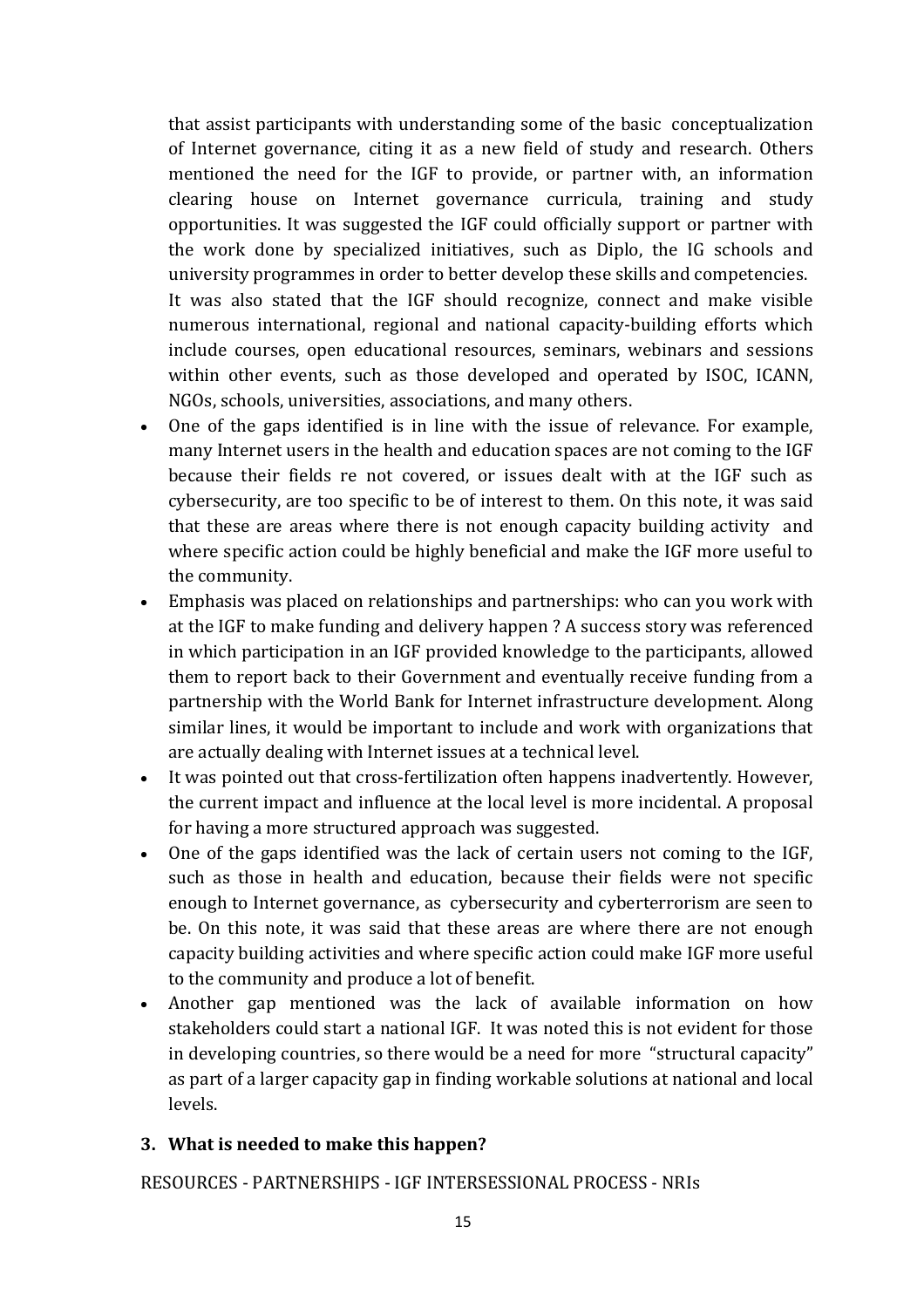### Suggestions for how the IGF can strengthen its capacity development

- It was cited as important to keep in understand who the audiences for capacity building efforts are and that there are a variety of topics to offer, ensuring they are relevant for regional and local needs and sustainable in the longer term.
- It was cited as important to keep in view the audience for capacity building efforts and that there should be a variety of topics to offer, ensuring they are relevant for regional and local needs and sustainable in the longer term.
- Suggestions included making it clear that IG was a central issue for the UN SDGs. The link between Internet governance and development was noted as needing to be made clearer for IGF capacity building efforts to be valued, properly understood and funded. The legitimacy of the  $IGF - as$  an UN-supported entity also needs to be leveraged to these ends, it was said.
- Some suggested the IGF act as a facilitator and develop more partnership between institutions specialized in capacity development such as APC, Diplo, IG schools, and think tanks specialized in IG.
- A proposal was made that the MAG establish a dedicated permanent sub-group on capacity development and works all year long on these topics.
- Recommendations 47 and 48 of the CSTD Working Group on Improvements to the IGF were cited in this context, taking into account that the IGF is no longer seen as only an annual event.
- Some called for incentives for cooperation and leveraging IGFs capacity to provide the institutional memory of what happens in the IGF field. Also suggested was that the legitimacy gained by the IGF be used to obtain support from IGOs and to develop partnerships with those interested in capacity development.
- It was suggested the IGF could eventually become a specialized center of expertise, or a space for match making sources of knowledge with those who need it, for instance on topics such as cybercrime.
- 'Disruptive' thinking on capacity development was suggested to get the IGF out of its comfort zone, and to encourage a more a proactive approach to capacity development, which has not been the most visible aspect of the IGF's activities. This will enhance the IGF's value.

### **Partnerships**

- It was suggested to increase the firm establishment of partnerships with regional organizations, academic institutions and Internet governance "think tanks". Also with Diplo and IGF schools (Africa, Europe, Latin America, etc.). This process would need to be formalized and more structured and incentives for cooperation would need to be provided. Support was expressed for giving these existing initiatives visibility in the global IGF programme and creating open educational resources out of the IGF (MOOCS and similiar) making them available free to use for individual use and for a fee for commercial re-use.
- There was a need expressed for more participation of UN agencies, particularly development agencies (like UNCTAD and UNDP), and regional commissions (UNECA, UNESCAP, ESCWA etc.) in the IGF's meetings and processes, while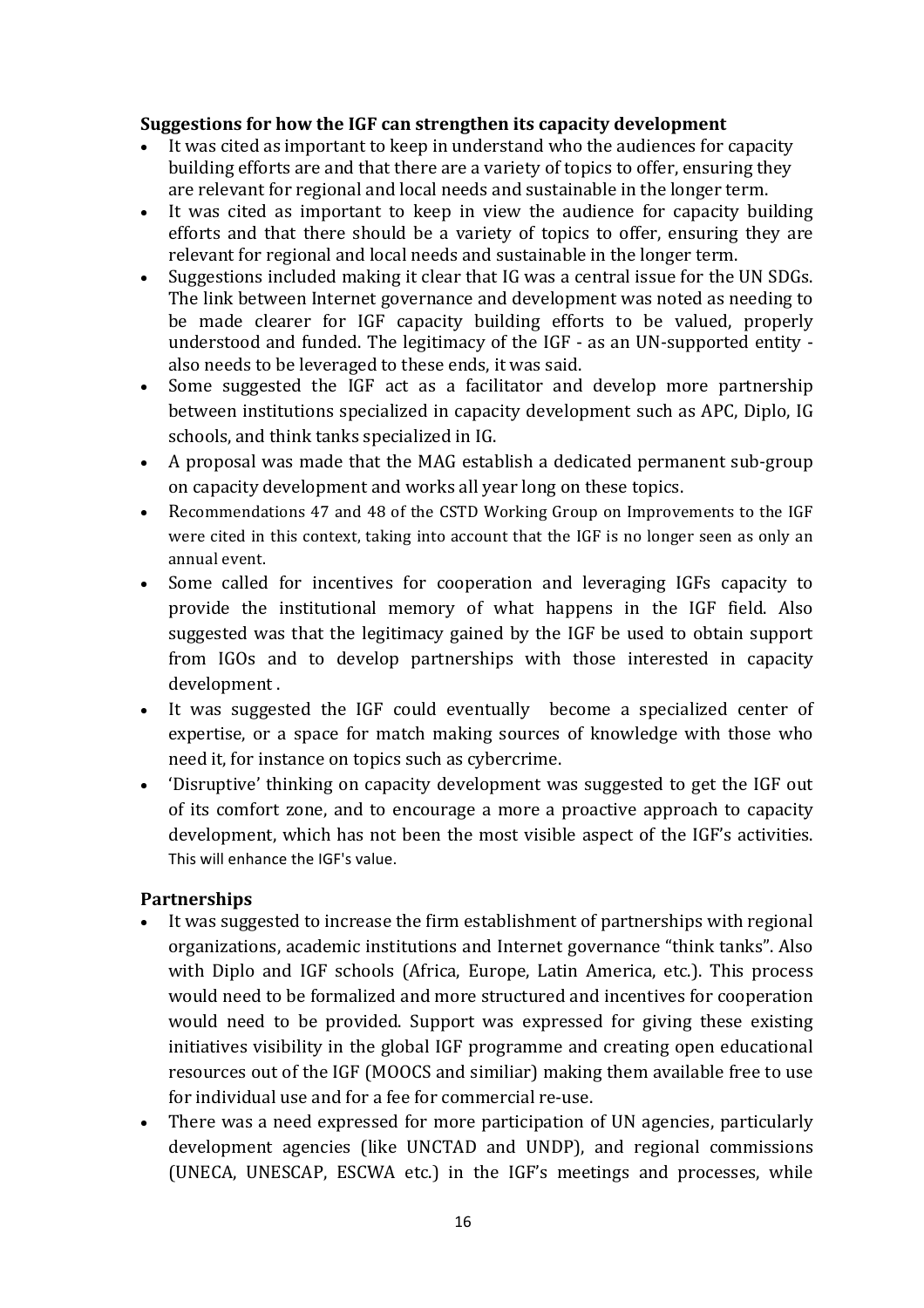encouraging gpartnerships. A similar call was made regarding development banks (not just the World Bank and regional development banks), which were said to have been under-engaged or hardly engaged in the IGF.

- Relationships among stakeholder communities were cited as important for assuring success in capacity building, in particular when it comes to exploiting "network effects" [e.g. South Africa hosting regional IGFs, tapping into the network effect of the global IGF]; local-level IGFs become points of entry as such in this instance.
- It was suggested that a way to reach out to partners could be through one or several high-level statements from the MAG.

### **Tools**

- BPFs, workshops and other existing IGF mechanisms could be used a vehicle for providing toolkits and resources for the people who come to the IGF.
- It was suggested to use the know-how from the BPF, DC and Intersessional activity to produce tools that can be reproduced and used easily by everybody around the world. For instance building partnership with governments, with regional group, using NRI and global IGF.
- A clear IGF-endorsed taxonomy was suggested as something that could be used in capacity building.

### **Other Measures**

- A proposal was made that day zero of the IGF annual meeting could be dedicated to capacity building. Drawing on recommendations and structured track on capacity building could also be adopted as a practice.
- $\bullet$  This could be done to target governments, particularly from developing countries, so has to make the IGF more relevant to their needs.
- Curating the materials from the IGF and making them more easily accessible, was also encouraged.

# **3) Modalities to ensure sustained funding to support the IGF and the IGF Secretariat.**

### **IGF Funding Structure**

- An overview of the funding process through the IGF Trust Fund account was presented, noting the "extra-budgetary" nature of the arrangement and highlighting that voluntary contributions from the stakeholder community are collected and direct trust fund agreements entered into between the individual donor entities and UN (through DESA).
- Greater transparency and better reporting vis à vis the Trust Fund should also be considered, while acknowledging the improvements in the information available on the IGF website. It was noted that a lack of proactive information sharing on funding needs (and the closed nature of the donors' meetings) have contributed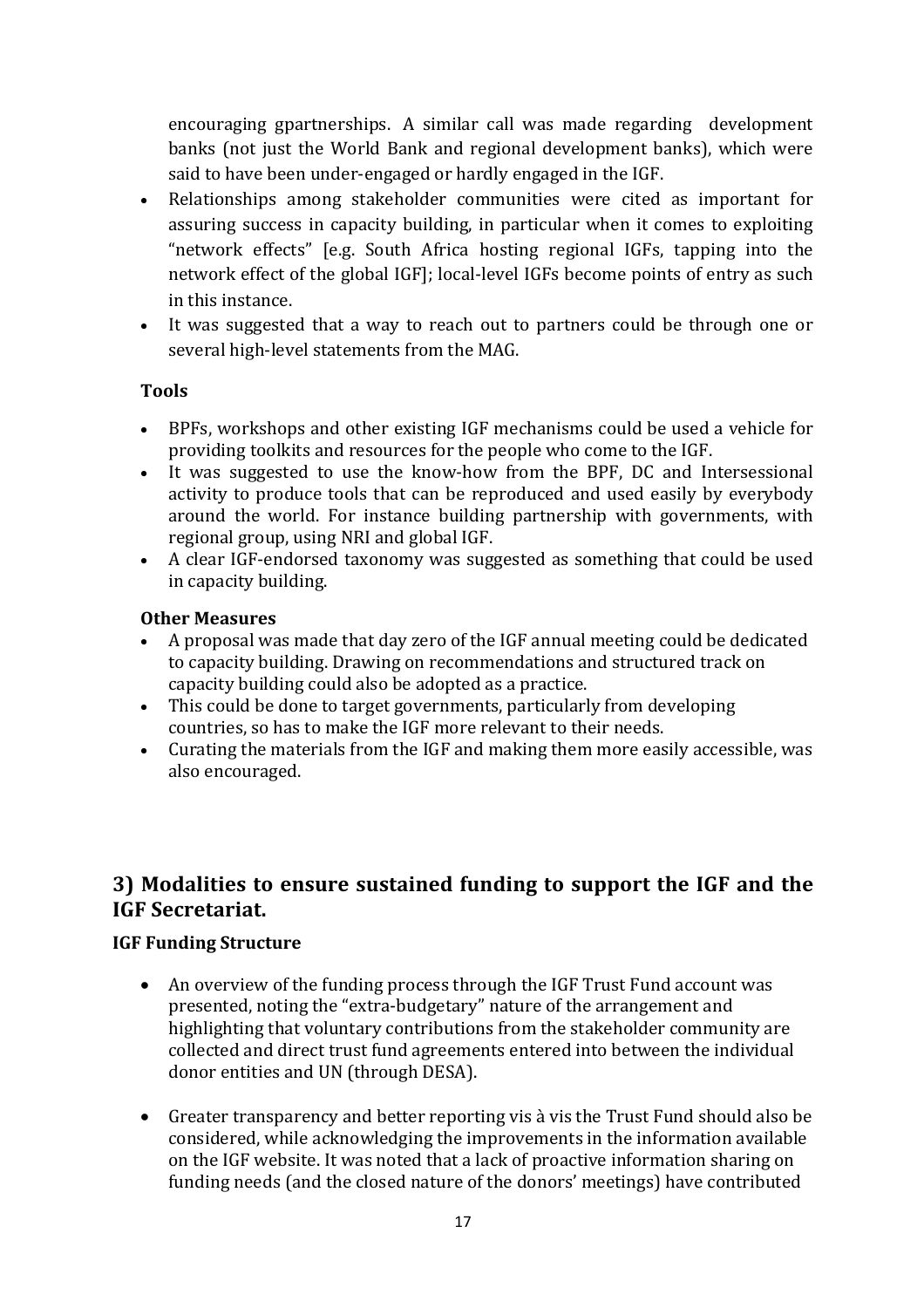to insufficient awareness of the IGF's financial arrangements and, by extension, its financial needs. Plans were recently announced to provide more activitybased reporting and this was encouraged.

- It was explained that donors to the trust fund are made public on the IGF's website and that the fund covers the following for the IGF Secretariat: personnel and fellowships; meeting costs (open consultations and MAG – interpretation, venue, etc.); some participant travel from developing countries; office running costs.
- A question was raised on why the IGF Trust Fund continues to be funded as an "extra-budgetary" project and not from the regular budget of the UN. It was explained that Member States would have to reach consensus on the option of regular budget funding of the IGF and would likely not do so if posed.
- One participant recalled that the CSTD's Working Group on IGF improvements deliberated over the issue of funding for several weeks. There was no consensus, from both developed and developing countries alike, on UN regular funding for the IGF.
- There is often confusion between funding for the UN Trust Fund and the funding to conduct the annual meetings of the IGF. It was explained that the costs of holding the annual IGF meeting are covered by the host countries and is executed by a Host Country Agreement with the UN.
- One participant suggested that to ensure the sustainability of the funding for annual meetings, the Secretariat should make efforts for outreach and to line up host countries as far in advance as possible, especially in light of the new tenvear mandate.

# A reference was made to the recommendations contained in the CSTD WG on IGF **Improvements with regard to funding:**

1) Recommendations increasing voluntary financial contributions (para 24-30, A/67/65–E/2012/48) 

2) Recommendations to enhance accountability and transparency (para 31-33, A/67/65–E/2012/48) 

3) Recommendations to acknowledge host country's support and in-kind support from other countries, organizations and the UN (para 34-35,  $A/67/65-E/2012/48$ )

# **Suggestions for ensuring the IGF is sustainable financially: What can be done further based on the CSTD Recommendations?**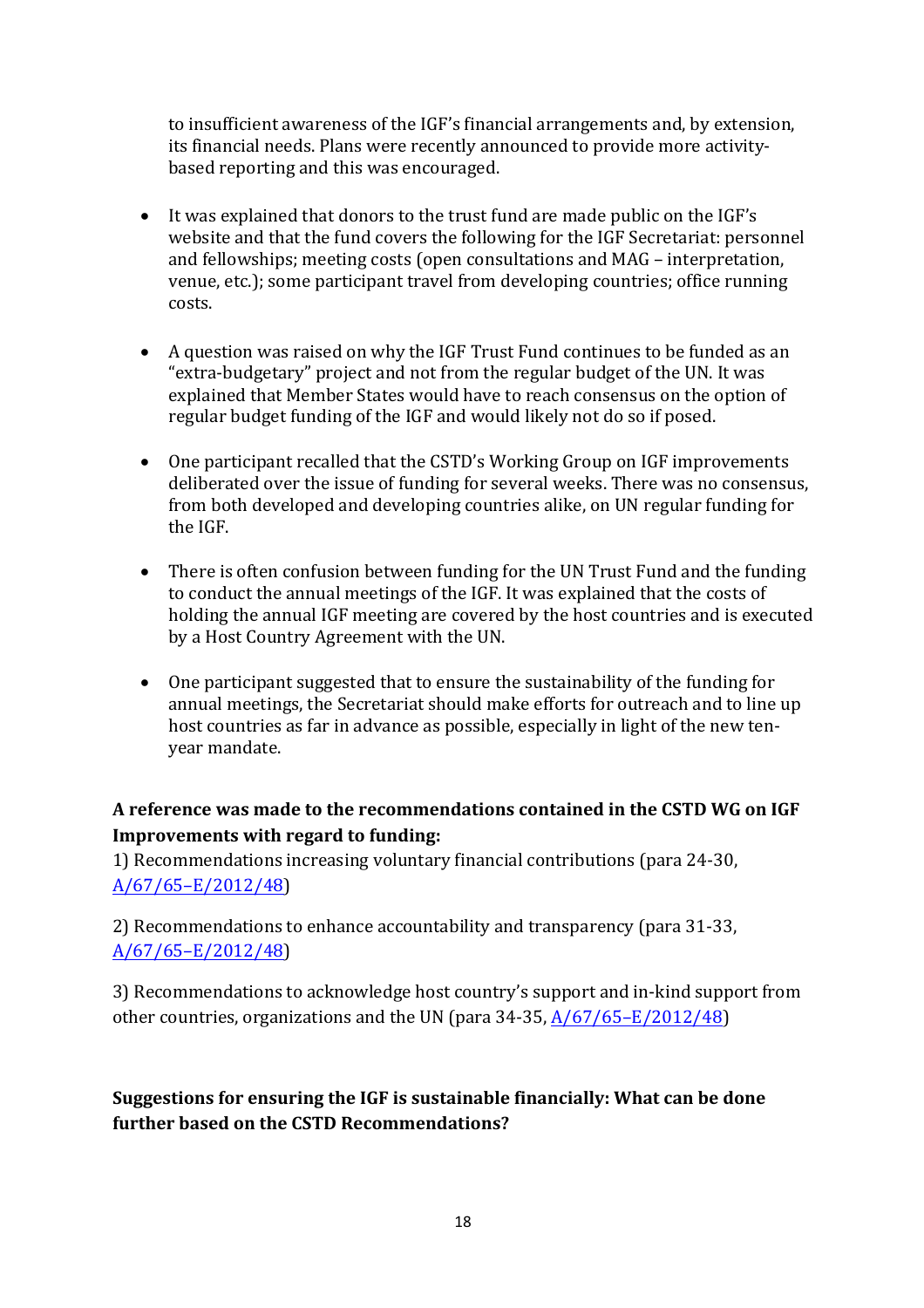- It was generally noted that the current model should be continued but with renewed and strengthened efforts to increase voluntary contributions. This includes the option to explore ways to accept small contributions beyond the usual bilateral agreements, and recognition of donors wherever possible. It was noted that dedicated human resources and capacity could be devoted to stepping up these funding efforts.
- Rather than requesting the central UN Secretariat Trust Fund to support other activities such as the NRIs, "working from the edges" and collaborating with UNDP, which has impressive local-level connections in countries across the world, could be one viable solution for cost-sharing and capacity building at the local levels.
- There needs to be a systematic approach with a clear strategy and supporting activities for fundraising. Documenting and messaging could be the first steps.
- It was recommended that the IGF reach out more to private sector companies to seek funding.
- Should the IGF adopt multi-year programme or streams on topical issues, it could enable donors to support the IGF with explicit aims and longer-term orientation.
- There could be efforts to position IGF funding alongside stakeholders' requirements and priorities, e.g. with the sustainable development agenda.
- It was remarked that it would be an opportune moment at the start of this 10year mandate of IGF for greater outreach, including to potential senior officials including Secretaries-General of international organizations as well as industry and other non-government entities to raise the general profile of the IGF and invite funding contributions.

# **4)** Ways to better capture and shape the outputs of the IGF, including **outputs** of IGF community intersessional activities, and increasing their visibility and impact.

**A distinction was made between the IGF's intangible and tangible produced**  outcomes. Among the intangible outcomes are the following:

- Education
- Capacity Building
- Networking
- Marketing

The scope of tangible outputs is related to written documents available on the IGF website, including annual chair's summaries, reports from all individual main sessions, workshops, Best Practice Forum (BPF) and Dynamic Coalition (DC) outputs, the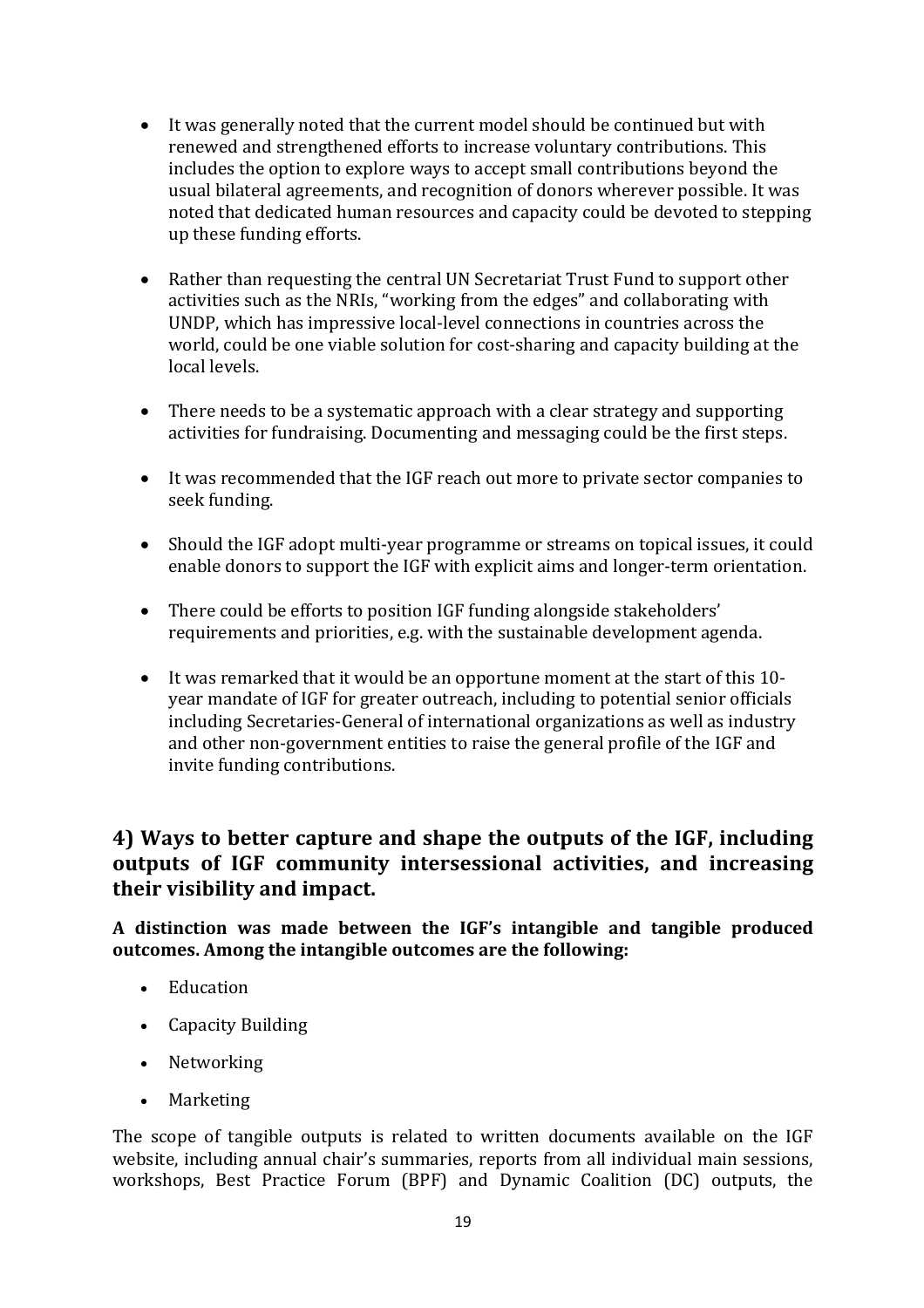"Connecting the Next Billion" (CNB) paper, reports by National and Regional Initiatives (NRIs) and several others. All in all, there are several thousand pages of content that is produced during the annual meeting and also intersessionally. A sample listing of the documents produced from the 2015 IGF is included as Appendix A. In addition, the IGF website, the IGF Youtube channel and in a complementary way the "Friends of the IGF" website (www.friendsoftheigf.org) archive all transcripts, videos and other available documentation of all IGF sessions since the first IGF in 2006.

### The following questions were put to the participants in the room by the **facilitators:**

1. What outputs should we be producing from the different types and subtypes of meetings, given the objectives we want to achieve, the audience we are targeting etc.,

2. What kind of documents are missing from the above?

3. Are there documents that we could cease producing, or reduce in scope?

4. What are the ways we can better capture and shape the outputs of the IGF?

5. How do we improve them – (increase their visibility and impact, relevance, reach, level of details, etc.)

6. What measures can be taken by the UN Secretariat, the MAG, and the broader IGF community to better disseminate IGF outputs to other relevant fora?

7. How can the IGF website be better used to capture and promote IGF outputs and reports, etc.?

### **Some issues with the current documents:**

- It was noted that many of the documents tended to be descriptive rather than substantive. Many also remarked that – in addition to the detailed reports – there should be shorter and more concise synthesis documents, in particular if they are to be made usable for policy makers.
- All outputs and documents are on the IGF website but not always easy to find. There would be a need for better organization of these, to "librarianize" these documents (perhaps by a specialist from UNESCO, in co-operation with IFLA). A search optimization, e.g. using indexed texts or tagged keywords, would also be useful.
- The issue was raised that all IGF documentation is in English. Translation, perhaps into French and other UN languages, should be considered for at least some selected important documents. Although lack of resources was cited as an impediment, particularly for the purpose of engaging new participants, it would be important to have translations.
- Some said that some IGF outputs may appear a little "boring", but it was also noted that this was at one point somewhat deliberate. It was said that there has been a degree of nervousness about IGF outputs and about who would produce them - straightforwardly descriptive reports provided a measure of neutrality and added to the legitimacy of the open and inclusive character of IGF dialogue.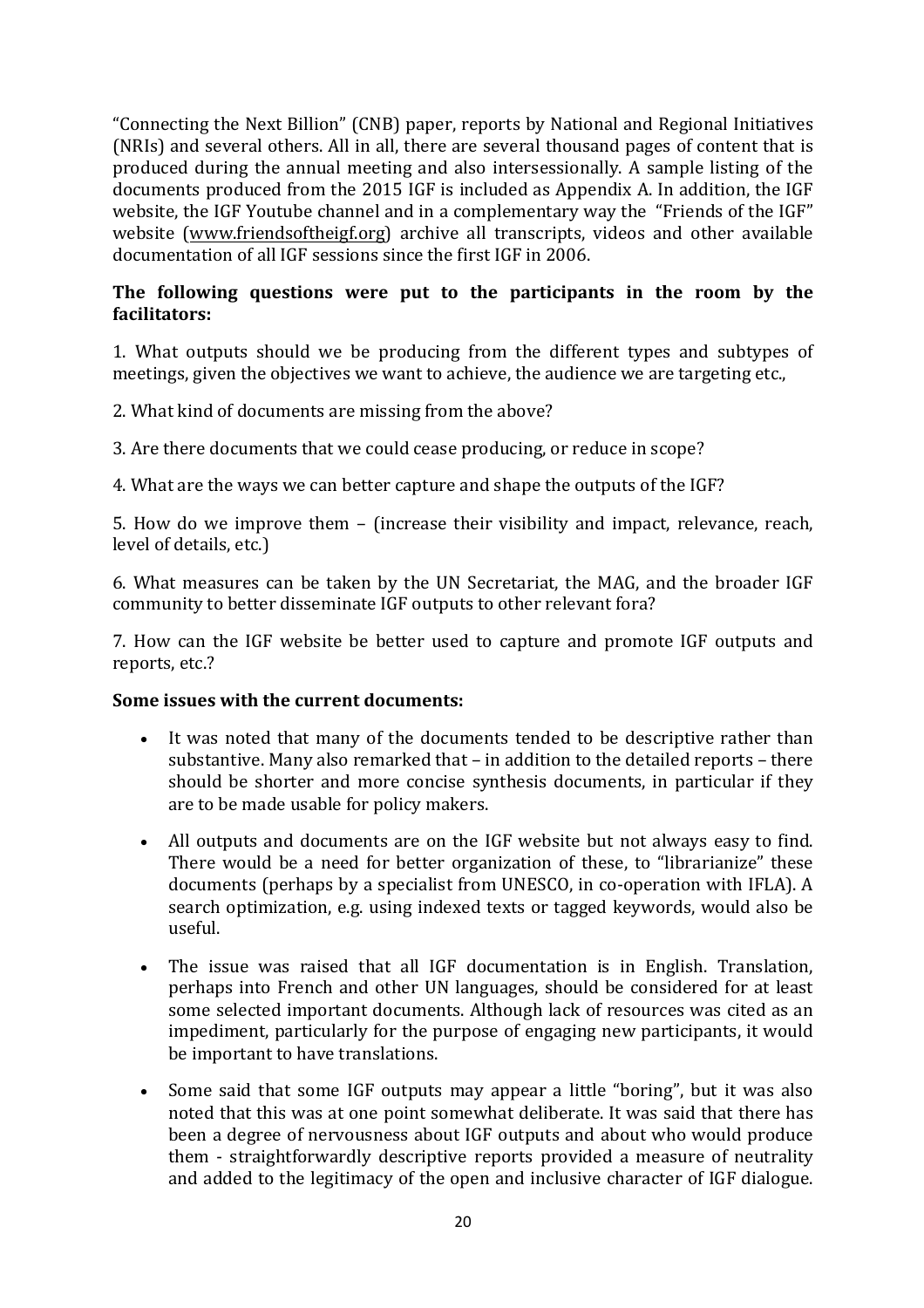Records of IGF meetings have also always been provided via transcripts, which are still needed for adaptive use by some stakeholders. Resources would be needed to produce more dynamic documents - synthesis reports, for instance, and infographics for better usability.

#### **Suggestions for improvement:**

The general remark was made that in order to improve the IGF's outputs, it should be determined first what the purpose or purposes and "target audiences" of these documents are and what types of documents would be most useful to the different user groups and their specific needs.

Some of the key uses of documents include the following:

- Comprehensive and verbatim reports are important for academic research
- Synthesis papers that condense the discussions into key messages highlighting main directions of how a discussion on an issue is developing for instance over time or across different regions, cultures or stakeholder groups
- Executive summaries for decision makers
- Documents that a focused on particular areas and issues which can then be used for follow-up in specialized UN agencies or other fora with a more specialized mandate
- Documents highlighting the value added of the IGF dialogue for potential donors and sponsors of the IGF events and processes
- While narrative reports are good and it was noted by several participants that these continue to be appreciated by those who cannot attend the IGF in person papers with clearly stated issues that constitute more of a quick snapshot (or a "cheat sheet") would be more useful.
- Data mining, search tools, multimedia (photos, videos), multilingualism and taxonomy (tagging) are all elements that should be incorporated into the IGF website to enhance the accessibility, readability and attractiveness of the IGF's documents.
- Recommendations 12, 13, 14 of the CSTD working group on IGF improvements were also recalled and cited. In this context it was suggested IGF documents map out converging and diverging issues. There should also be some indication for each output of who the interested stakeholders are. Also in line with the recommendations, a baseline should be applied to make improvements properly, and a survey should be taken of existing documents.
- Some suggested that social media and website analytics could also be used to measure how much the documents are used, their viewership, what users are looking for from them. In general user metrics of IGF outputs would be useful.
- It was said that documents should be produced not just for existing IGF participants but potential ones. They should be as readable as possible for capacity-building purposes and engaging the unengaged.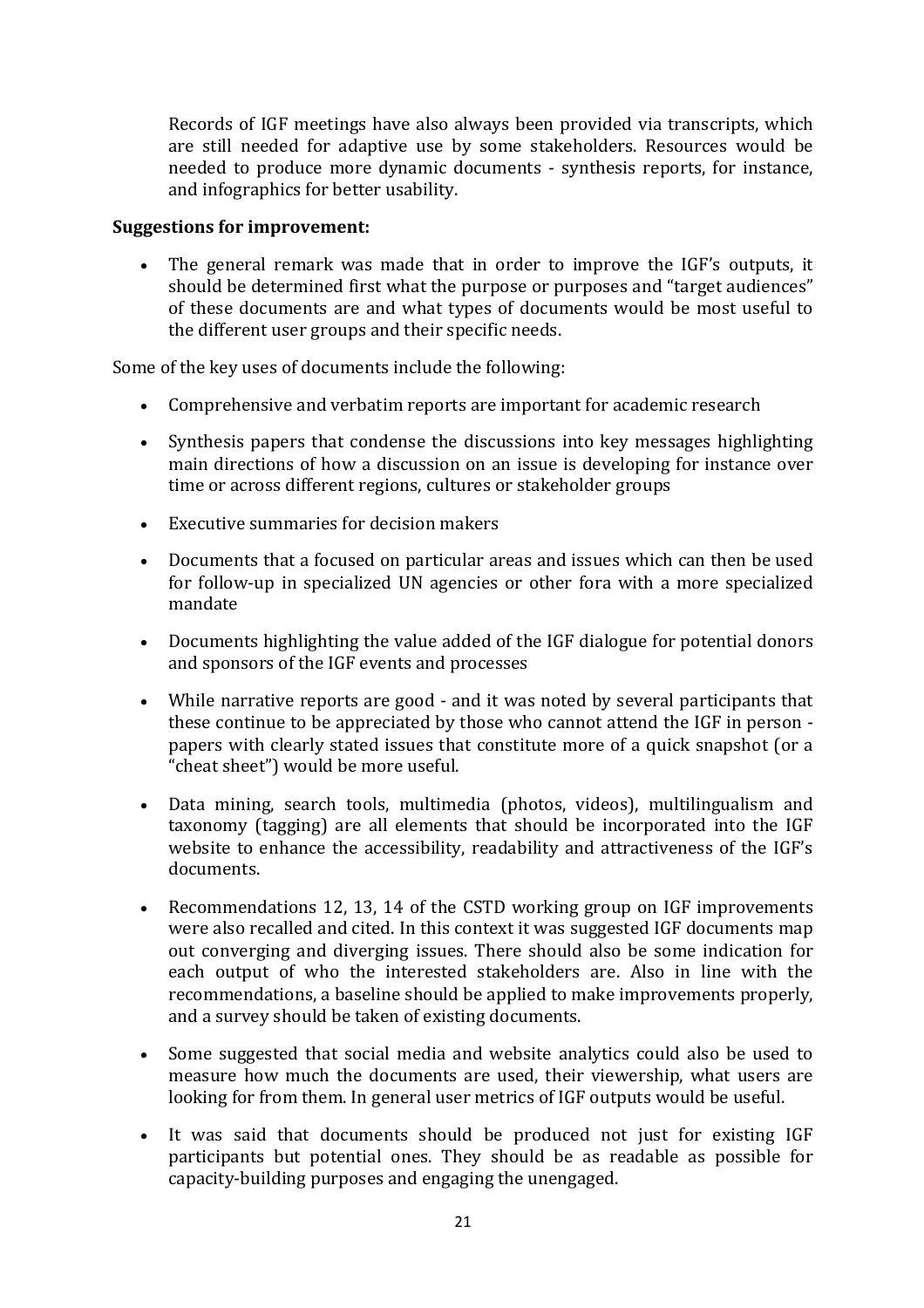- It was stressed by some participants that there should be more of an effort made - not just by the IGF Secretariat or the MAG, but by engaged IGF community members and stakeholders wherever possible - to carry IGF outputs into other international and intergovernmental fora. This was the case with the CNB document, which was cited at the African Union Summit.
- Given that the resources of the IGF secretariat are limited, it was proposed the IGF work on forming partnerships to address various aspects of improving outputs (e.g. with the Global Multistakeholder Meeting on the Future of Internet Governance-NetMundial to incorporate their comments platform; with the Friends of IGF website to adapt some of their archiving and presentation of materials; Diplo/Geneva Internet Platform, which produces briefs on many IGF meetings and events that help people finding their way through the vast amount of sessions and documentation). Similarly, the point was raised by many that better document platforms be used to support the work of NRIs, BPFs and DCs.
- In order to translate the outcomes of the discussions into other languages than English and to spread them in all regions of the world, partnerships could be sought e.g. with UN specialized agencies that have translation and outreach resources and/or with private sector actors that may offer software tools e.g. for automated translation or other supporting services
- Many emphasized that outputs are critical for attracting funding. It was suggested that they should be concrete, identify trends within the IGF, and give a forecast or sense of where the IGF is going.
- Applying a rating system for sessions was proposed; this could generate inputs for session reports. To address the issue of multilingualism crowd-sourcing could be used for translation of IGF documents, perhaps even engaging the NRIs and the Friends of IGF collaborators.
- It was mentioned by many that it would be worthwhile to include photos and other visual elements in at least some of the outputs. A suggestion was also made to include reports that capture success stories, as a specific addition to the IGF's published material.
- It was said that there should be a certain degree of increased formal communication before and after the IGF annual meeting in order to ensure the level of representation/commitment to engage IGOs, the private sector and others at the highest levels.
- Other approaches, such as hackathons taking place during the IGF event, could be used to see what interested parties could do with the IGF datasets - such activities have yielded innovative tools and approaches in similar circumstances.

### **Other observations:**

• IGF host country Governments should be responsible for disseminating the outcomes of their respective IGF meetings in the relevant inter-governmental fora; UNDESA should disseminate the information through the UN system secretariats of relevant UN bodies; and non-governmental partners should do the same in their respective networks.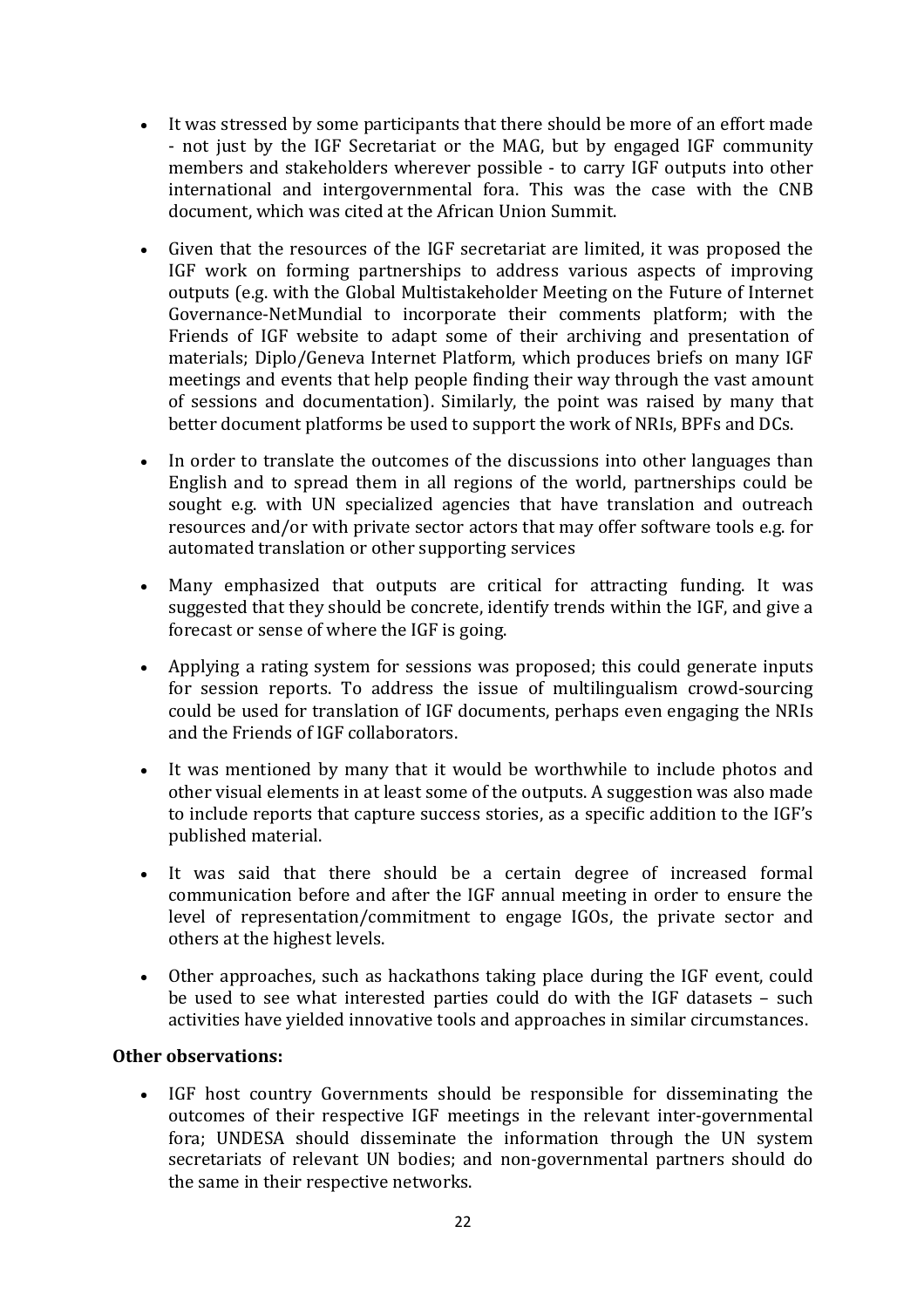- More clarity in defining the scope of the role of the MAG and the Secretariat in the production of outputs was called for by some participants. The information should be made publicly available.
- There are many valuable raw materials coming out of the IGF. It was said that UNESCO, for instance, uses the IGF's outputs for various purposes. Outputs by BPFs and DCs were also described as generally well-written and results-oriented. The IGF's Chair's Summary is also a document that has been a consistent and immediate output of every annual IGF. One participant remarked that often issues covered in IGF outputs are ahead of the curve. It should be remembered that a document produced within the IGF context confers a sense of legitimacy.
- A participant noted that the private sector would be ready to support any needed improvements to the outputs (concerning multilingualism, taxonomy, document management), in particular where the IGF website is involved.
- The IGF Secretariat/UNDESA could explore a partnership with the Friends of IGF website and integrate its methodology for presenting audio-visual material online.
- The session produced a number of ideas about how to improve communication and reporting of the outcomes and the value added of IGF debates. In order for this to be implemented and to have an actual effect, it will be of key importance that responsibilities are clearly defined and that persons and/or organizations are identified that will actually lead the various efforts to further develop communication and the different types of outcome and reporting documents.

## **Appendix A**

- 1) IGF 2015 Chair's Summary: https://www.intgovforum.org/cms/10th%20IGF%20Chairs%20Summary\_Finalv2.pdf
- 2) IGF Annual Meeting Publications: https://www.intgovforum.org/cms/documents/publications
- 3) Published online reports from the 2015 IGF: https://www.intgovforum.org/cms/2015-igf-joao-pessoa/all-igf-2015-session-reports
- 4) IGF Policy Options for Connecting the Next Billion (2015): https://www.intgovforum.org/cms/policy-options-for-connection-the-next-billion/cnboutdocs
- 5) 2015 IGF Best Practice Forums (BPFs): https://www.intgovforum.org/cms/best-practice-forums/2015-best-practice-forum-outputs

# **Session 5a) Ideas to support and complement the work of National** and regional IGF initiatives and leverage the synergies between them as well as synergies with the IGF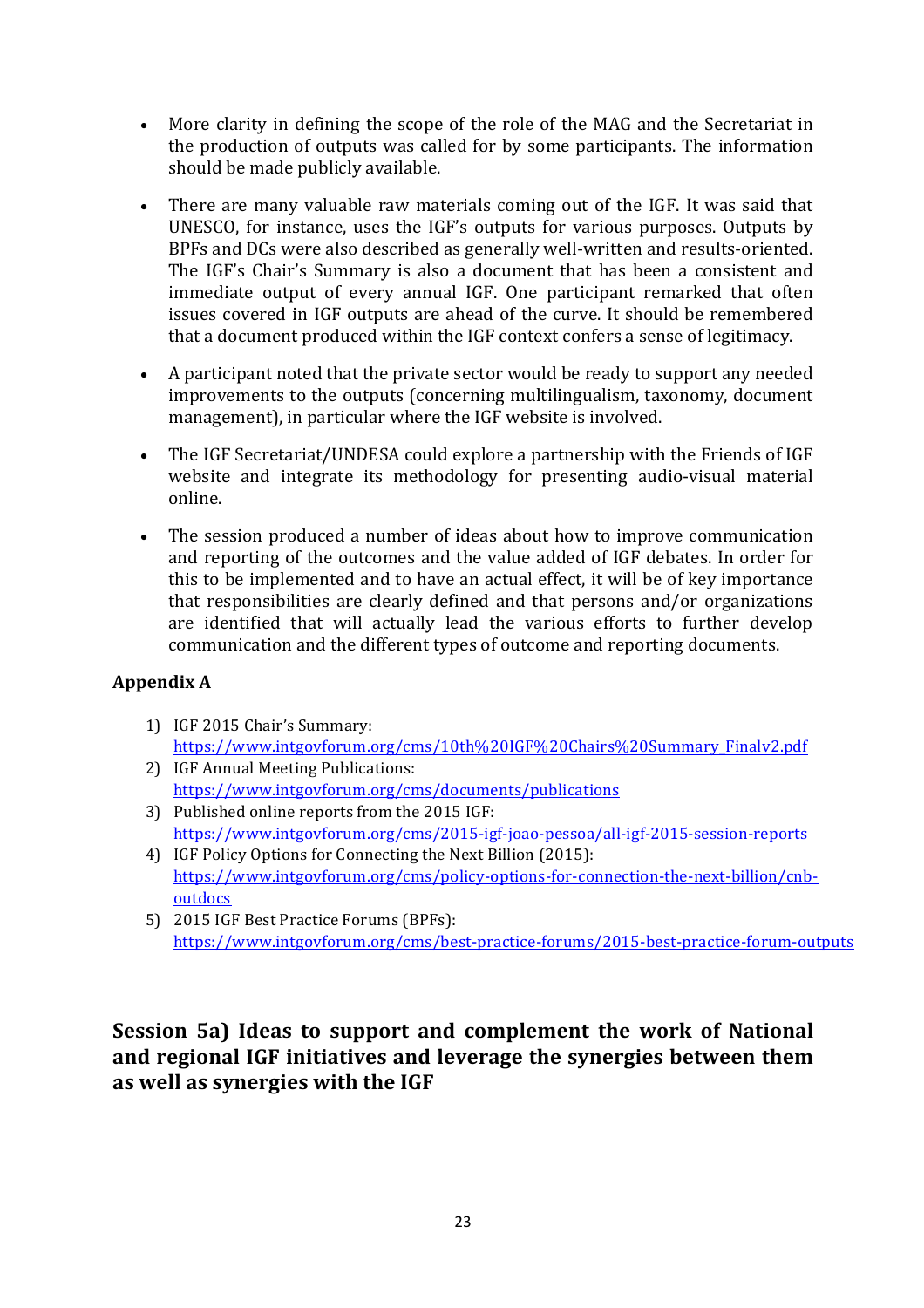# **5b)** to support and complement the work of the IGF Dynamic Coalitions and leverage the synergies between them as well as synergies with the IGF.

This session focused on reviewing ideas and suggestions that would support and improve the work of the National and Regional IGF initiatives (NRIs), as well as to support the work of the dynamic coalitions, best practice forums and other intersessional activities. The aim was to leverage the synergies within them, as well as to enhance the linkages with the global IGF for coherence and to outreach to more stakeholders including through capacity building efforts.

### **National and Regional IGF Initiatives (NRIs):**

### Alignment to the IGF and global agenda related to Internet governance

Participants were reminded that the NRIs are only recognized by the IGF and listed on the IGF website if they meet the IGF principles of being open, inclusive, transparent, non-commercial and respecting the multistakeholder model.

It was suggested that there could be a clear and close alignment of the NRIs to the global IGF and the Tunis Agenda. At the same time, governments could consider utilizing or leveraging on the work of the NRIs to implement outcomes of the WSIS **Action Lines.** 

Some suggested that the NRIs should stay independent and unique, as they are organic in their creation, while others suggested incorporating the NRIs more tightly into the overall IGF work processes. One concern was raised that NRIs do not have mandates provided for in the Tunis Agenda, and another concern questioned what closer affiliation with the global IGF would mean. Some noted NRIs are diverse, complex, autonomous and bottom-up, and should remain independent from the IGF. Similarly, it was recommended to avoid stipulating that interactions with and among NRIs occur through hierarchical mechanisms such as a national-regional-global chain or pyramid. There was a general reticence to imposing any strict control over them. At the same time, engagement with NRIs who wish to be more closely involved in the IGF's work should be strengthened.

### Visibility and Access to Information

It was suggested that the IGF website and NRIs mailing list could be improved to help with information exchange. Other tools such as social media could also be used as collaborative platform between the IGF and the NRIs.

A periodic regular newsletter could be sent out to ensure continuity of information flow with the NRIs. Where resources are available, any content on the IGF website could be available in multiple languages (i.e. 6 UN official languages) for content to be accessible to non-English users.

### Outreach and Capacity Building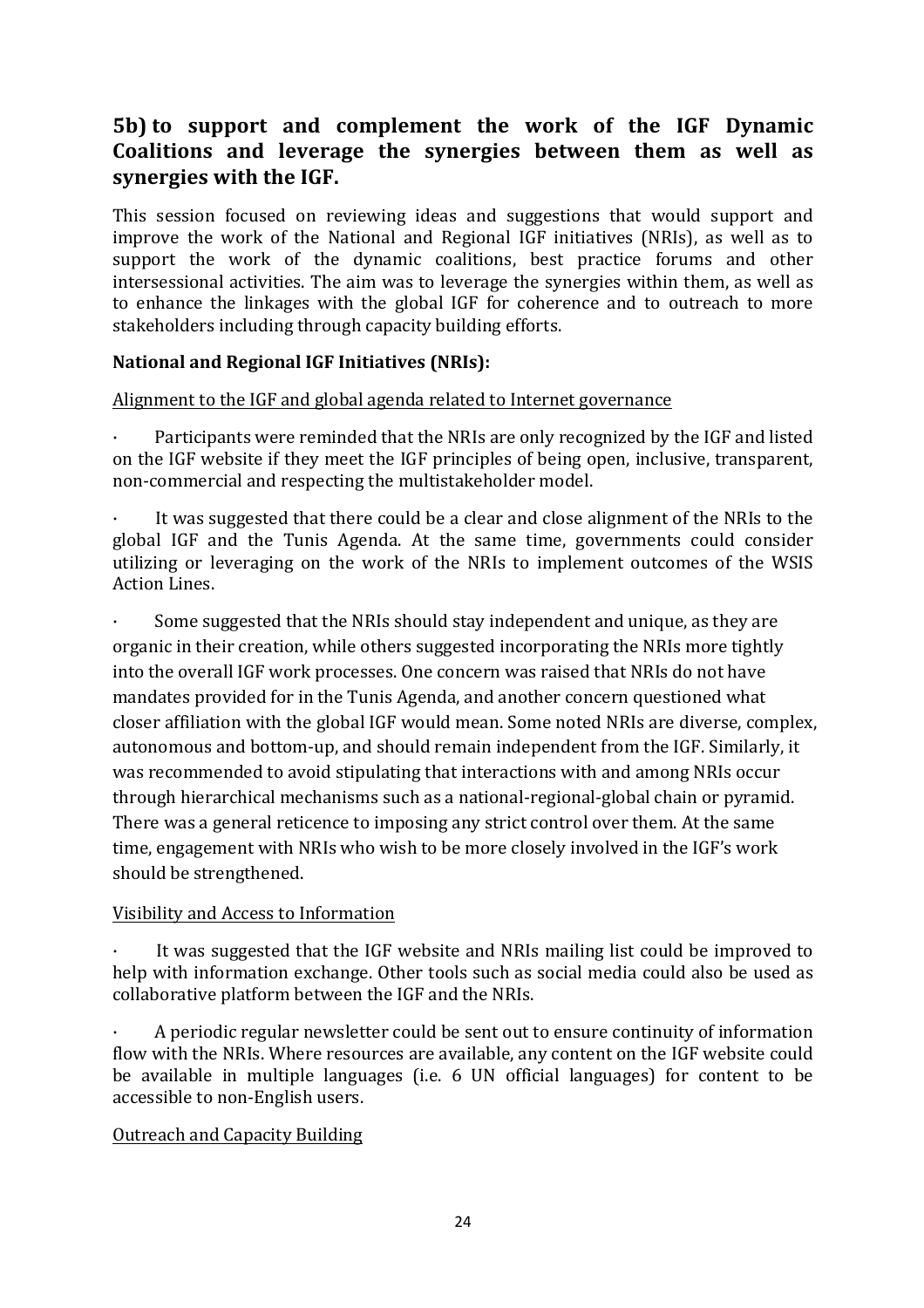In addition to increased communication efforts with the NRIs, some suggested that a collaborative and bilateral relationship might be initiated, where the global IGF could reach out to the NRIs more systematically and with established guidelines. Tighter, more specific guidelines could be developed for the establishment of NRIs. This perspective shared that NRIs could be more functionally involved in the IGF work. On this note, it was called for NRIs to further integrate their work into the IGF annual programme, in alignment with its themes.

It was suggested that a stronger connection between the global IGF and the NRIs could also be created through capacity building activities. In this suggestion, one ne of the work streams of the IGF Secretariat could be in these capacity development efforts and within the MAG, there could be dedicated working groups for this. It was noted the NRIs may also need more financial support.

The IGF Secretariat could improve its communication platforms for outreach to the NRIs. It was noted that a capacity building strategy and a clear action plan could also be put in place.

It was suggested there could be a more systematic and analytical approach toward the engagement of the work of the NRIs. For instance, it would be a useful exercise to evaluate the extent of the multistakeholder process within each of the initiatives.

### **Dynamic Coalitions (DC):**

It was noted that a more specific charter with terms for establishing the DCs, with clearly defined objectives and measures of achievement could be developed.

The point was made by some that the DCs are the only IGF-affiliated groups (focused on a particular issue or advocacy mission) with work activities held throughout the year.

It was noted that the DCs had agreed to abide to some basic principles, such as open mailing lists, open archives and open membership. In response to a request made at the open consultations in April they also agreed to include dissenting opinions in their reports. It was suggested that this was a first step in the right direction towards developing a more specific charter with clearly defined objectives and measures of achievement.

The DCs could be recognized as a strategic tool for reaching to the stakeholders who are not currently participating in the IGF processes (e.g. business users such as banks and other unengaged communities).

As there are different peak periods for DCs, their dynamic work programme could be supported dynamically.

Some felt that closer monitoring and evaluation of the DC's could be done on a needs basis, taking into account their adherence to the guidelines for establishing a DC and the principles as spelled out in DC's own terms of reference. They should be disbanded or more easily lose their IGF status when they become inactive (i.e. dynamic versus "static" coalitions).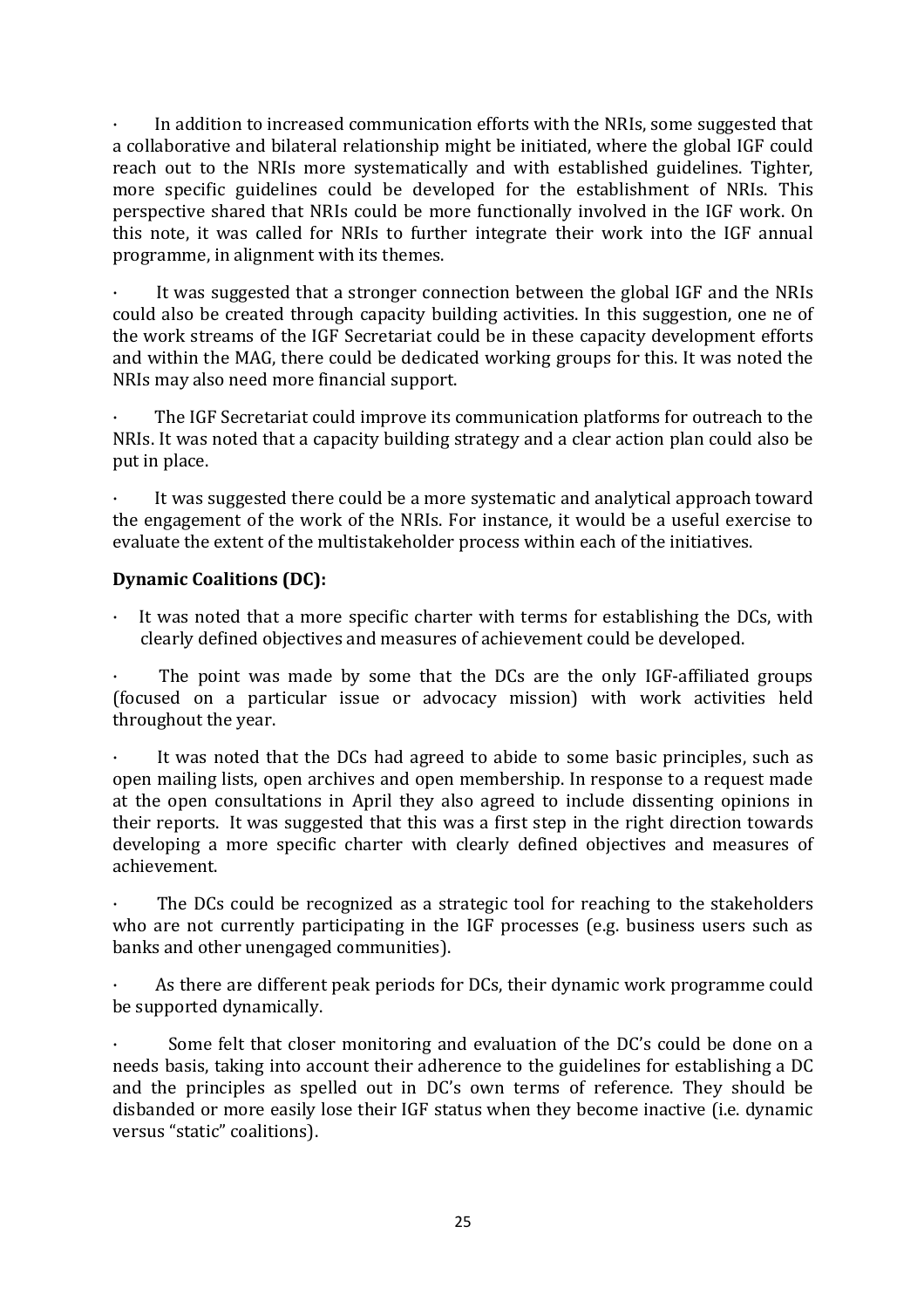It was noted that the DCs serve a purpose for communities of interest to gather. For them to be integrated into the IGF, and especially, to present as a main session, it was noted that their process needs to comply with the basic principles of the IGF: multistakeholder, inclusive, transparent discussion and reports that reflect the viewpoints of all stakeholders.

 $\cdot$  It was suggested, albeit without consensus, that the Dynamic Coalitions' requests to hold individual sessions at the annual IGF meetings be subject to a review process similar to workshop proposals. Currently these are granted automatically provided that the DC has filed an annual activities report.

 $\cdot$  It was suggested by some that the IGF website and social media could be better used to support the collaborative work of the DCs.

There is a need to strengthen the work of the Dynamic Coalitions for the purposes of producing consistent outputs. DCs' work could be evaluated by the MAG supported by the IGF Secretariat.

### **Best Practice Forums (BPFs):**

It was suggested that some form of liaison could be set up between the BPFs working groups and the MAG. It is also suggested that BPFs work groups could submit their annual work reports for review by the MAG supported by the Secretariat.

BPFs could reflect the multi-year thematic focus of the IGF (should there be one). This would be a more effective way in determining resource implications and end objectives. It is recommended to have a neutral third party to act as a consultant to support the logistics and writing components of the BPF work.

Guidelines for facilitators of BPFs could be developed to ensure consistency and inclusion of all members of the community.

### **Other Intersessional work activities:**

A strategic multi-year action plan could be developed, outlining resource implications and objectives of intersessional work activities.

It was said that all intersessional work activities should meet the core IGF principles of openness, inclusiveness and multistakeholderism.

The work plans of the IGF intersessional activities should be reviewed and improved accordingly. Reflection of any intersessional work should in turn be transparent, following the multistakeholder, open and inclusive process of the IGF.

# **Session** 5c) Ideas to support, collaborate and enhance communications and cooperation between other Internet governance related entities and the IGF and leverage the synergies with the IGF.

During this session, some overarching observations were noted: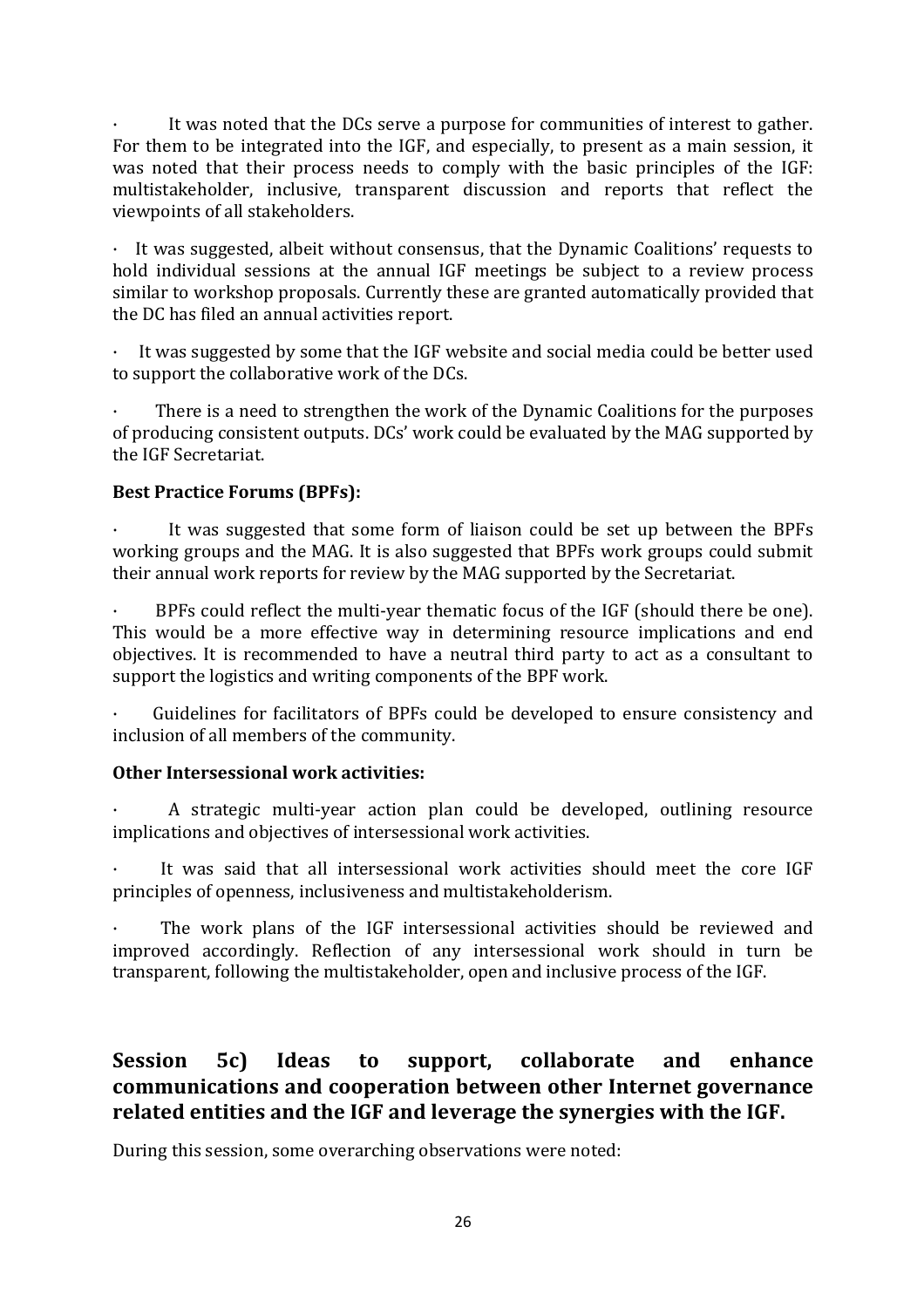- When considering Internet governance (IG) entities for engagement, a broad and inclusive approach should be taken. There are many IG-related organizations and linkages should be identified accordingly.
- It was noted that the majority of participants were referring to linkages with international organizations whereas the Tunis Agenda refers to the linkages with organizations of relevance to Internet governance. This led to a discussion about the need for an expanded interpretation of Internet governance to embrace new Internet-related issues.
- Other actors and institutions that are not directly related to IG could also provide inputs or benefit from outputs of IGF, and therefore there is a need for the relevance of the IGF to be communicated to those that are both internal within and external to the current IGF community.
- A distinction was made between the engagement at Secretariat/staff level and the engagement of members/participants. In the UN framework the IGF relied largely on the engagement of Member States.
- It was also noted that different actors have different degrees of relationships, as seen in the concentric circles of influence (i.e. the most relevant actors around the centre of the influence, i.e. IGF) and that they would entail different kind of linkages and outreach to leverage the impact of the relationships. As one example, the linkage with ICANN has become a robust and regularized practice of having information sessions at each other's meetings, while other entities with more peripheral relationships, such as the Anti-Phishing Working Group  $(APWG)$ would be a relationship that would benefit from information sharing and outreach for workshop content, etc. It was also noted that these relationships are not static, they evolve. For example, with the IGF's growing focus on Human Rights issues a number of organizations active in this field have moved closer to the Forum over the past years.

### **Who to Engage:**

- It was suggested there could be more effective outreach efforts to engage with Governments, given their roles to champion some processes of Internet governance. It was noted that this role has already been exercised in different  $\overline{\text{const}}$ , including the preparatory process towards WSIS+10.
- A proposal was made to strengthen the relationship with the UN's Technology Facilitation Mechanism (TFM) including the Science Technology and Innovation (STI) Forum.
- The IGF could engage more effectively with those organizations that have roles in the implementation of the 2030 Agenda for Sustainable Development. There could be an alignment of implementation timelines through 2025.
- The UN Development Programme (UNDP) could bring IGF issues to the local authorities including those that are in post-conflict situations. It is important to understand how the Internet can play a critical role in the rebuilding process of countries in post-conflict situations.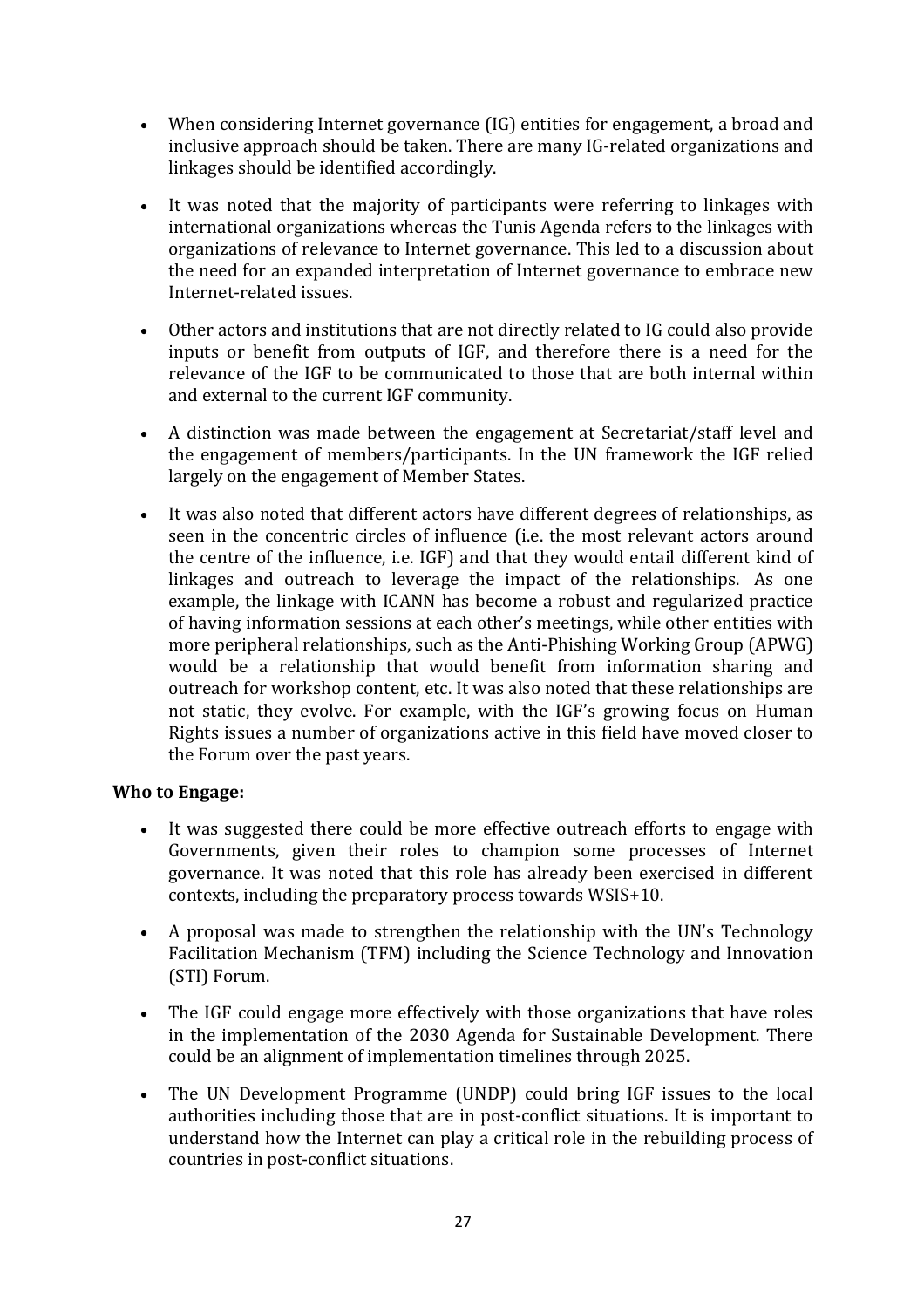- It was noted for specific subject matter, that the IGF could engage organizations that have a clear lead on specific issues (e.g. with the World Trade Organisation on IG related issues in trade should be engaged) or robust activities on specific issues (e.g. with IETF, APWG, ISOC, etc.).
- It was suggested that a stronger relationship be sought with decision-making processes in the UN General Assembly notably the First, Second and Third Committees on issues relating to security, development and human rights respectively, including primarily by sharing more information about the IGF (i.e. output products).
- Some UN regional commissions have good involvement with the IGF and this should continue. Links with institutions such as the Council of Europe, European Commission, World Intellectual Property Organization (WIPO), United Nations Educational, Scientific and Cultural Organization (UNESCO), United Nations Conference on Trade and Development (UNCTAD) and International Telecommunication Union (ITU), should be further strengthened.
- There were calls to strengthen the linkages between the IGF and the UN Group on the Information Society (UNGIS).
- Stronger links and partnerships with non-governmental organizations that have specific SDGs-related projects.
- There were discussions about what kind of relationships would garner what kind of linkages (also part of the discussion about the concentric circles).
- A general remark was made recognizing that Internet governance is multicentric, issue-based and oriented to problem-solving. In consequence, the interaction with organizations active in Internet governance must be respectful of their role and output, which includes legitimacy gained by results. The proposal was made that the IGF induce and promote cooperation that is horizontal, decentralized and voluntary, and to the best of its capacities avoids unintended, detrimental consequences such as replacing resilience by brittleness.

## **How** to Engage:

- A Special Advisor to the UN Secretary-General, if appointed by the Secretary-General, could engage missing actors at the senior level, including Governments.
- There should be outreach to both the Secretariat's and member states of international organizations.
- Relations with Governments and organizations should be a shared responsibility of the MAG Chair and Co-Chairs (if appointed), and/or Special advisor to the SG on Internet Governance (if appointed). Special attention should be paid to entities that do not have current representation in the MAG.
- IG coordinators in various institutions could act as effective focal points for communication with the IGF. On example is the role of the Internet governance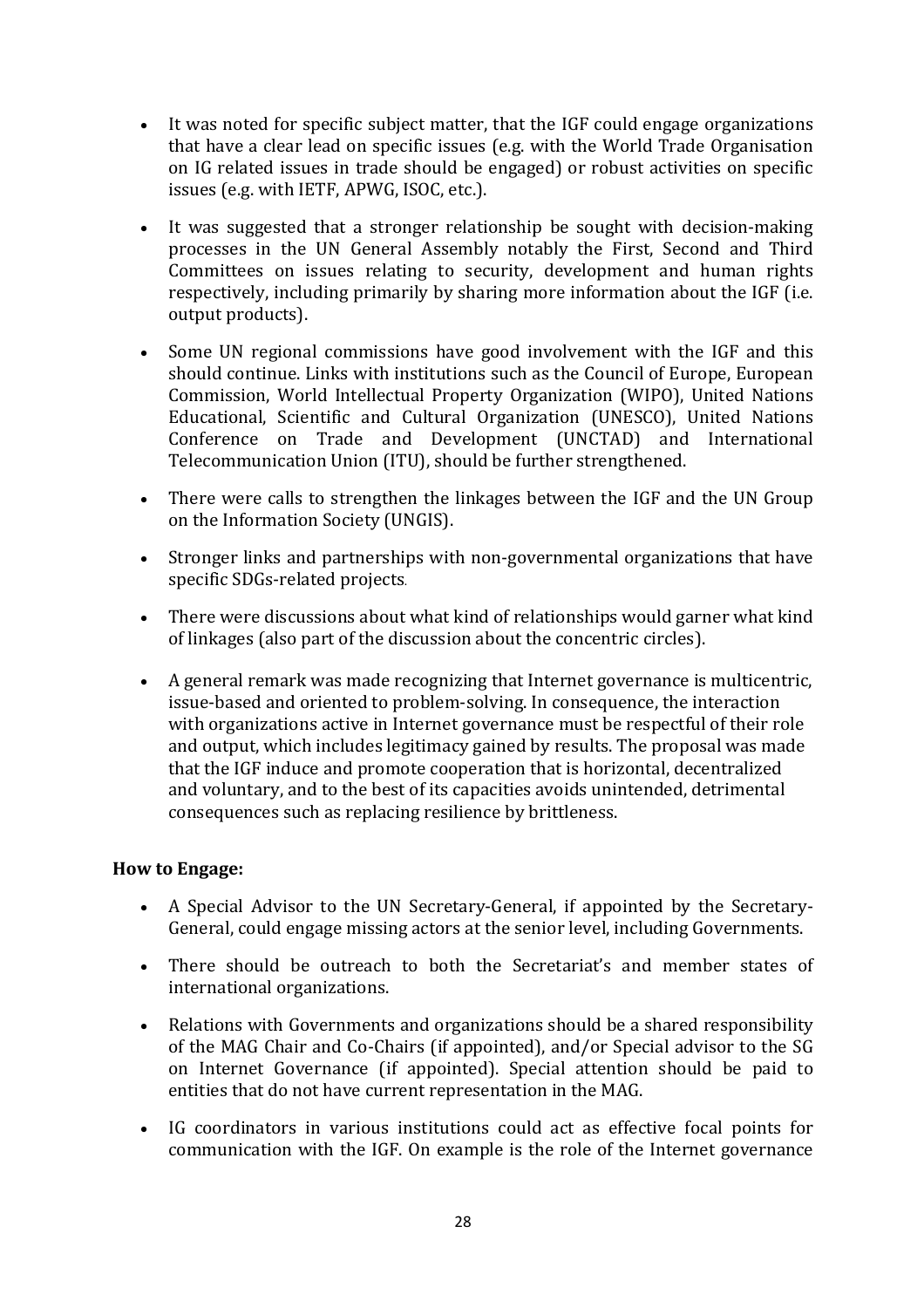coordinator in the Council of Europe, drawing linkages to a range of legallybinding treaties and other activities on human rights, rule of law, and democracy.

- The MAG could step-up its outreach efforts. If a multi-year work programme were developed (i.e. annual or  $3$ -year/5-year/9-year programme with specific themes), there could be an opportunity to strengthen and promote the sustainability of relations with other organizations.
- Better communication packages, capturing and presenting the outcomes of the IGF could be shared with various organizations at opportune occasions, e.g. during the annual WSIS Forums, so that representatives can duly inform their stakeholders and communities. There is an opportunity for multiplier effect.
- There should be better outreach efforts during the annual IGF meetings. The IGF is an opportunity for participants to get to know one another and to bring back valuable experiences and outputs to their respective organizations.
- It was noted that the CSTD mapping chart captured a large number of organizations that are doing work on any number of IG-related issues that could engender some kind of linkage, including intergovernmental and nongovernmental, global, regional, etc.

# **Concluding Session: Summing up and Next Steps**

Various sessions of the retreat provided opportunities for participants to draw together the different strands of discussion and consider the extent to which the IGF, as currently constituted and organised, could advance the goals set out in its renewed mandate and meet new aspirations identified by the IGF community.

Discussion revolved around a series of questions concerning the IGF support structures and institutional arrangements. It was recognized that the renewal of the IGF's mandate by the UN General Assembly at WSIS+10 had expressed expectations, specifically the need to show progress on working modalities and the participation of relevant stakeholders from developing countries, as well as the accelerated implementation of the CSTD Working Group on improvements to the IGF, though there was also recognition that improvements have been and continue to be made on an ongoing basis. It was felt that these expectations and the aspirations expressed by the IGF community reflected the current opportunities for the role of the IGF and its impact in other fora, including in supporting ways to achieve the goals of the 2030 Agenda for Sustainable Development.

Some participants felt that the IGF had achieved significant impact in its first ten years, but also recognized that limited resources had been a constraining factor. Its relevance in the future, it was suggested, was not assured, being dependent *inter alia* on voluntary funding as an extra-budgetary Trust Fund Project of the UN, on increased resources of the secretariat and on participation from a balanced and diverse set of stakeholders.

It was pointed out that other fora are emerging for those wishing to engage in discussions about Internet governance. This suggested that the IGF's distinctiveness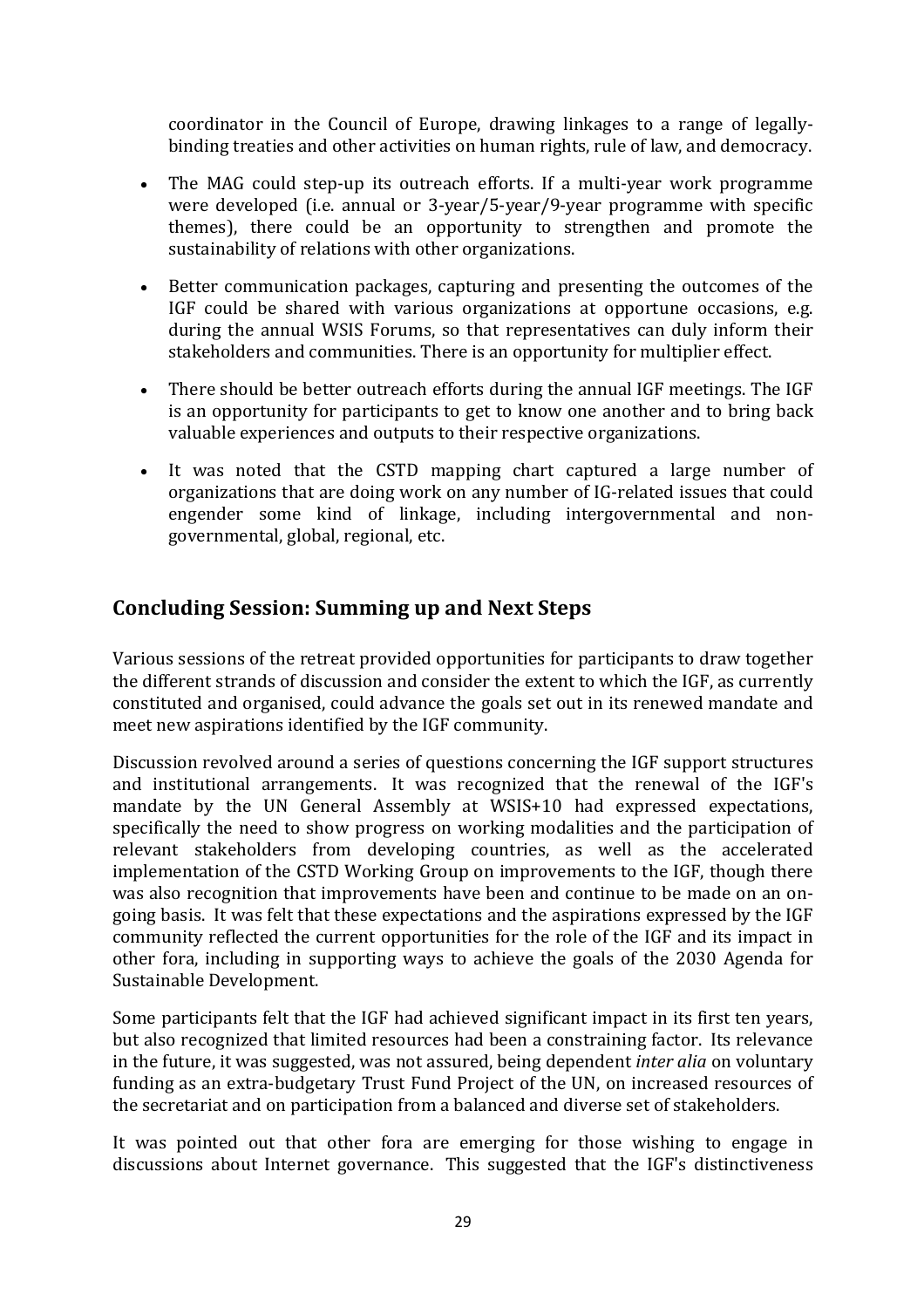and value within this range of alternatives would need to remain sufficient to maintain participation levels from governments and the private sector in particular. A few participants felt that the MAG does not engage all parts of the community who want to take part in the discussion on Internet governance, and the IGF itself as well as the various intersessional activities could address this.

In order for the IGF to respond fully to the expectations and aspirations that have been aroused, a number of practical ideas were suggested.

 $\cdot$  It was stated that the IGF has evolved over the years and is now seen by many as much more than an annual forum. At the same time, the organizational modalities do not fully recognize this, resulting in some operational complexities and role confusion in the IGF community, IGF secretariat, MAG, and UN DESA. Increasingly, it is seen not just as an event which takes place once a year, but as an ecosystem including national and regional IGFs, intersessional work, best practice fora, dynamic coalitions and other activities. This ecosystem offers a wider range of ways to engage stakeholders, including under-represented stakeholders, through which its role and impact could grow.

More could be done to take a strategic, long-term view of the role and activities of the IGF, such as through a predictable multi-year programme of work. Even if not undertaken generally, it might be possible to reinvigorate the IGF by taking a longerterm view of particular issues, dedicating time and resources to progressing discussions and achieving concrete outcomes on these over time. A longer time horizon such as this could help to bring in new collaborators, including international agencies, and new funders.

Alongside this, it was suggested, it might be possible to move towards a continuous, predictable process for programming the work of the IGF. Working groups of the MAG, for example, could address particular themes year-round and from one year to the next. Mechanisms could be put in place to identify and address new or emerging issues, and the annual renewal and selection of MAG Members could be done earlier each year in order to provide a longer annual planning cycle.

Given both the relevance and possible vulnerability of the IGF, it was noted that its work should be 'future proof'. This is not simply a matter of resourcing, but also of ensuring that its institutional structures and capacities are able to respond to changing contexts for Internet and Internet governance.

The IGF's innovative and unconventional multistakeholder structure and culture, compared with other UN processes, was generally felt to be one of its strengths. However, it also made it more difficult to integrate it with other UN processes. The same is true with respect to integrating the IGF and its institutional arrangements comfortably into expectations of multistakeholder processes. One of the challenges therefore is how to reconcile its bottom-up approach and stakeholder expectations with other multilateral processes within the UN system.

## The role of the MAG and IGF secretariat

The composition, role, capacity and effectiveness of the MAG formed a critical part of the discussion on how the IGF can best deliver on current expectations. It is clear that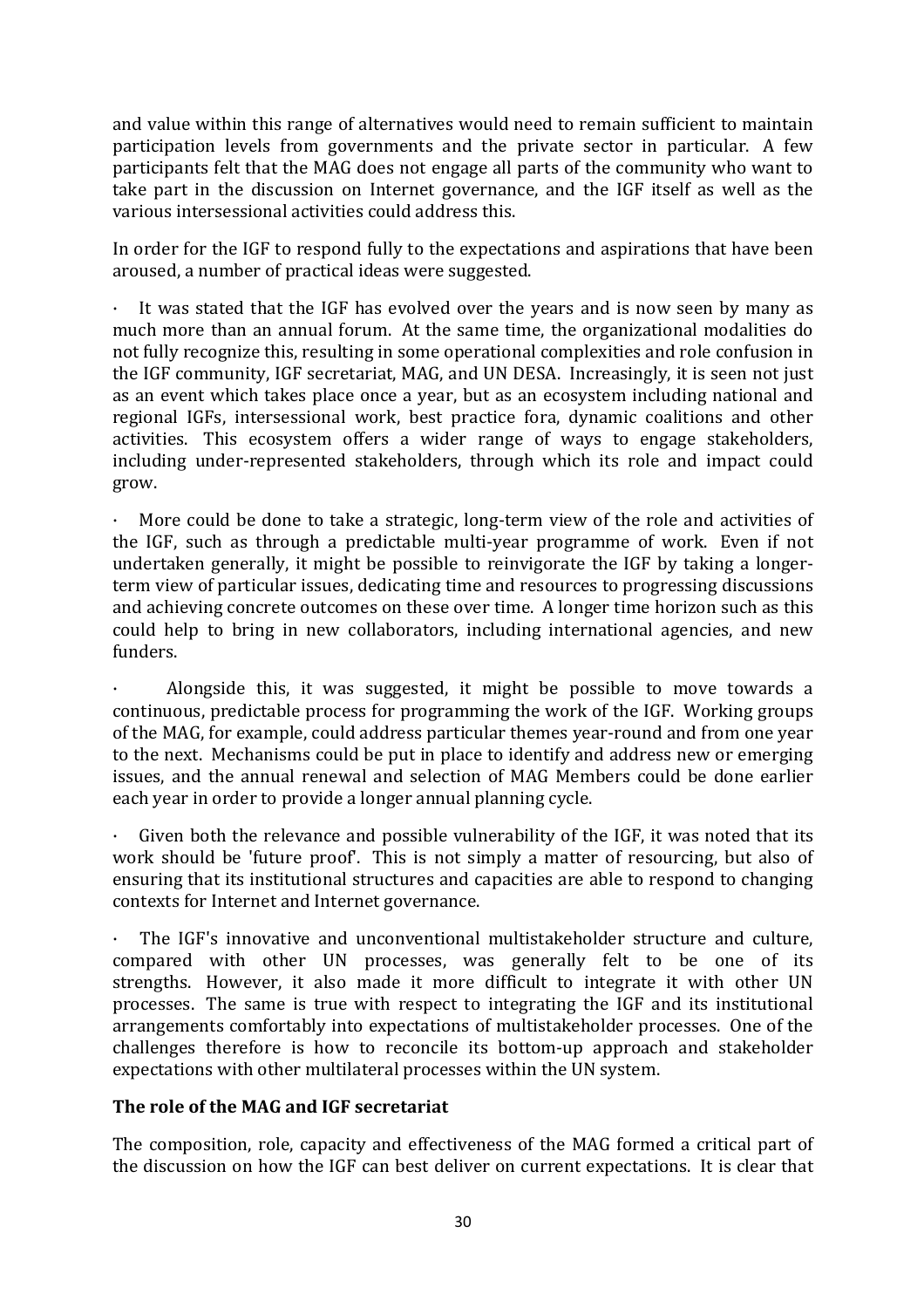there are different perspectives both within and beyond the MAG, and the community, concerning the MAG's remit, in particular whether it is expected or authorized to take on responsibilities beyond the programming of the annual IGF meetings.

It was emphasized that the role of the MAG needs to be clarified in order to pursue significant innovations in the IGF. It was suggested, in this context, that some functions relating to the programming of the annual IGF could be undertaken by the secretariat rather than the MAG. Some participants felt that it would also be beneficial to clarify other aspects of the governance structure of the IGF, including the roles and responsibilities of the UN Secretary-General, of UN DESA under him and of the MAG Chair. Others stressed that the IGF mandate from the Tunis Agenda is clear as are the roles of other actors. All participants were committed to respecting the Tunis Agenda and the direction established in the WSIS  $+10$  Outcome Document from December 2015.

In any case, any change to the overall set of IGF related activities would place an additional workload on the MAG and on the Secretariat. It was generally felt that the IGF Secretariat is under-resourced and hence lacks capacities for its current responsibilities, let alone additional activities. Clearly, these resourcing challenges need to be addressed if the expectations expressed during the retreat and by the community at large are to be fulfilled.

### **Ensuring the viability of the IGF**

It was noted that renewed attention could help in accelerating implementation of the recommendations of the CSTD Working Group on Improvements to the IGF which reported in 2012. Some stressed that to do so effectively would require development of an implementation plan for Working Group recommendations, with clear targets established for achievement of recommendations, linked where necessary to fundraising or to identify support required from existing resources. This implementation plan, it was suggested, should be capable of adapting to changes in the IGF environment, moving out of 'comfort zones' which may cease to be relevant as the environment evolves. A similar approach would be appropriate for capacity-building.

It was suggested that additional resources would have to be mobilized in order to allow the IGF to deliver on its mandate. In particular resourcing for the secretariat would need to be enhanced if it were to undertake new responsibilities to analyse current or emerging issues, to reach out to underrepresented stakeholders, unengaged countries and international entities that are concerned with related policy areas, and to develop future thinking. It was generally noted that substantive efforts would be required to address these issues if outcomes were to be improved, but there was also a general sense that this was indeed achievable. DESA is in the process of strengthening its support to the IGF, and many participants suggested additional possibilities for increasing support from the community.

### **Taking stock**

It was generally felt that the retreat had been an important reality check, focusing attention on the challenges to be addressed in order to meet both the aspirations and potential new activities that have been suggested. The resulting ideas and suggestions were felt to have been valuable, in framing what could be done to address the challenges, including through augmenting available resources and capacities, better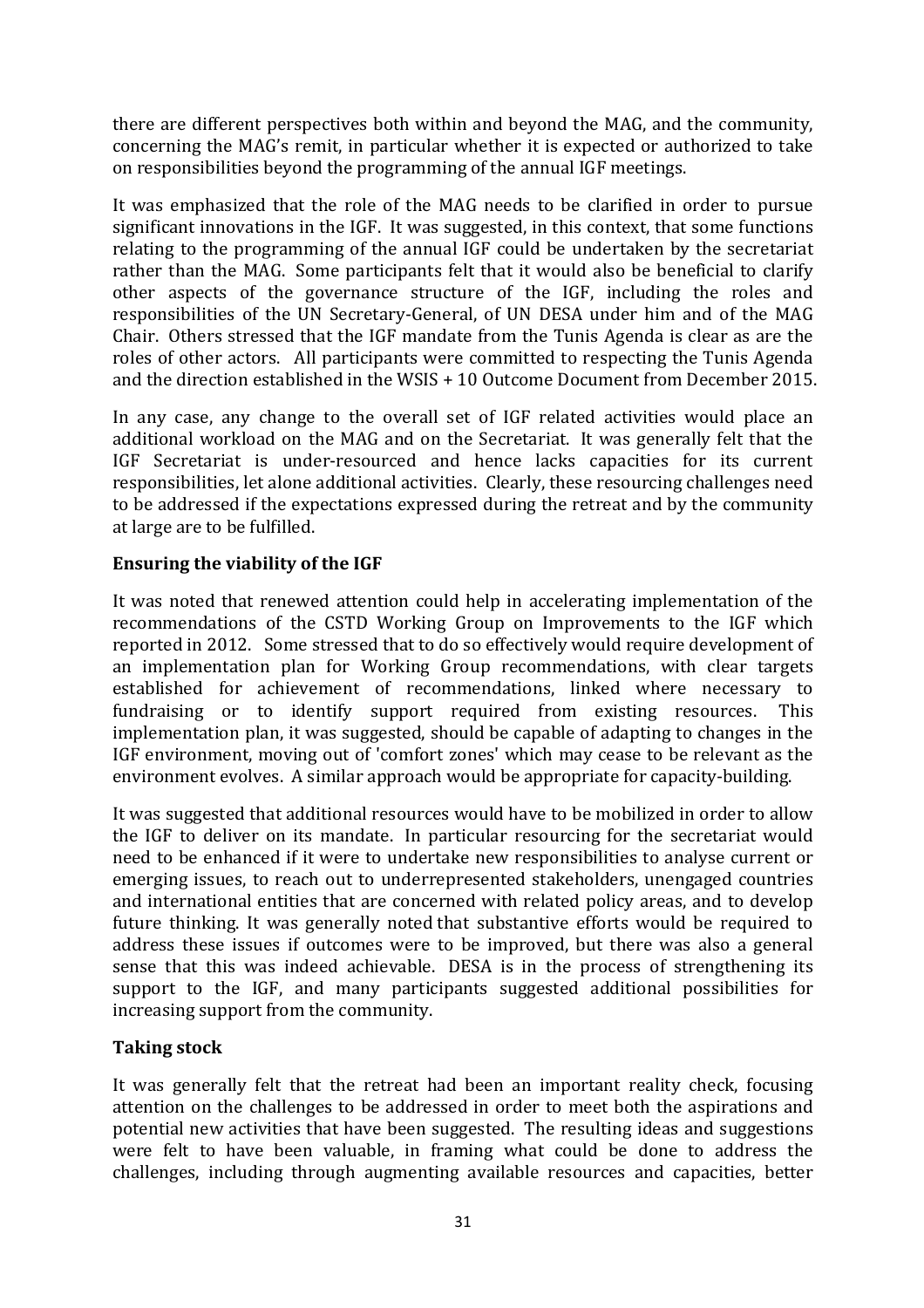planning for and preparing meetings, adapting institutional frameworks and rallying various stakeholders. The scope and scale of the challenges identified should not be underestimated, and some participants felt that the retreat could have identified even bolder actions, but others noted the input from the community writ large would be important for those considerations. At the same time, participants felt that there was much that could be done through collective efforts, and that significant advancements could be achieved relatively quickly.

#### **Moving forward**

The last hour of the retreat was dedicated to a discussion on the way forward:

An informal document containing proceedings of the retreat discussions will be finalized by the rapporteurs and facilitators with the support of the secretariat, based on reviews by the retreat's participants

This retreat proceedings document will capture key ideas and suggestions without attributing them, per Chatham House rule. Following the modalities of the retreat, the document reflects the different viewpoints and possible actionable items; there were no negotiated decisions.

The retreat proceedings document will then be shared with the IGF community through the  $IGF$  website. It will be posted online through a review platform  $[1]$ . Additionally, one of the Annexes will be a document organizing all retreat ideas and suggestions organised by topic in order to aid a public review and comment period. It will also be posted online through the review platform for a period of 8 weeks. Substantial outreach efforts will be made to ensure broad awareness that the document is available.

It was emphasized that sufficient time should be given to various communities and stakeholders to digest the ideas and suggestions and provide their views and comments.

As such, it is believed a review period of 8 weeks (mid-September) will allow stakeholders to provide comments. It was underscored that the conclusion of this retreat is the beginning of a process - contributions from the IGF community will always be welcomed. Some participants cautioned that some push-back might occur if some of the ideas or suggestions coming out of the retreat are carried forward too hastily.

· The consultations are expected to help advance and clarify, *inter alia*, the suggestions coming from the retreat, while additional suggestions will, of course, be very welcome. Meanwhile, processes that are already on-going to enhance the work of the  $IGF$ , such as in the MAG, will continue, e.g. the MAG WG on improving the Workshop Evaluation process.

 $\cdot$  In moving forward, one suggestion was for stakeholders and their respective communities to hold webinars to discuss the ideas and suggestions coming out of the retreat. Holding open consultations was another option. The IGF MAG Chair and UN DESA including the IGF Secretariat are committed to making themselves available as required, and an open Webinar with MAG members was also supported.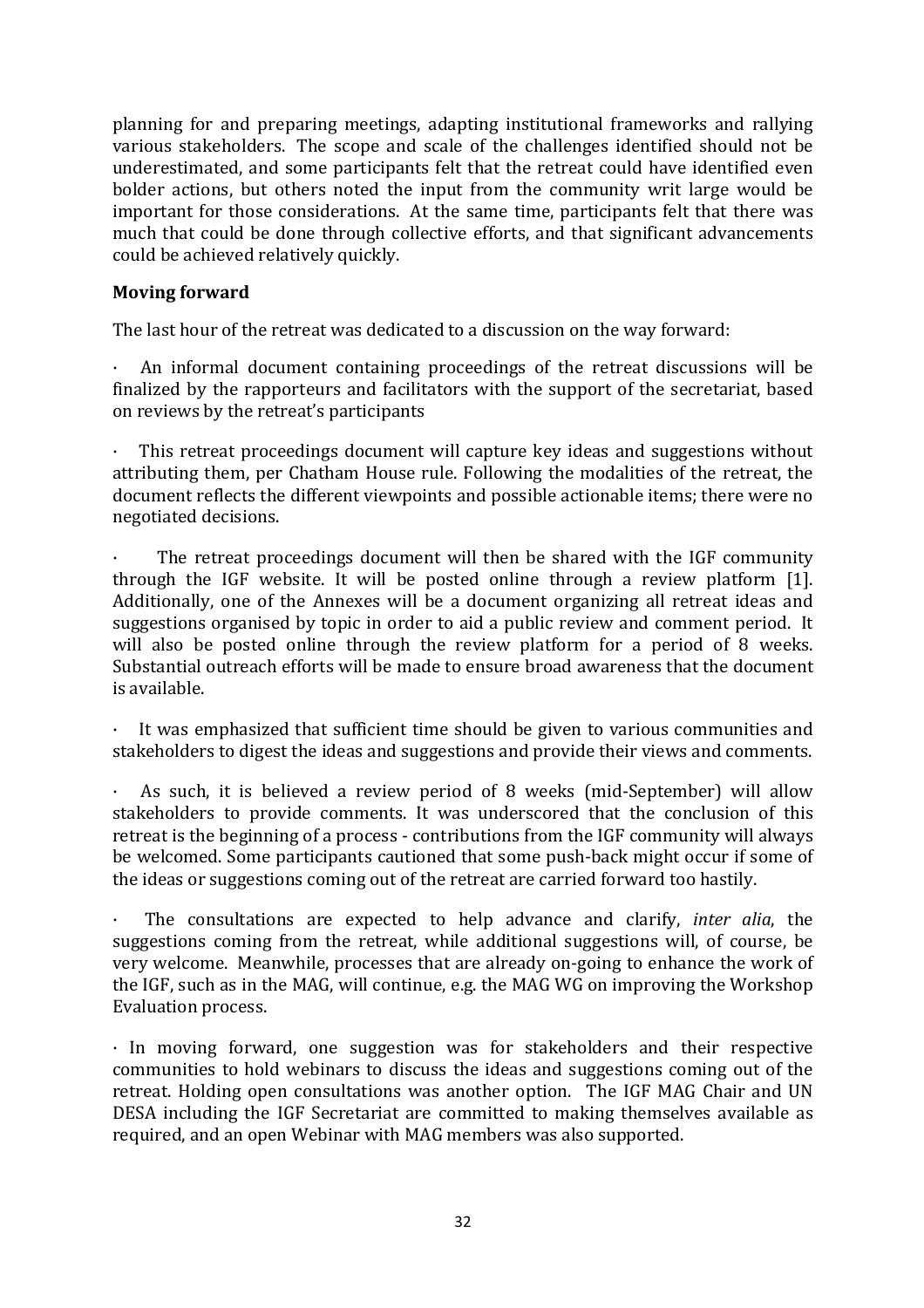$\cdot$  Another suggestion was that ideas and suggestions coming out of the retreat proceedings could also be discussed at the 2016 IGF Meeting, either through one of the main sessions (e.g. "Taking Stock Main Session" of past IGF meetings), workshops, or both as appropriate. It was also noted that there could be outreach efforts to the NRIs as well as other fora to discuss the retreat proceedings.

 $\cdot$  The IGF Retreat of 14-16 July 2016 would no longer have any role or mandate at the public release of this document. Likewise, participants of the retreat would have no further role, function or responsibility in connection to the IGF Retreat as soon as this document is published, other than their existing roles and functions in respective personal and professional capacities, as the next step is engagement in the various communities.

<sup>[1]</sup> This platform will be similar to "CommentPress" which was also used for "Policy Options for Connecting the Next Billion", an initiative of the 2015 IGF; such a platform allows any public reader to provide comment paragraph-by-paragraph, line-by-line or block-by-block in the margins of a text.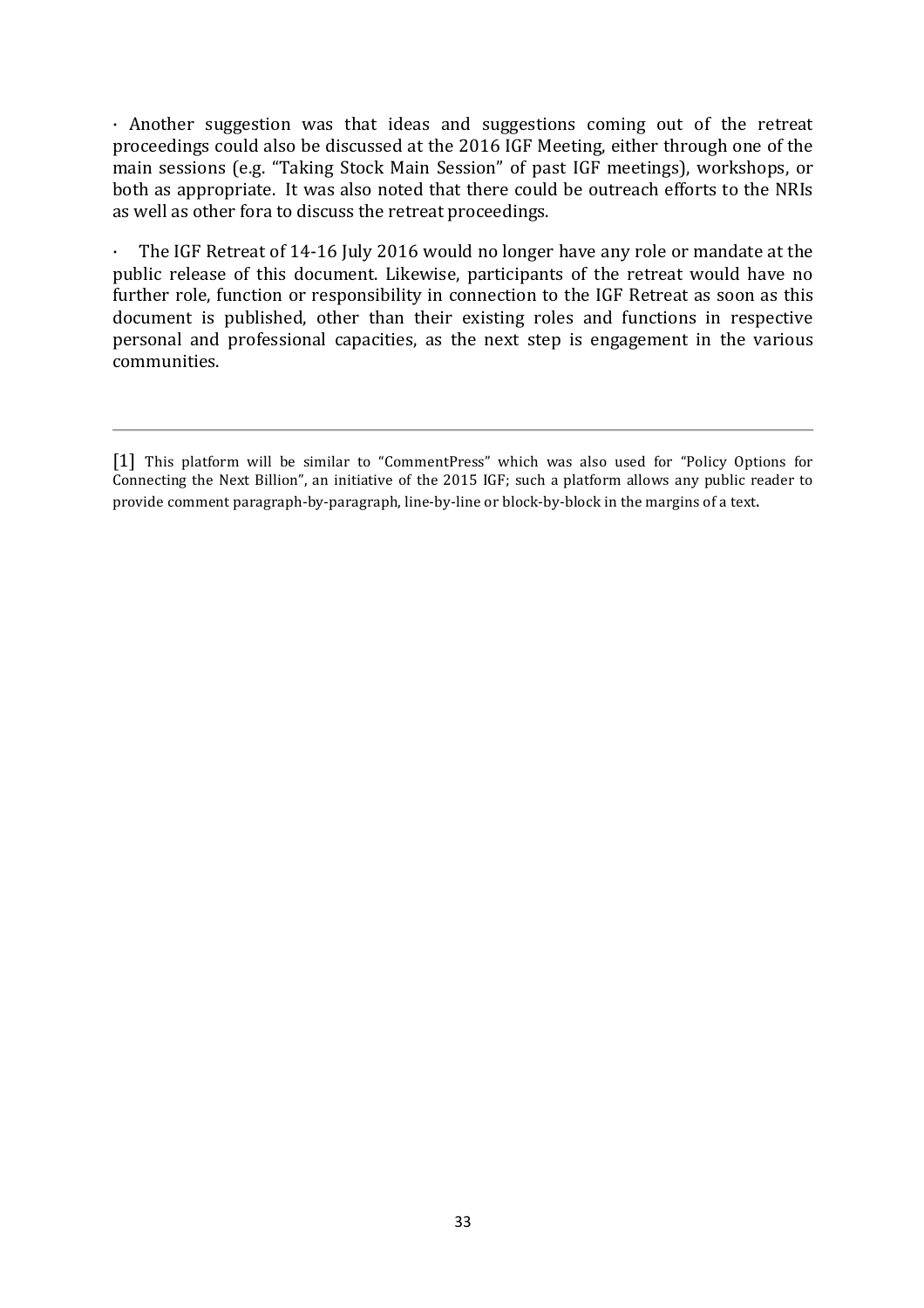# III. Annexes

- 1. List of ideas and suggestions
- 2. Retreat programme (with list of facilitators and rapporteurs)
- 3. FAQs
- 4. Participants list
- 5. Background documents
- 6. Written inputs
- 7. Retreat evaluations

### 1. List of ideas and suggestions

[to be included]

r.

# **2.** Retreat programme

|                     |                         | Date Time Programme                                                                                                                                   | <b>Co-Facilitators &amp;</b><br><b>Rapporteurs</b>                                                                                                                                                                                                            |
|---------------------|-------------------------|-------------------------------------------------------------------------------------------------------------------------------------------------------|---------------------------------------------------------------------------------------------------------------------------------------------------------------------------------------------------------------------------------------------------------------|
| 14<br>July<br>Day 1 | 1830 -<br>2000<br>hrs   | Arrival at conference location and check-in                                                                                                           |                                                                                                                                                                                                                                                               |
|                     | $2000 -$<br>2200<br>hrs | Introduction and networking (Dinner)                                                                                                                  |                                                                                                                                                                                                                                                               |
| 15<br>July<br>Day 2 | $0700 -$<br>0830<br>hrs | <b>Breakfast</b>                                                                                                                                      |                                                                                                                                                                                                                                                               |
|                     | $0830 -$<br>1030<br>hrs | Setting the scene - the last 10 years and the next 10<br>years of IGF; what role should the IGF play in 2025 and<br>beyond?<br><b>Format: Plenary</b> | <b>Welcome Note from</b><br>Marion Barthélémy,<br><b>Acting Director of</b><br><b>DPADM/DESA</b><br><b>Opening Note from Nitin</b><br>Desai<br>Facilitator 1: Lynn St.<br>Amour<br>Facilitator 2: Juan<br><b>Fernandez</b><br><b>Rapporteur: David Souter</b> |
|                     | $1030 -$<br>1100<br>hrs | Coffee break                                                                                                                                          |                                                                                                                                                                                                                                                               |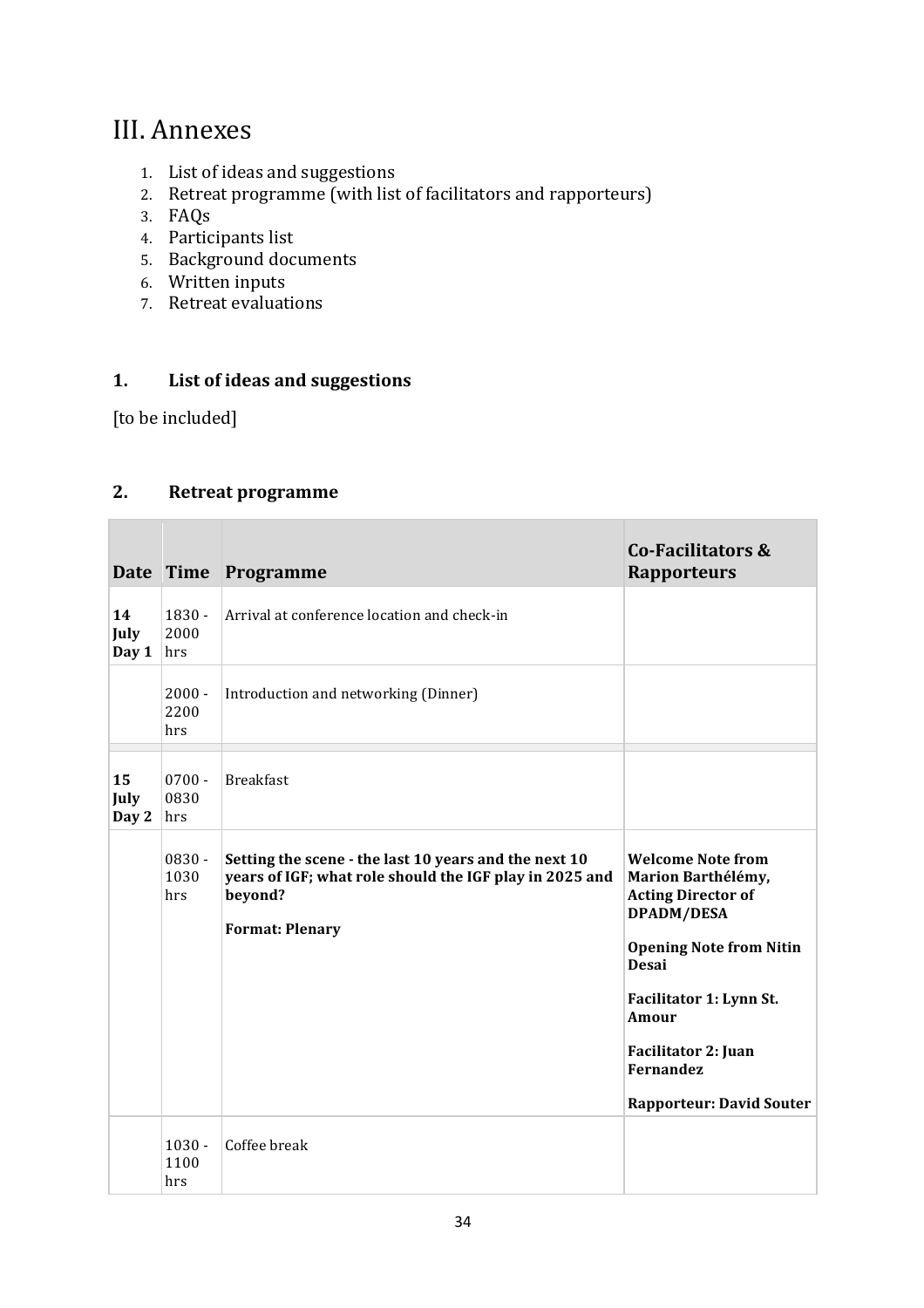| $1100 -$<br>1300<br>hrs | 1) Ways to improve the overall preparatory process<br>and intersessional activities of the IGF, the nomination<br>process and make-up of the Multistakeholder Advisory<br>Group (MAG), and ways to strengthen the IGF support<br>structures. | <b>Facilitator 1: Markus</b><br><b>Kummer</b><br>Facilitator 2: Lea Kaspar                              |
|-------------------------|----------------------------------------------------------------------------------------------------------------------------------------------------------------------------------------------------------------------------------------------|---------------------------------------------------------------------------------------------------------|
|                         | Format:<br>11:00-11:15 - Intro to topic in Plenary (Led by 2<br>Facilitators)<br>11:15-12:15 - 4 Breakout groups of approx. 10 participants                                                                                                  | <b>Rapporteur: Carolyn</b><br><b>Nguyen</b>                                                             |
|                         | 12:15-13:00 - Sum-up in Plenary + Conclusions and<br>Report-out (Led by 2 Facilitators; Report by rapporteur)                                                                                                                                |                                                                                                         |
| $1300 -$<br>1400<br>hrs | Lunch                                                                                                                                                                                                                                        |                                                                                                         |
| $1400 -$<br>1600<br>hrs | 2a) Measures to engage those stakeholders who are<br>currently unengaged, with a view to expand and<br>diversify physical and virtual                                                                                                        | <b>Facilitator 1: Nnenna</b><br><b>Nwakanma</b><br><b>Facilitator 2: Benedicto</b>                      |
|                         | participation/engagement and increase the<br>engagement of individuals in IGF activities from<br>underrepresented segments? (Capacity building)                                                                                              | Fonseca<br><b>Rapporteur: Cristina</b><br>Monti                                                         |
|                         | Format:                                                                                                                                                                                                                                      |                                                                                                         |
|                         | 14:00-14:15 - Intro to topic in Plenary<br>14:15-15:15 - Breakout groups                                                                                                                                                                     |                                                                                                         |
|                         | 15:15-16:00 - Sum-up in Plenary + Conclusions and Report-<br>out                                                                                                                                                                             |                                                                                                         |
| $1600 -$<br>1630<br>hrs | Coffee break                                                                                                                                                                                                                                 |                                                                                                         |
| $1630 -$<br>1745<br>hrs | 2b) What roles could the IGF play in Internet<br>governance capacity development?                                                                                                                                                            | <b>Facilitator 1: Juuso</b><br><b>Moisander</b><br><b>Facilitator 2: Anriette</b><br><b>Esterhuysen</b> |
|                         |                                                                                                                                                                                                                                              | Rapporteur: Giacomo<br><b>Mazzone</b>                                                                   |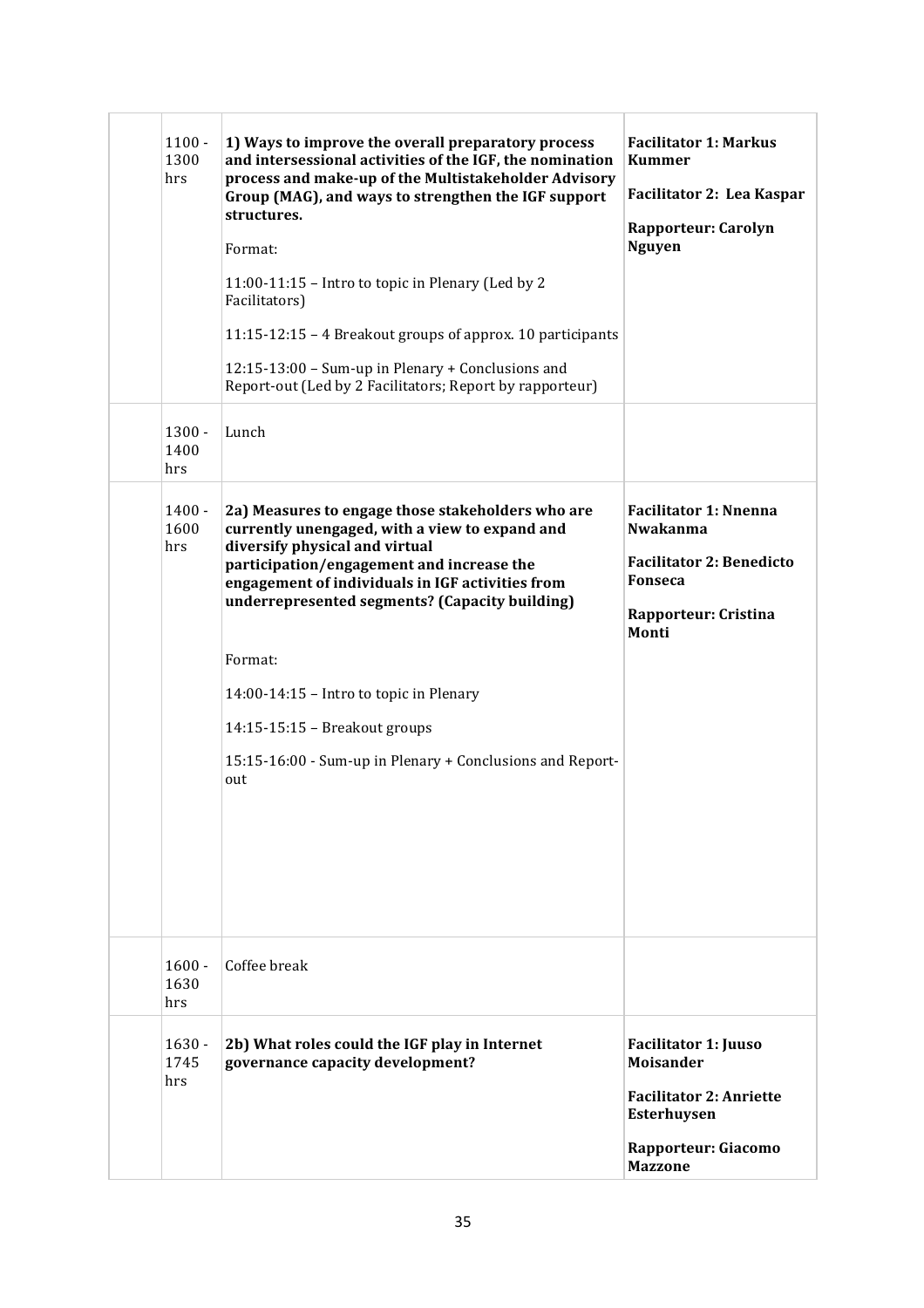| $1745 -$<br>1830<br>hrs  | <b>Continued discussion on Items 1-2</b><br>Summing up and Possible Next Steps for Stakeholder<br><b>Community Engagement</b><br><b>Format: Plenary</b>                                                                                                                                                                                                                                                                     | Facilitator 1: Lynn St.<br>Amour<br><b>Facilitator 2: Marion</b><br>Barthélémy<br><b>Rapporteur: David Souter</b>                                  |
|--------------------------|-----------------------------------------------------------------------------------------------------------------------------------------------------------------------------------------------------------------------------------------------------------------------------------------------------------------------------------------------------------------------------------------------------------------------------|----------------------------------------------------------------------------------------------------------------------------------------------------|
| $1830 -$<br>2000<br>hrs  | Dinner                                                                                                                                                                                                                                                                                                                                                                                                                      |                                                                                                                                                    |
| $2000 -$<br>2130<br>hrs  | 3) Modalities to ensure sustained funding to support<br>the IGF and the IGF Secretariat.<br>*optional                                                                                                                                                                                                                                                                                                                       | <b>Facilitator 1: Elizabeth</b><br><b>Thomas-Reynaud</b><br><b>Facilitator 2: Liesyl Franz</b><br><b>Rapporteur: Constance</b><br><b>Bommelaer</b> |
| $0700 -$<br>0830<br>hrs  | <b>Breakfast</b>                                                                                                                                                                                                                                                                                                                                                                                                            |                                                                                                                                                    |
| $08300 -$<br>1030<br>hrs | 4) Ways to better capture and shape the outputs of the<br>IGF, including outputs of IGF community intersessional<br>activities, and increasing their visibility and impact.<br>Format:<br>8:30-8:45 - Intro to topic in Plenary<br>8:45 -09:45 - Breakout groups<br>09:45 -10:30 - Sum-up in Plenary + Conclusions and                                                                                                      | <b>Facilitator 1: Peter</b><br>Dengate-Thrush<br><b>Facilitator 2: Thomas</b><br>Schneider<br><b>Rapporteur: Stuart</b><br><b>Hamilton</b>         |
| $1030 -$<br>1100<br>hrs  | Coffee break                                                                                                                                                                                                                                                                                                                                                                                                                |                                                                                                                                                    |
| $1100 -$<br>1300<br>hrs  | 5a) Ideas to support and complement the work of<br>National and regional IGF initiatives and leverage the<br>synergies between them as well as synergies with the<br>IGF.<br>5b) to support and complement the work of the IGF<br>Dynamic Coalitions and leverage the synergies<br>between them as well as synergies with the IGF.<br>Format:<br>11:00-11:15 - Intro to topic in Plenary<br>$11:15-12:15$ – Breakout groups | <b>Facilitator 1: Flavio</b><br>Wagner<br><b>Facilitator 2: Janis</b><br><b>Karklins</b><br>Rapporteur: Salanieta<br>Tamanikaiwaimaro              |
|                          |                                                                                                                                                                                                                                                                                                                                                                                                                             | Report-out                                                                                                                                         |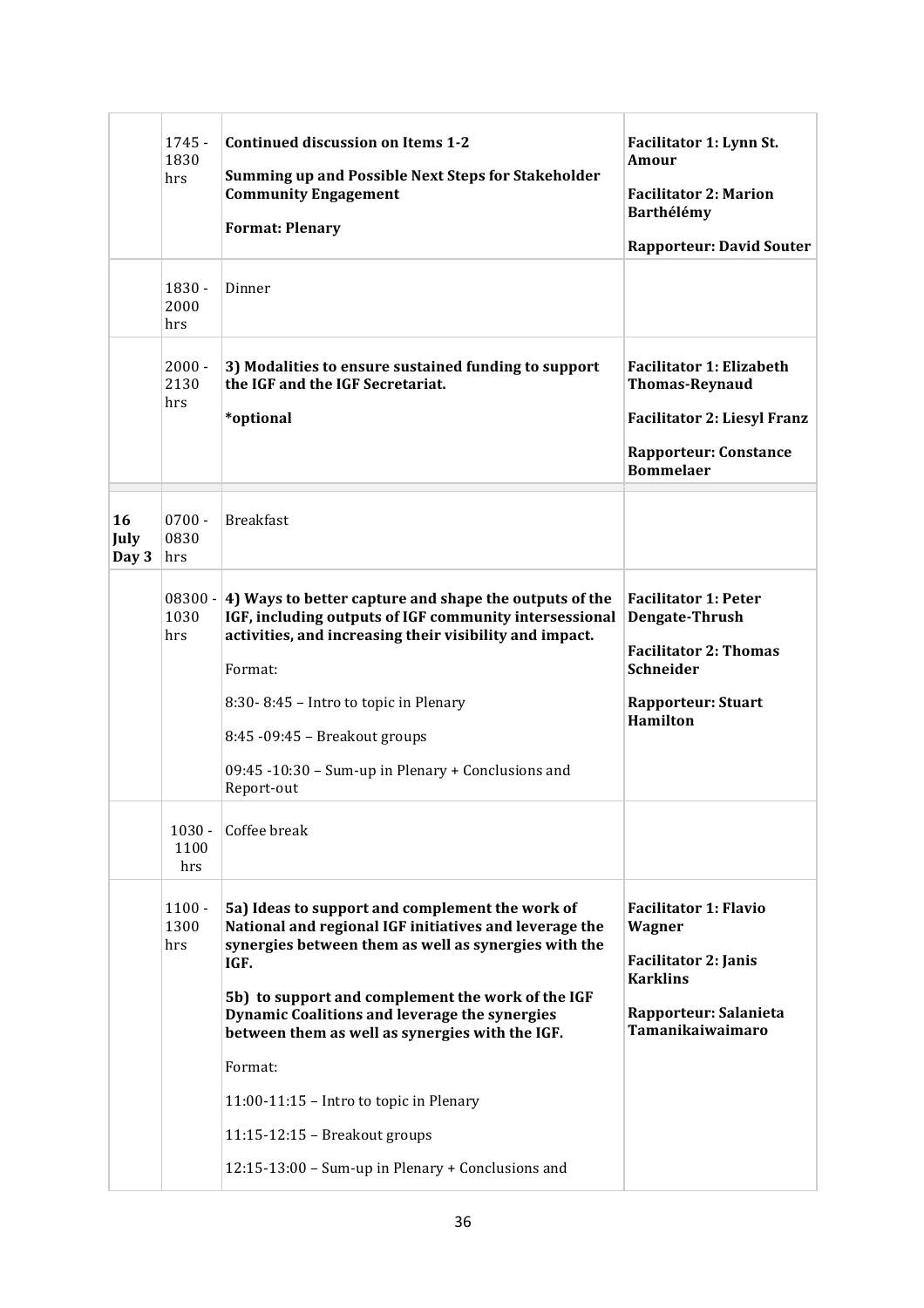|                         | Report-out                                                                                                                                                                                                                            |                                                                                                                   |
|-------------------------|---------------------------------------------------------------------------------------------------------------------------------------------------------------------------------------------------------------------------------------|-------------------------------------------------------------------------------------------------------------------|
| $1300 -$<br>1400<br>hrs | Lunch and Room check-out                                                                                                                                                                                                              |                                                                                                                   |
| $1400 -$<br>1530<br>hrs | <b>Continued discussion on Item 5</b><br>c) Ideas to support, collaborate and enhance<br>communications and cooperation between other<br>Internet governance related entities and the IGF and<br>leverage the synergies with the IGF. | Facilitator 1: Zahid Jamil<br><b>Facilitator 2: Peter Major</b><br>Rapporteur: Lee Hibbard                        |
|                         | Format:<br>14:00-14:15 - Intro to topic in Plenary<br>14:15-15:00 - Breakout groups<br>15:00-15:30 - Sum-up in Plenary + Conclusions and<br>Report-out                                                                                |                                                                                                                   |
| $1530 -$<br>1600<br>hrs | Coffee break                                                                                                                                                                                                                          |                                                                                                                   |
| $1600 -$<br>1730<br>hrs | <b>Concluding Session: Summing up and Next Steps for</b><br><b>Stakeholder Community Engagement</b><br><b>Format: Plenary</b>                                                                                                         | Facilitator 1: Lynn St.<br>Amour<br><b>Facilitator 2: Marion</b><br>Barthélémy<br><b>Rapporteur: David Souter</b> |
| $1730 -$<br>1800<br>hrs | Departure                                                                                                                                                                                                                             |                                                                                                                   |

### **3. FAQs**

#### **1. What is the IGF Retreat?**

A two-day working retreat is proposed by the United Nations Secretariat for 14-16 July 2016 in Glen Cove, New York on Advancing the 10-Year Mandate of the IGF, as part of the process of continual improvement of the IGF.

#### **2.** What is the purpose of the retreat?

The proposed retreat is part of a larger ongoing process aimed at improving the IGF. It is envisaged as a strategic dialogue to be held among experts, policymakers and practitioners in enriching IGF as the global forum for facilitating multistakeholder policy discussion and exchange on public policy issues related to key elements of Internet governance, in order to foster the sustainability, robustness, security, stability and development of the Internet, as mandated the Tunis Agenda para 72. As part of the discussion, the retreat will welcome inputs on how IGF can contribute to the implementation of the 2030 Agenda for Sustainable Development.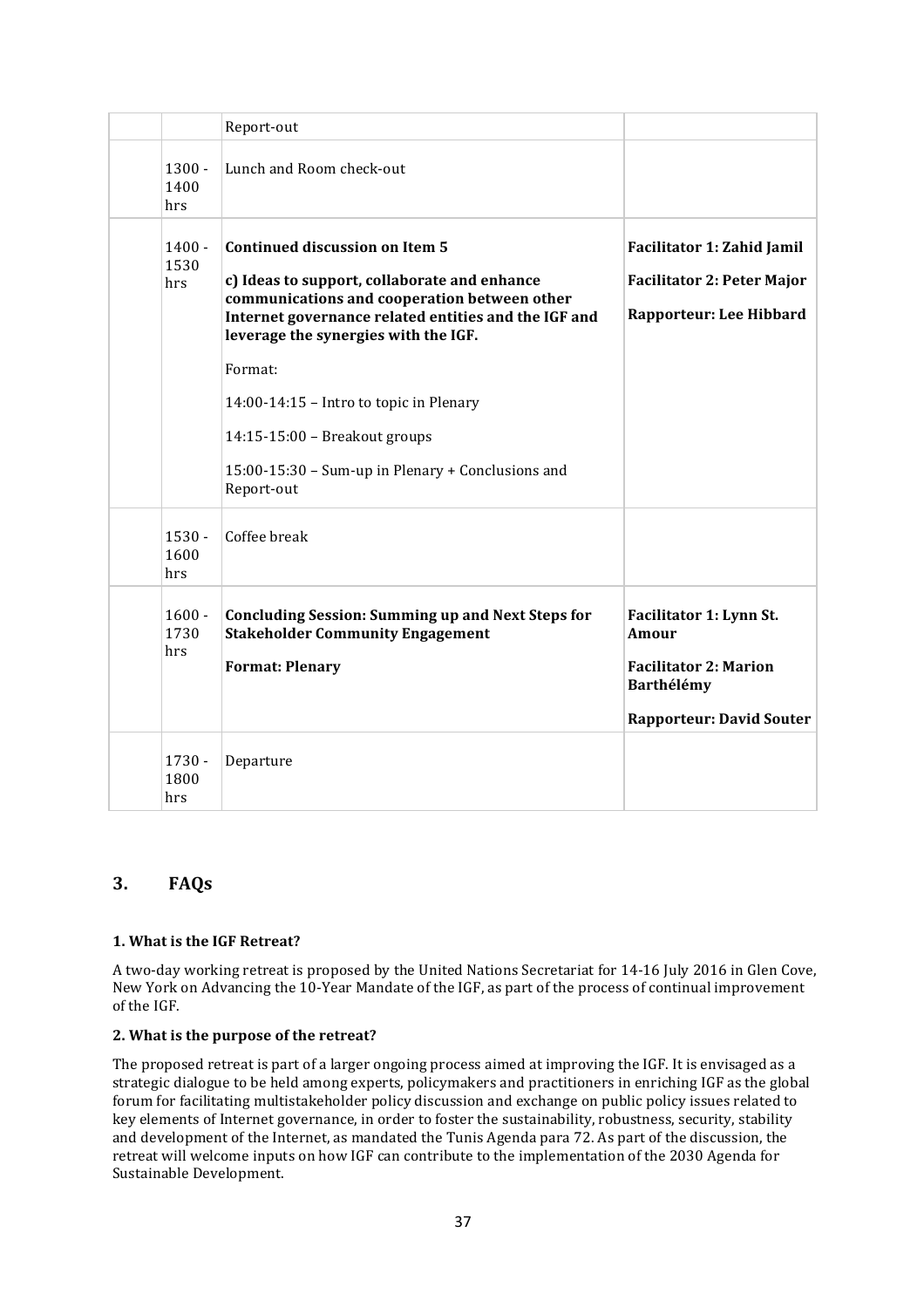To recall, in the outcome document of the General Assembly on the overall review of the outcomes of WSIS  $(A/RES/70/125$  of 16 December 2015), the existing mandate of the Internet Governance Forum (IGF) was extended for another 10 years, with a call to show "progress on working modalities and the participation of relevant stakeholders from developing countries" and "accelerated implementation of recommendations in the report of the Working Group on Improvements to the Internet Governance Forum of the Commission on Science and Technology for Development"

#### **3.** What will be the outcome(s)?

Expected outcomes of the retreat include recommendations on (but are not limited to):

(i) ways to improve the overall preparatory process of the IGF, the structure and nomination process for the Multistakeholder Advisory Group (MAG), and ways to strengthen the IGF Secretariat;

(ii) measures to engage those stakeholders who are currently unengaged, with a view to expand and diversify physical and virtual participation;

(iii) ways to better capture the outputs of the IGF and increasing their visibility and impact;

(iv) ideas to support the work of national and regional IGF initiatives, and leverage the synergies between them as well as synergies with the IGF; and

(v) modalities to ensure sustained funding to support the IGF and the IGF Secretariat.

#### **4.** Will these outcomes be shared with the IGF community?

Yes, any outcomes or recommendations coming out of the retreat will be shared with the broader IGF community for further comment/consultation.

#### **5. Who will participate in the Retreat?**

In view of retreat limitations, the total number of participants is estimated at 35.

Participants will be invited from relevant stakeholder groups such as governments, private sector, civil society, technical community and international and intergovernmental organizations, past and current MAG members, past IGF host country representatives and the IGF community in general. It is expected there will be approximately 5 participants from each of the 4 IGF stakeholder communities. This is in addition to some representatives from relevant International and Intergovernmental organizations, former and current IGF host countries, etc.

#### **6.** How are participants selected?

The final list of participants in the proposed retreat will be composed of individuals designated through community processes as well as a number to be appointed by the UN Secretariat, largely based upon nominations received by the multistakeholder community. The final participants list will be construed to assure balanced participation and broad diversity across a number of considerations.

The UN Secretariat welcomes nominations by individuals or any stakeholder groups and institutions to participate at the proposed retreat.

#### **-MAG Process:**

To ensure continuity and integration with current IGF and MAG efforts, current MAG members from each of the Civil Society, Technical, and Private Sector communities within the 2016 MAG are being asked to designate 1 participant each. The MAG Chair has also been invited to participate in the retreat.

#### **-Process by Stakeholder Groups:**

Each of the 3 non-governmental stakeholder groups (civil society, private sector, technical community) have the option of designating 2 participants through their own processes.

The remaining two positions within each stakeholder group will be selected by the UN secretariat through the public nomination process to assure balanced participation and broad diversity across a number of considerations. Stakeholder communities are therefore requested to submit 3 - 4 additional nominations for these 2 positions while noting that participants may also be drawn from selfnominations as well as nominations from other institutions/organizations.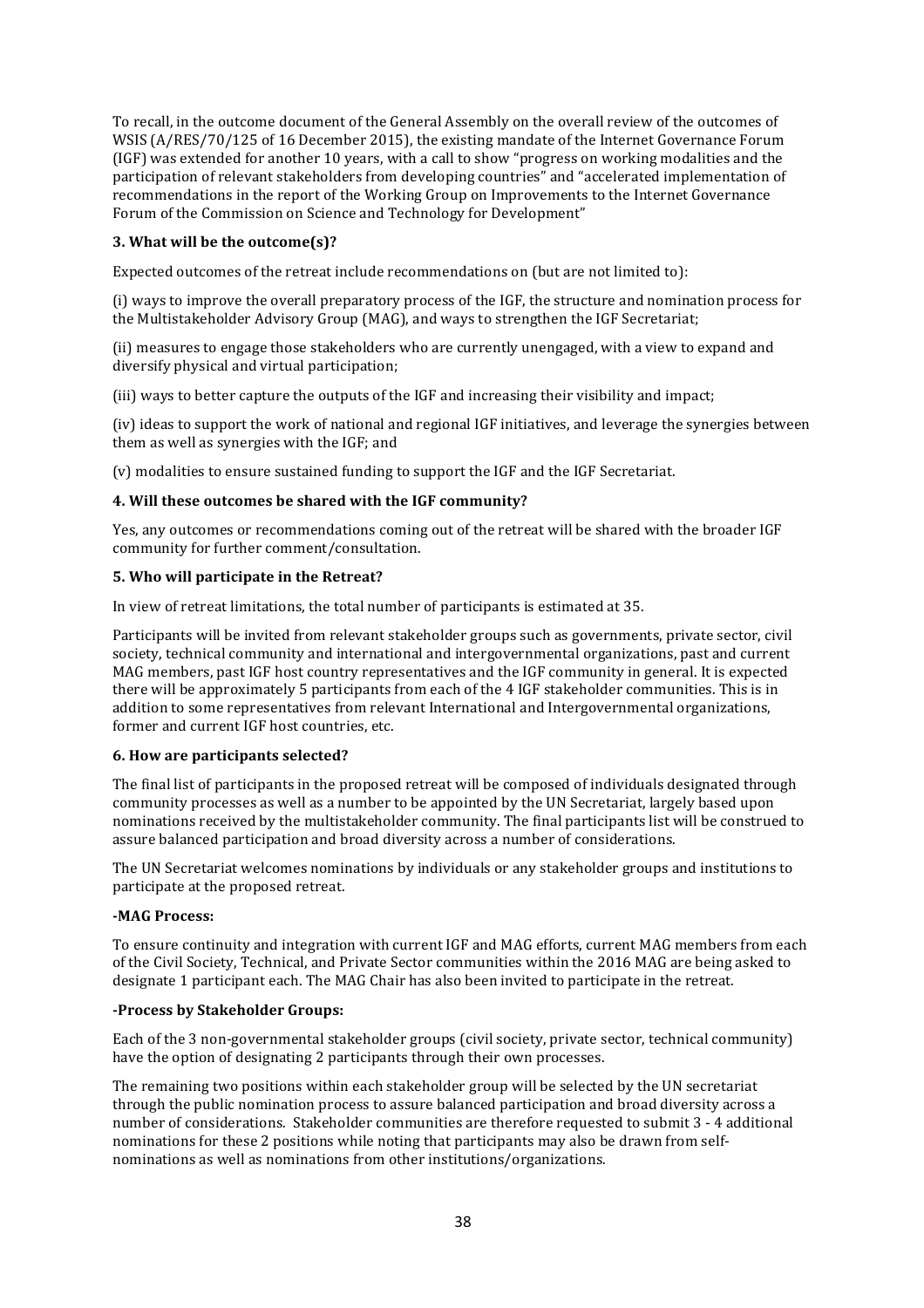#### **-Government Process:**

Governments will be contacted by their UNCTAD regional coordinators and invited to submit names for consideration to the IGF Secretariat directly.

#### **-International and Intergovernmental Organizations:**

The UN may invite relevant international, intergovernmental and non-governmental organizations to participate. Any organization can also nominate participants/representatives through the public nomination process.

#### **7.** What is the breakdown of the other participants?

As indicated in question 6 above, the total number of participants is estimated at 35. In addition to 20 participants representing the 4 stakeholder groups, (i.e. governments, civil society, private sector and the technical community) it's expected that the approximately 15 remaining participants slots will be filled by invited and or interested relevant International (including non-governmental) and Intergovernmental organizations and former IGF host countries.

#### **8.** How do I nominate a participant (or myself) for the Retreat?

A form was available to nominate a participant or to submit a self-nomination for the Internet Governance Forum Retreat before 7 June 2016. 

#### **9.** What are the other modalities for the Retreat?

The proposed retreat will be conducted in a participatory manner. Retreat participants are requested to be involved in designing and organizing the programme and to act as moderators and discussants.

#### 10. Will there be online/remote participation?

Due to on-site logistics, online/remote participation may not be available for the retreat; however, outcome documents of the retreat will be shared for further comment/consultation.

#### **11.** Since there is a limitation to the number of participants at the retreat, how can anyone in the **IGF** community contribute to the retreat?

To be as inclusive as possible and allow for a broad set of contributions, the UN Secretariat will publish a "Call for inputs" with guiding questions to solicit inputs from all relevant stakeholders and the wider IGF and WSIS community ahead of the retreat. These contributions will then feed into the programme and expected outcomes of the retreat, as appropriate, along with reports from the CSTD WG on Improvements to the IGF, the outcome document of the General Assembly on the overall review of the outcomes of WSIS (A/RES/70/125 of 16 December 2015, and other related outcome documents of past IGF sessions and MAG meetings. In addition, a substantive section of the Open Consultation Day (12th July 2016) immediately ahead of the MAG meeting on 13-14 July 2016 will focus on the Retreat Agenda.

#### **12. Will participants be funded for travel?**

Limited funding will be available to support the travel costs of participants from developing countries. More details athttp://www.intgovforum.org/cms/aboutigf/2016-05-10-14-28-13

#### **13.** What is the cost of attending the retreat (accommodation, meals, etc.)?

Accommodation and meals will be provided for all participants at the retreat venue - Glen Cove, New York.

#### **4. Participants list**

| <b>Name</b>          | <b>Affiliation/Stakeholder Group</b> |  |
|----------------------|--------------------------------------|--|
| Mr. Amessinou, Kossi | Government                           |  |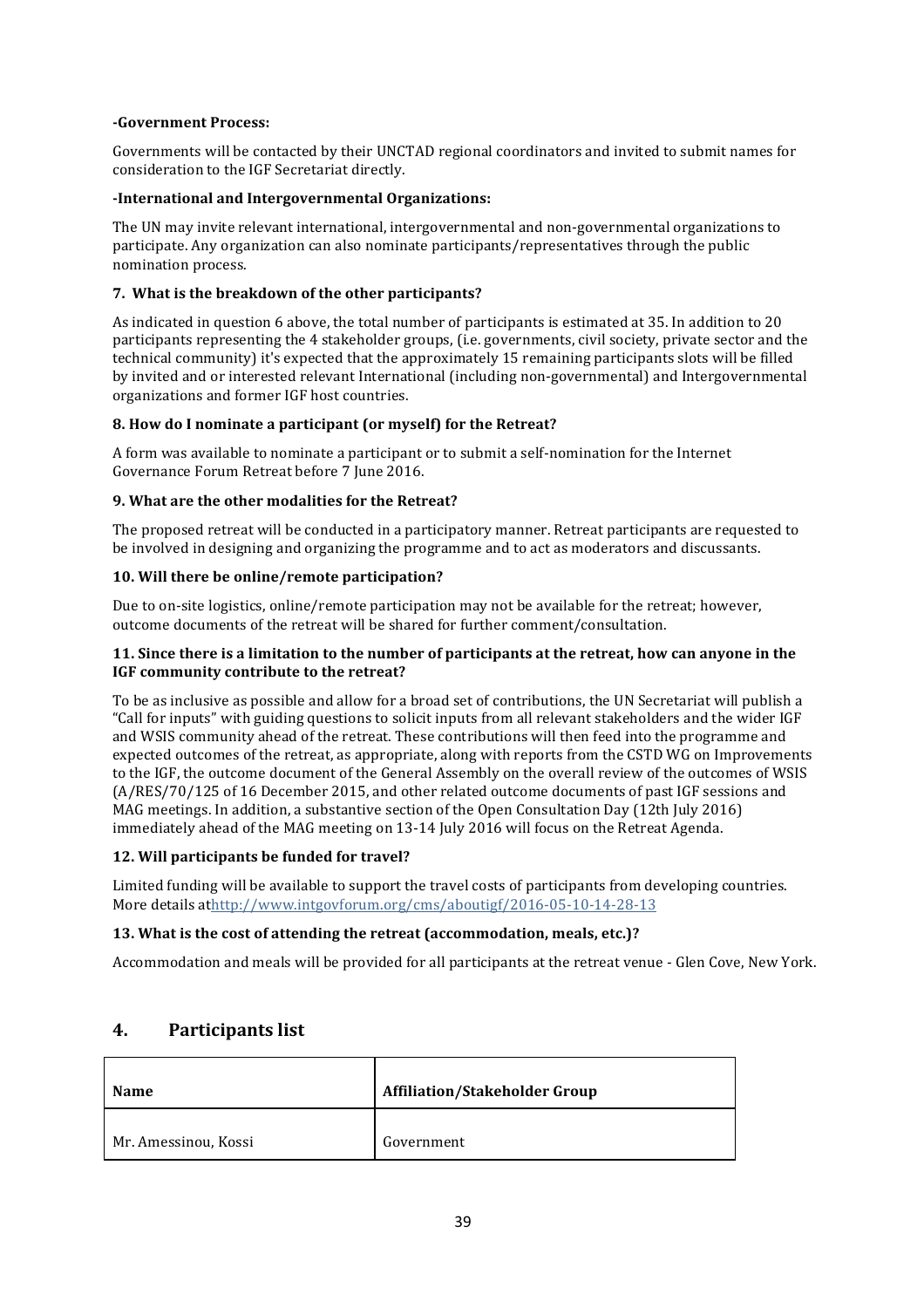| Ms. Arida, Christine                    | Government                                         |
|-----------------------------------------|----------------------------------------------------|
| Ms. Bommelaer, Constance                | <b>Technical Community</b>                         |
| Ms. Contreras, Claudia                  | International (UNCTAD)                             |
| Mr. de Lara, Salvador                   | Government                                         |
| Mr. Dengate Thrush, Peter               | <b>Technical Community</b>                         |
| Mr. Desai, Nitin (Opening intervention) | Former Special Advisor to the UN Secretary-General |
| Mr. Elgamal, Hossam                     | <b>Private Sector</b>                              |
| Ms. Esterhuysen, Anriette               | Civil Society                                      |
| Mr. Fernandez, Juan                     | Government                                         |
| Mr. Fonseca Filho, Benedicto            | Government                                         |
| Ms. Franz, Liesyl                       | Government                                         |
| Mr. Hajiyev, Nariman                    | Government                                         |
| Mr. Hamilton, Stuart                    | Civil Society                                      |
| Mr. Hibbard, Lee                        | Intergovernmental                                  |
| Mr. Jamil, Zahid                        | Private Sector                                     |
| Mr. Kārkliņš, Jānis                     | Former MAG Chair                                   |
| Ms. Kaspar, Lea                         | Civil Society                                      |
| Mr. Kerimi, Danil                       | International                                      |
| Mr. Klensin, John                       | <b>Technical Community</b>                         |
| Mr. Kummer, Markus                      | Former MAG Chair                                   |
| Mr. Lanteri, Paolo                      | International (WIPO)                               |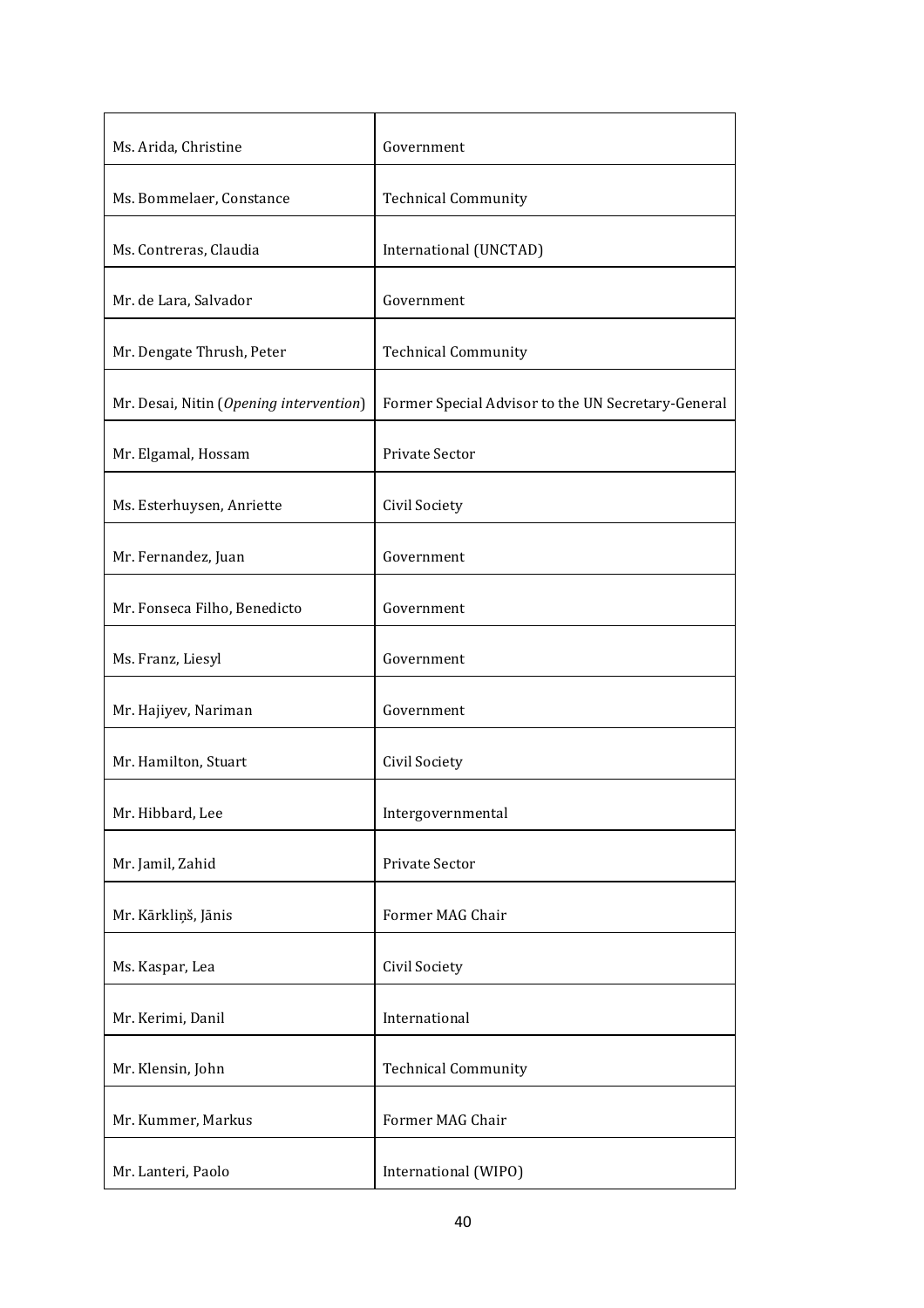| Mr. Major, Peter                | Chair of CSTD WG on IGF Improvements |  |  |
|---------------------------------|--------------------------------------|--|--|
| Mr. Maloor, Preetam             | International (ITU)                  |  |  |
| Mr. Mazzone, Giacomo            | Intergovernmental                    |  |  |
| Mr. Moisander, Juuso            | Government                           |  |  |
| Ms. Monti, Cristina             | Intergovernmental                    |  |  |
| Ms. Nguyen, Carolyn             | Private Sector                       |  |  |
| Ms. Nwakanma, Nnenna            | Civil Society                        |  |  |
| Mr. Olufuye, Jimson             | Private Sector                       |  |  |
| Mr. Pisanty, Alejandro          | <b>Technical Community</b>           |  |  |
| Mr. Schneider, Thomas           | Government                           |  |  |
| Mr. Souter, David               | Former WSIS/WSIS+10 Consultant       |  |  |
| Ms. St. Amour, Lynn             | <b>MAG Chair</b>                     |  |  |
| Ms. Tamanikaiwaimaro, Salanieta | Civil Society                        |  |  |
| Ms. Thomas-Raynaud, Elizabeth   | Private Sector                       |  |  |
| Mr. Triansyah Djani, Dian       | Government                           |  |  |
| Ms. Hu, Xianhong                | International (UNESCO)               |  |  |
| Mr. Wagner, Flavio              | <b>Technical Community</b>           |  |  |

# **5. Background documents**

- IGF Retreat Session Background Notes and Guiding Questions
- MEETING TRANSCRIPT IGF Open Consultations Meeting 12 July (Afternoon includes discussion on IGF Retreat)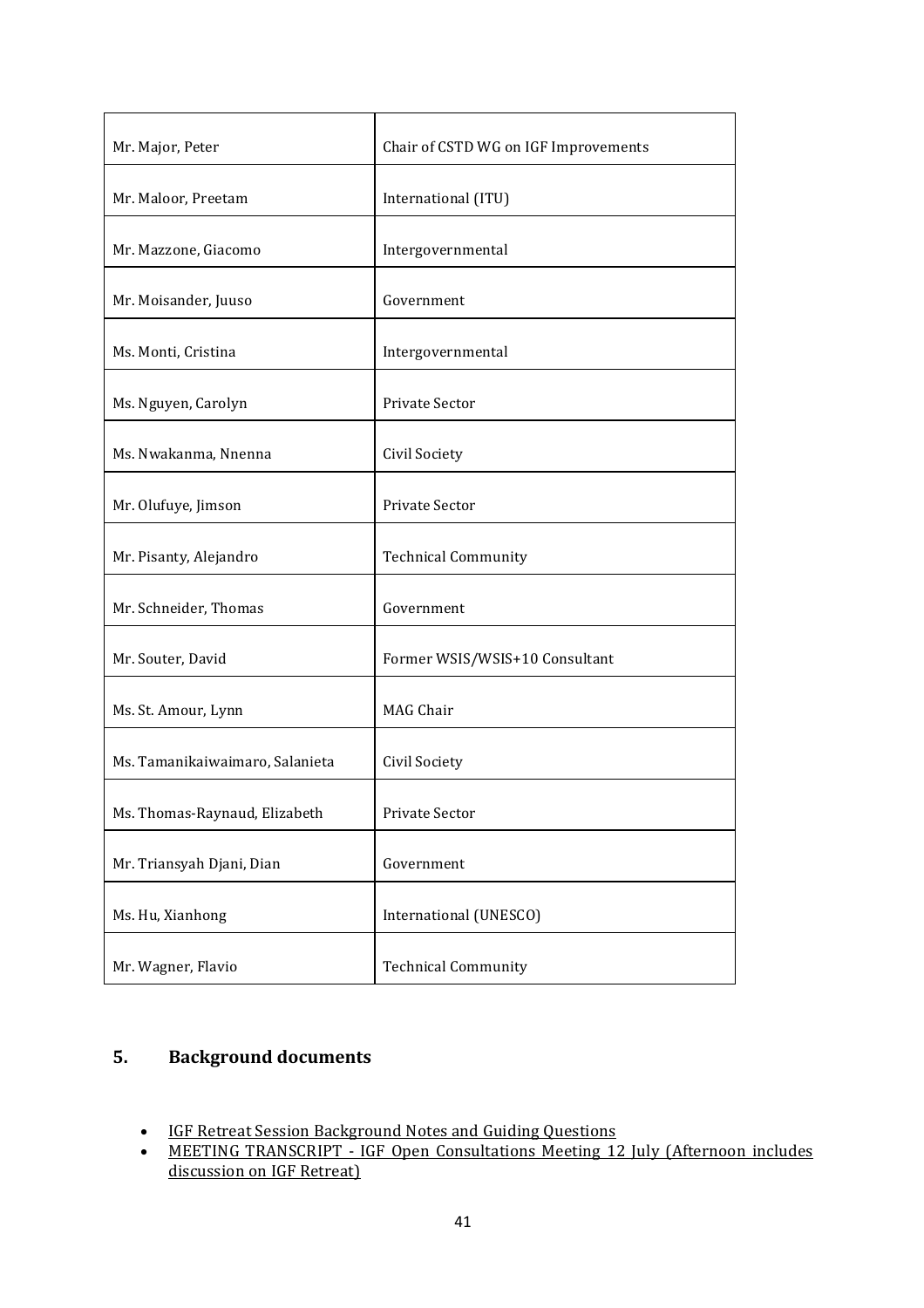• Tunis Agenda (*Contains the IGF Mandate in Paragraph 72*)

**\_\_\_\_\_\_\_\_\_\_\_**

- (June 2005) Report of the Working Group on Internet Governance (WGIG)
- (March 2012) Report of the CSTD Working Group on Improvements to the Internet Governance Forum
- (April 2014) Report of the IGF Secretariat to the CSTD 17th Session: Ongoing Implementation of the of the CSTD Working Group Recommendations on Improvements to the IGF
- (December 2015) Report to the CSTD on the Implementation of the Outcomes of the World Summit on the Information Society (WSIS): 2015 Input from the Internet Governance Forum (IGF)
- (February 2016) Outcome document of the high-level meeting of the General Assembly on the overall review of the implementation of the outcomes of the World Summit on the Information Society
- (February 2016) Progress made in the implementation of and follow-up to the outcomes of the World Summit on the Information Society at the regional and international levels: Report of the United Nations Secretary-General, February 2016
- (April 2016) Synthesis Paper: Taking Stock of IGF 2015 and Looking Forward to IGF 2016
- (May 2016) CSTD Draft ECOSOC Resolution May 2016: Assessment of the progress made in the implementation of and follow-up to the outcomes of the World Summit on the Information Society
- (July 2016) IGF Attendance Statistics

## **6.** Written inputs (listed in order received)

- 1. Contribution from John Carr and Sonia Livingston [18/06/2016]
- 2. Contribution from Juan Fernandez [20/06/2016]
- 3. Contribution from Shreedeep Rayamajhi [24/06/2016]
- 4. Contribution from Kossi Amessinou [28/06/2016]
- 5. Contribution from the Civil Society Co-ordination Group (CSCG) [29/06/2016]
- 6. Contribution from Jeremy Malcolm [30/06/2016]
- 7. Contribution from Virginia Paque (Also Endorsed by DiploFoundation) [30/06/2016]
- 8. Contribution from 'Friends of the IGF' [30/06/2016]

9. Contribution from Jeremy Malcolm on behalf of a group of Civil Society Organisations and Individuals  $[30/06/2016]$ 

10. Contribution from the Nigeria Internet Governance Forum (NIGF) [30/06/2016]

- 11. Contribution from the African Civil Society on the Information Society (ACSIS) [01/07/2016]
- 12. Contribution from AfICTA [01/07/2016]
- 13. Contribution from Deirdre Williams [01/07/2016]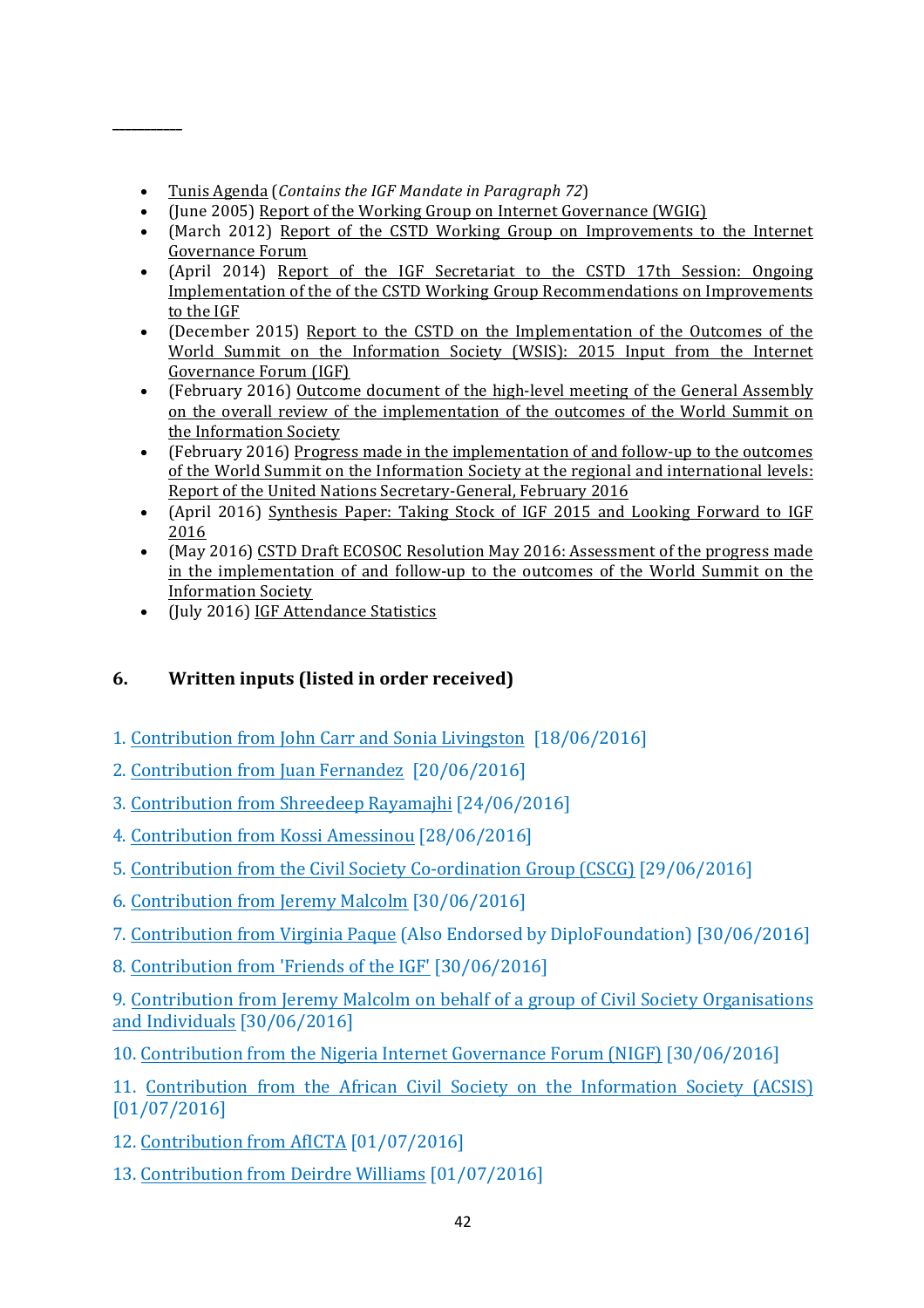- 14. Contribution from the Indonesia IGF (ID-IGF) [01/07/2016]
- 15. Contribution from DiploFoundation and Geneva Internet Platform [01/07/2016]
- 16. Contribution from Yahoo Japan Corporation [01/07/2016]
- 17. Contribution from the Government of the United States of America [01/07/2016]
- 18. Contribution from the European Broadcasting Union/World Broadcasting Union [01/07/2016]

19. Contribution from the Association for Progressive Communications (APC) [01/07/2016]

- 20. Contribution from Silvia Way, Peru [01/07/2016]
- 21. Contribution from Jyoti Panday [01/07/2016]
- 22. Contribution from Avri Doria [01/07/2016]
- 23. Contribution from David Souter [01/07/2016]
- 24. Contribution from ICANN [03/07/2016]
- 25. Contribution from the Internet Society [04/07/2016]
- 26. Contribution from the Brazilian Internet Steering Committee (CGI.br) [05/07/2016]
- 27. Contribution from RIPE NCC [05/07/2016]
- 28. Contribution from the Federal Telecommunications Institute of Mexico [06/07/2016]
- 29. Contribution from Mark Carvell, UK Government [07/07/2016]
- 30. Contribution from Kossi Amessinou [07/07/2016]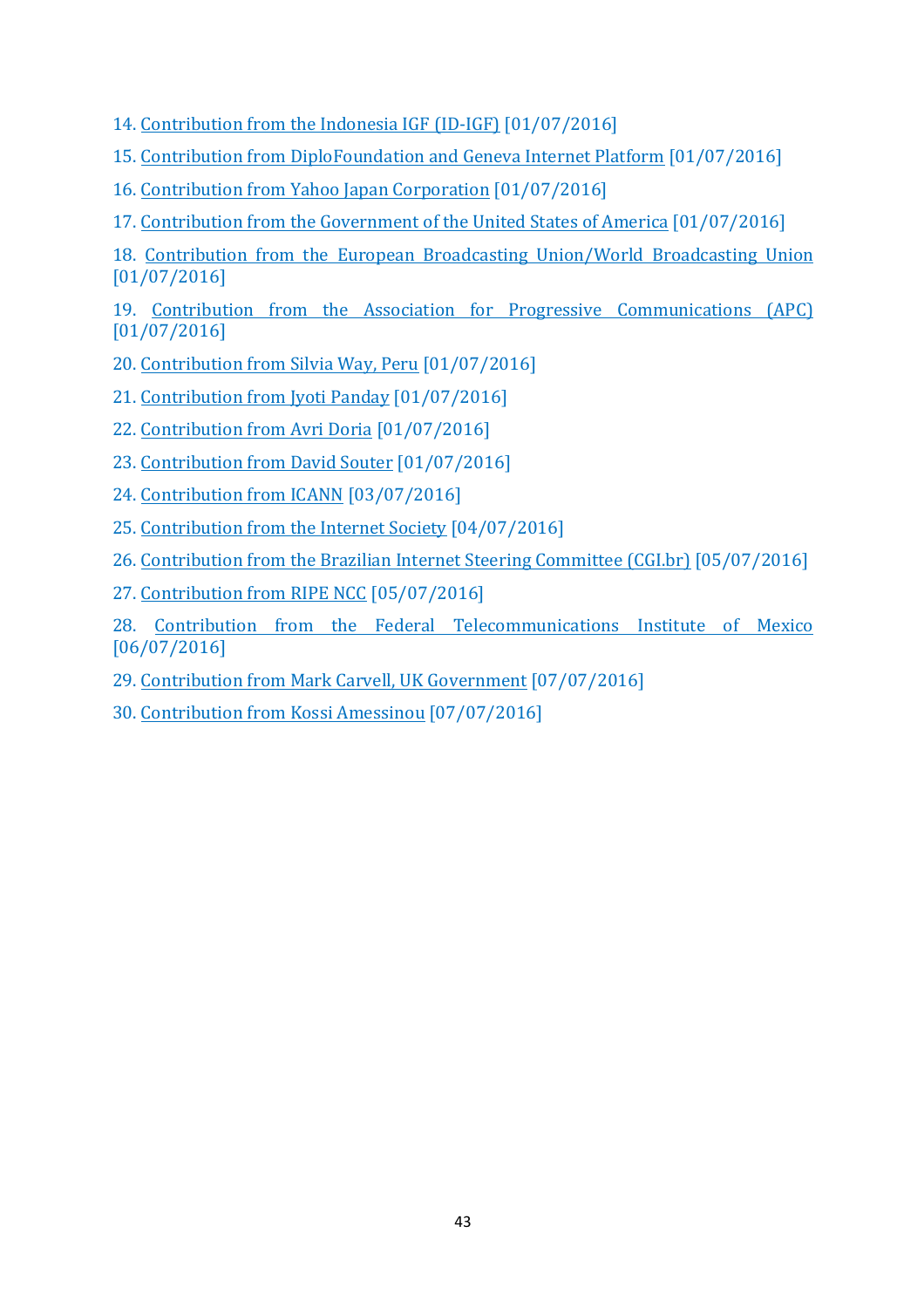### **7. Retreat evaluations**

# **Overall Summary**

Participants were satisfied with the overall discussion and organization of the Retreat. They stated that the objectives of the meeting could be improved, but that the pointes raised during the meeting were relevant. It was recommended to conduct a pre-meeting briefing preparations and develop a set of guiding questions, in order to streamline the discussion. Participants agreed that the Retreat provided a unique ground for different perspectives to reflect the IGF improvements.

| <b>Negative Answers</b> | <b>Intermediate Answers</b> | <b>Positive Answers</b> |
|-------------------------|-----------------------------|-------------------------|
| 2.7%                    | 20.0%                       | 77.3%                   |

| Question              | <b>Excellent</b> | <b>Very</b><br>Good | Satisfactory   | Poor         | <b>Unsatisfactory</b> |
|-----------------------|------------------|---------------------|----------------|--------------|-----------------------|
| Your overall          | 8                | 12                  | $\overline{2}$ | $\bf{0}$     | $\bf{0}$              |
| assessment of the     |                  |                     |                |              |                       |
| relevance of this     |                  |                     |                |              |                       |
| Retreat               |                  |                     |                |              |                       |
| Clarity of the        | 6                | 5                   | 10             | $\mathbf{0}$ | 1                     |
| objectives            |                  |                     |                |              |                       |
| Relevance and quality | 8                | 12                  | $\overline{2}$ | $\bf{0}$     | $\bf{0}$              |
| of the discussions at |                  |                     |                |              |                       |
| the Retreat           |                  |                     |                |              |                       |
| Extent to which the   | 4                | 9                   | 8              | $\bf{0}$     | $\mathbf{1}$          |
| objectives of the     |                  |                     |                |              |                       |
| Retreat were          |                  |                     |                |              |                       |
| achieved              |                  |                     |                |              |                       |
| Extent to which you   | 11               | 10                  | $\mathbf{0}$   | $\mathbf{0}$ | 1                     |
| were satisfied with   |                  |                     |                |              |                       |
| the organization of   |                  |                     |                |              |                       |
| this Retreat          |                  |                     |                |              |                       |

\*Based on evaluation forms submitted by 22 respondents

#### **Summary of Qualitative Feedback**

#### **Feedback on specific aspects of the event**

#### *Discussion Arena and Stakeholder engagement*

• This retreat has been a great opportunity to reflect on the value of the IGF and its future evolution, together with many experts from different fields. It has educational impact as well.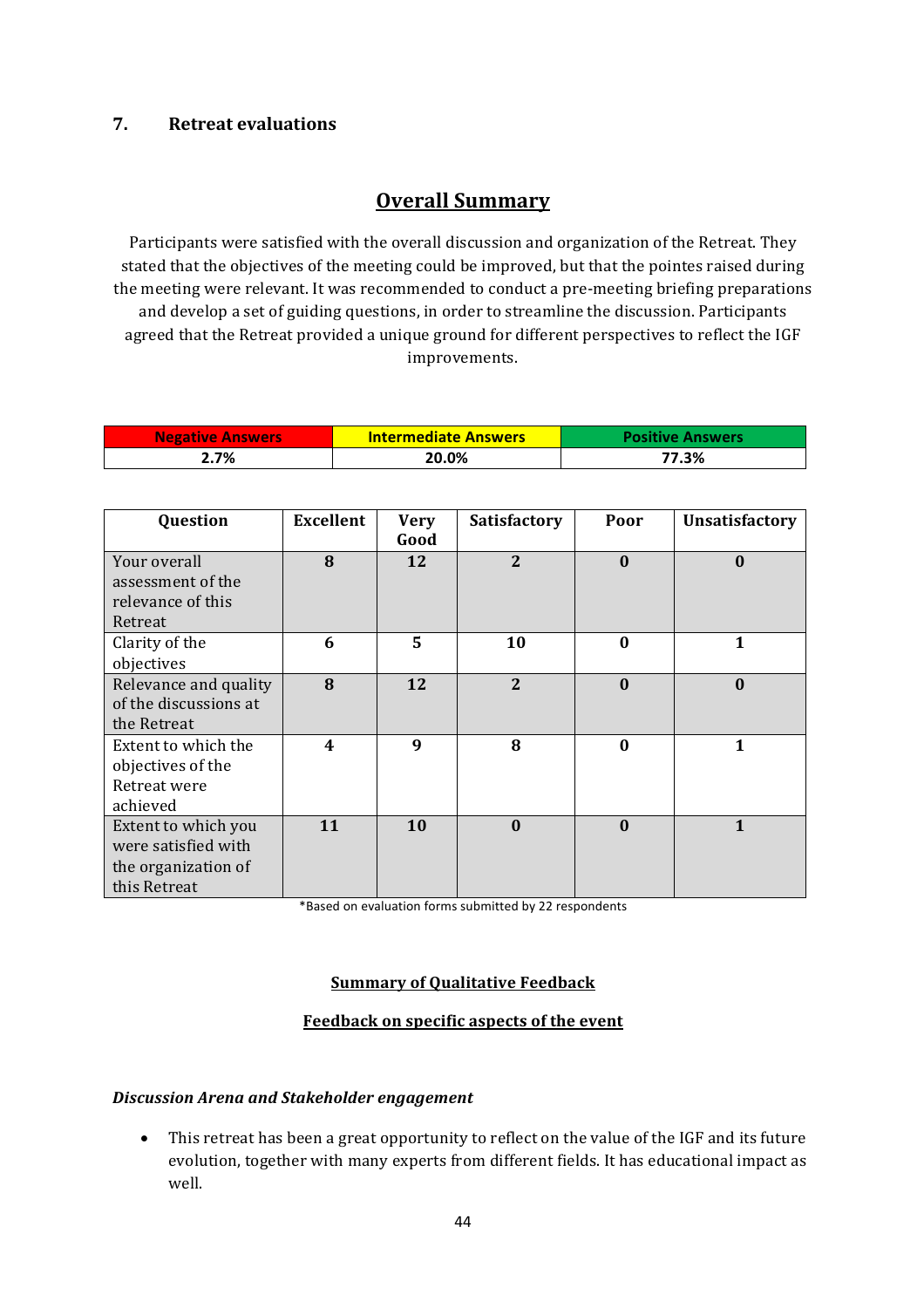- This event created unique opportunity for the community to discuss important, specific issues that wouldn't be otherwise discussed. Participants were able to hear, understand and engage with other perspectives
- It helped to build trust among the constituencies. The Chatham House rule enabled individuals to speak freely
- The facilities worked well for the purpose

#### *Nature and format of discussion*

- The manner in which the Retreat was organized fostered free-range dialogue which enabled creative thoughts and inputs feeding into dialogue on improvements of the IGF
- There was an atmosphere of openness and collaboration to find
- Organizer had a light touch that resulted in a true bottom-up process
- The Retreat's friendly, open and collaborative environment resulted in an interactive and free discussion on a very open and wide agenda, under Chatham House rule, that essentially helped promoting new ideas for improving the IGF
- There was a good practice with some of the sessions providing a factual overview, that later led to a more substantive discussion
- To work in small groups was effective
- It was useful to have live capturing of discussion by rapporteurs and note takers

#### *Content of discussion*

- Everything was useful related to the segments of conducting better outreach to the NRIs, DCs, unconnected stakeholders from all groups and to, not so well connected intergovernmental organizations
- Sessions 1 and 2 were, in particular, the most open-ended oriented discussions that reflected improvements of the IGF and MAG
- The most useful new information came from the session on IGF funding. The recommendation is to find modalities to have easier access to these information and to understand them
- Sessions on utilizing the IGF information were useful and achieving the consensus on the need for better communication and transparency
- The potential need to mainstream the IGF with the UN system was useful to hear
- The discussions successfully presented the usefulness of reflecting on ways to continuously improve the IGF by accelerating implementation of the CSTD Working Group on the IGF Improvements recommendations, as per the mandate given by the UNGA High Level Meeting on WSIS+10

#### **Suggestions to the IGF**

- To provide outputs from the IGF events to all stakeholders
- All stakeholders to work together in order for the Forum to be fully inclusive and accessible to everyone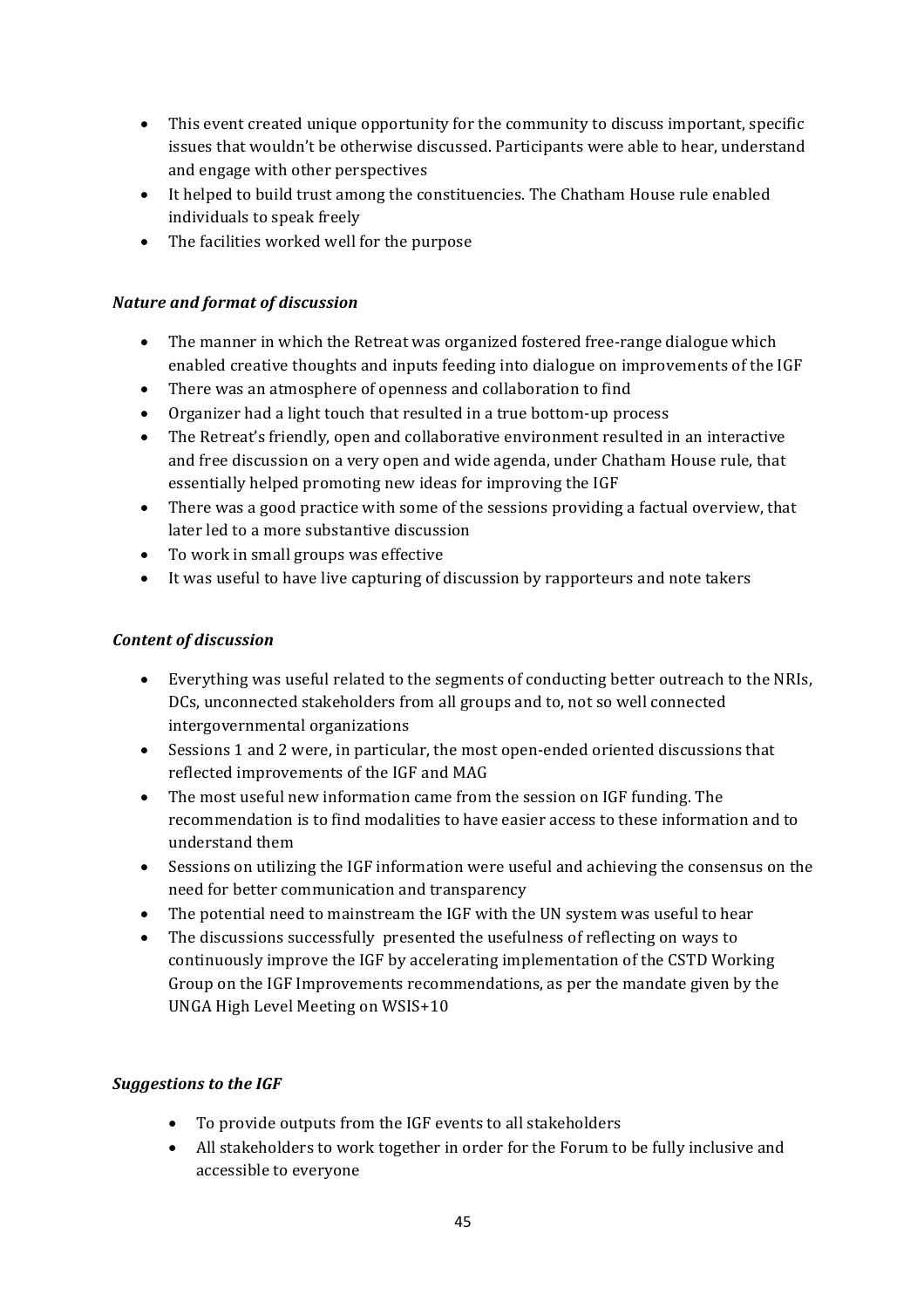- To adjust the IGF website content to all six UN official languages
- To make more efficient outreach toward the developing countries' governments
- To hear from UNDESA contributing and engaging into the discussion

#### *Pre-Retreat preparation logistics*

- Discussions would have benefitted from a baseline analysis of the status quo that should have been provided either before the retreat, on Day 1, or at the start of each session.
- Before the Retreat, to produce a compendium of written input contributions, clustered per session, so that it can serve as a substantive base for the discussion
- Community input was not given adequate consideration. It would be helpful to have it summarised and presented before the discussions begin
- Facilitators of individual sessions could have been given more structured guidance in terms of format and objectives. This resulted in sessions being inconsistent in referencing to community inputs

#### *Time constraints*

- The Retreat discussion needed more time
- The Retreat organizers should allow more time for receiving input contributions
- To have more time to read the submissions received as inputs, as they came in too close to the start of the Retreat
- To produce the guiding questions of the discussion debate in advance, so that the participants can prepare better. Some of them were produced just before the beginning of the session, which made impossible to adapt prepared arguments
- Having a two days discussion was too compressed. Additionally, 15 to 20 minutes breaks on every 2.5 hours are necessary

#### *Communication mechanisms*

- More coordination by staff and the agenda setters with those facilitating the sessions to meet the expectations
- A chat room for all attendees could have been set up to allow timely information exchanges as the retreat proceeded without interrupting the flow of the sessions
- Some interventions could have been avoided if participants had a way of saying " $+1$ " in the chatroom and time could be used more effectively
- $\bullet$  It would be useful to have a dedicated tweeter
- It was useful to have live capturing of content discussion by rapporteurs and note takers

### *Participants*

- There was an optimal number of attendees
- There was a good diversity of participants, with different level of experience and time length of involvement with the IGF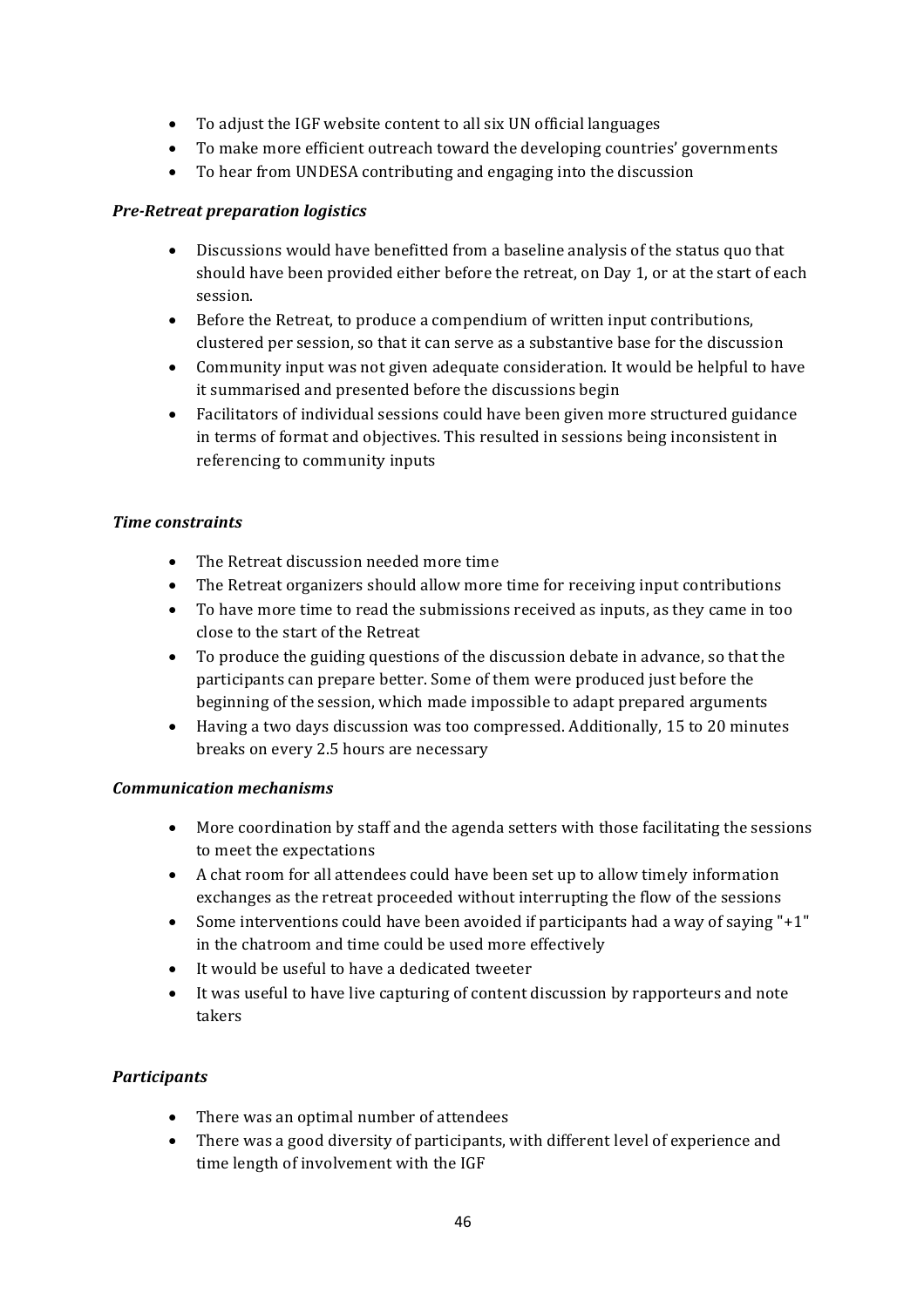- $\bullet$  More delegates to be included in this types of discussions
- The attendee list was composed entirely of friends and supporters of the IGF. To have more "dissent" might be useful to expose other ideas
- Participants were repetitive in some of the points made

#### **Format and Content**

- Ideas and proposals contained in the contribution input documents were largely ignored
- Although there was a good discussion, there were less actionable recommendations
- Consider a format where the first day is dedicated to the generation of issues, that are categorized and summarized at the start of the second day, and after to engage in the discussion of what should be done
- The session could benefit from an initial presentation on the state of the art of each issue under discussion in order to help circumvent, allow more time for forward looking discussions and avoid repeating what is already done

#### *Miscellaneous*

- The ideas and recommendations of the Retreat to be materialized in a strategic plan that includes concrete actions, defining implementation action players and follow-up mechanisms, with active participation of the MAG and open to contributions from the community
- It was not clear what is the post Retreat plan, from the Retreat discussion itself. This should be clearly developed, following the meeting discussion
- The Retreat should generate a final output document that will be referenced by the MAG, IGF Secretariat, UNDESA and wider community
- It is of crucial importance that clear responsibilities are defined and that teams involving the Secretariat, MAG and the community, reflect each of the issues discussed and move towards implementation, while being transparent and accountable towards the global community
- To develop a formal follow up of the results towards implementing the suggestions emerged during the Retreat
- It is important to continue working on what was discussed
- To define what are at least the 5 years targets to be achieved through the IGF operation
- It was recommended to re-organise the MAG into expert groups, to achieve the objectives that the community will define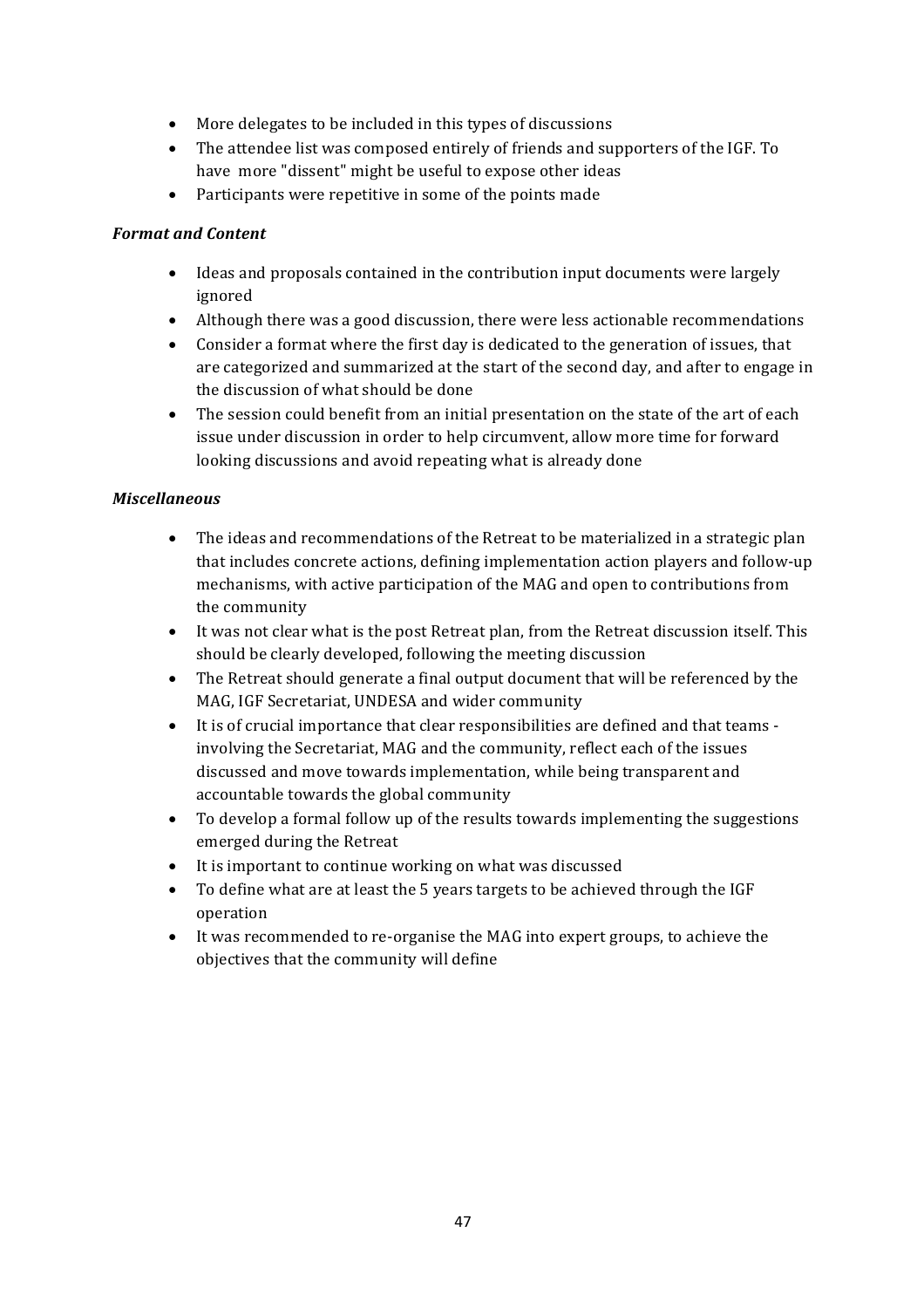Retreat on Advancing the 10-Year Mandate of the Internet Governance Forum Evaluation Report

#### **Annexes 1 - Questionnaire Feedback**



#### **Overall assessment of the relevance of this Retreat**

**Clarity of objectives**